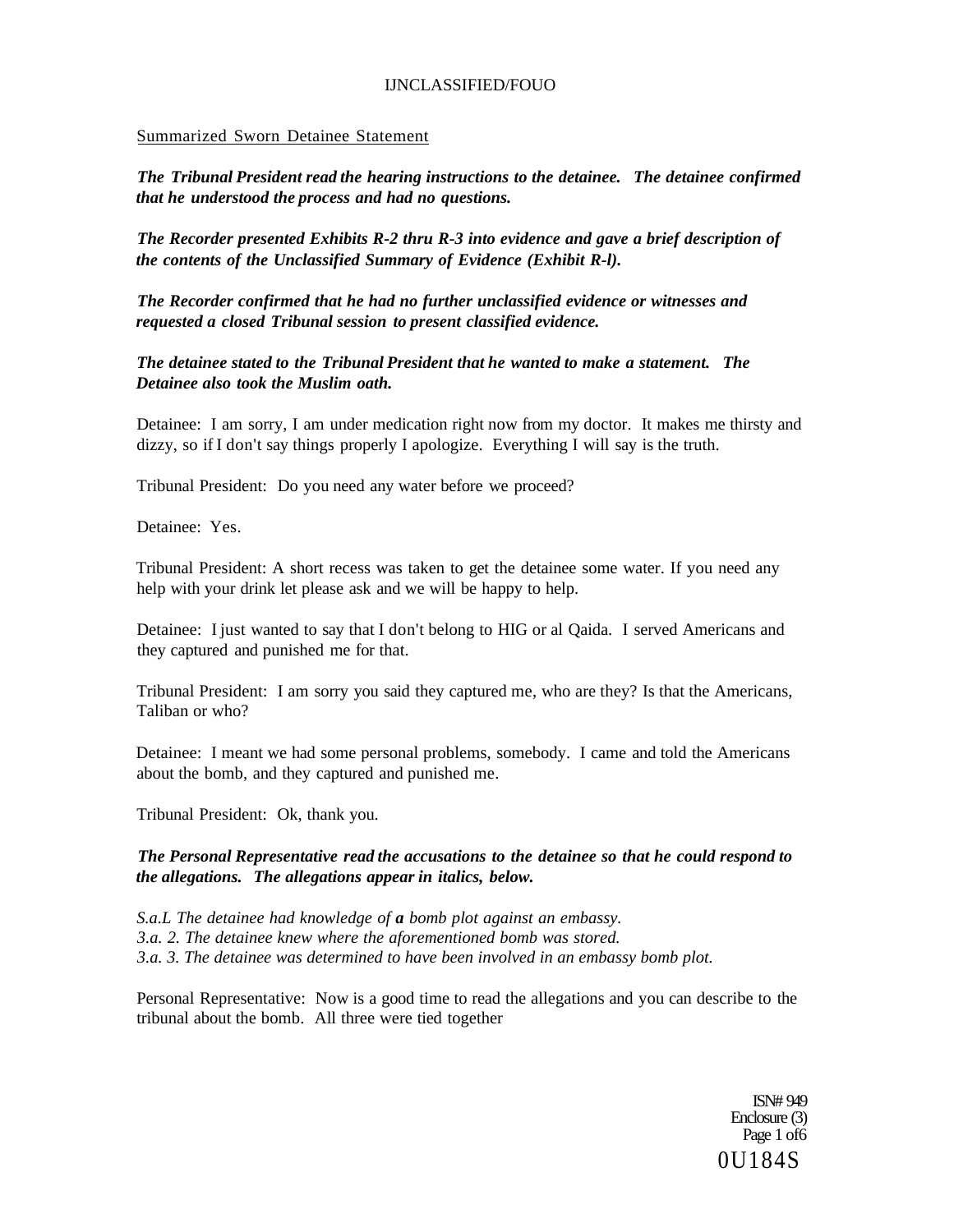Detainee: There was a girl who told me about this bomb. I told a translator named I Iamid about this plan. An Americans got suspicious of him and later they captured me. About HIGI want to tell you that they killed my 3 brothers and they shot me. Why would I want to be with them or even help them?

Personal Representative: Do you want to tell them of details about bomb plot on how you told the Americans and where it was, the relationship with this girl?

Detainee: I was at my home, and then I went to my shop. This girl named Laila told me that they were planning to bring a bomb in order to make an explosion at the American or British embassy when they get the chance. I was talking to Laila when she told me about this; I met this man who was an engineer. I told him this story and he introduced me to a translator Hamid, and I told him the story. Laila asked me not to tell anyone, because she was afraid they were going to kill her. I went against her will to report it. I told Laila to tell the Americans, they wanted her to take them to it, and she explained it was not there yet. When they bring the bomb I will notify you, when they brought the bomb and we told Americans I was detained. American told me how was I going to inform them? I said it's very far I could take a cab, but I don't have any money. They replied we would pay for it. I took the cab; I used the cab driver a couple of times on the last day the cab driver asked me for some money. I told him lets go to the American to get our money, when I got there they detained me. I served you guys and help you.

Personal Representative: Do you want to tell the tribunal where the bomb was?

Detainee: The bomb was in Kabul, in a house were the Laila lived. Her sisters' husband was supposed to bring the bomb. I did what they told me to do and now they are accusing me of being Al Qaida, HIG, or Taliban show me the proof. I swear to the Koran that I am innocent.

Personal Representative: Did you want to mention Khlid's name?

Detainee: I am sorry, I am a little dizzy and sick and I forgot to mention his name. Khlid that was Laila's sisters name, the house was Khlid's house and Laila use to live there. Laila told me her sister said a bomb was going to be at the house. I told Americans that the bomb was going to be there, I served you and the other detainee might be al Qaida or Taliban but I am innocent.

Personal Representative: Would you like to talk more about the bomb plot or do you want to move on?

Detainee: I told you everything about that. I want to say I never done anything against you. My children are there like orphans, and I don't know why I am still here. I am innocent.

*3.a. 4. The detainee was imprisoned for serving under a Taliban commander.* 

Detainee: That is a lie I never served Taliban.

Personal Representative: Were you ever imprisoned, if so under whom?

ISN# 949 Enclosure (3) Page 2 of6 0Ui84y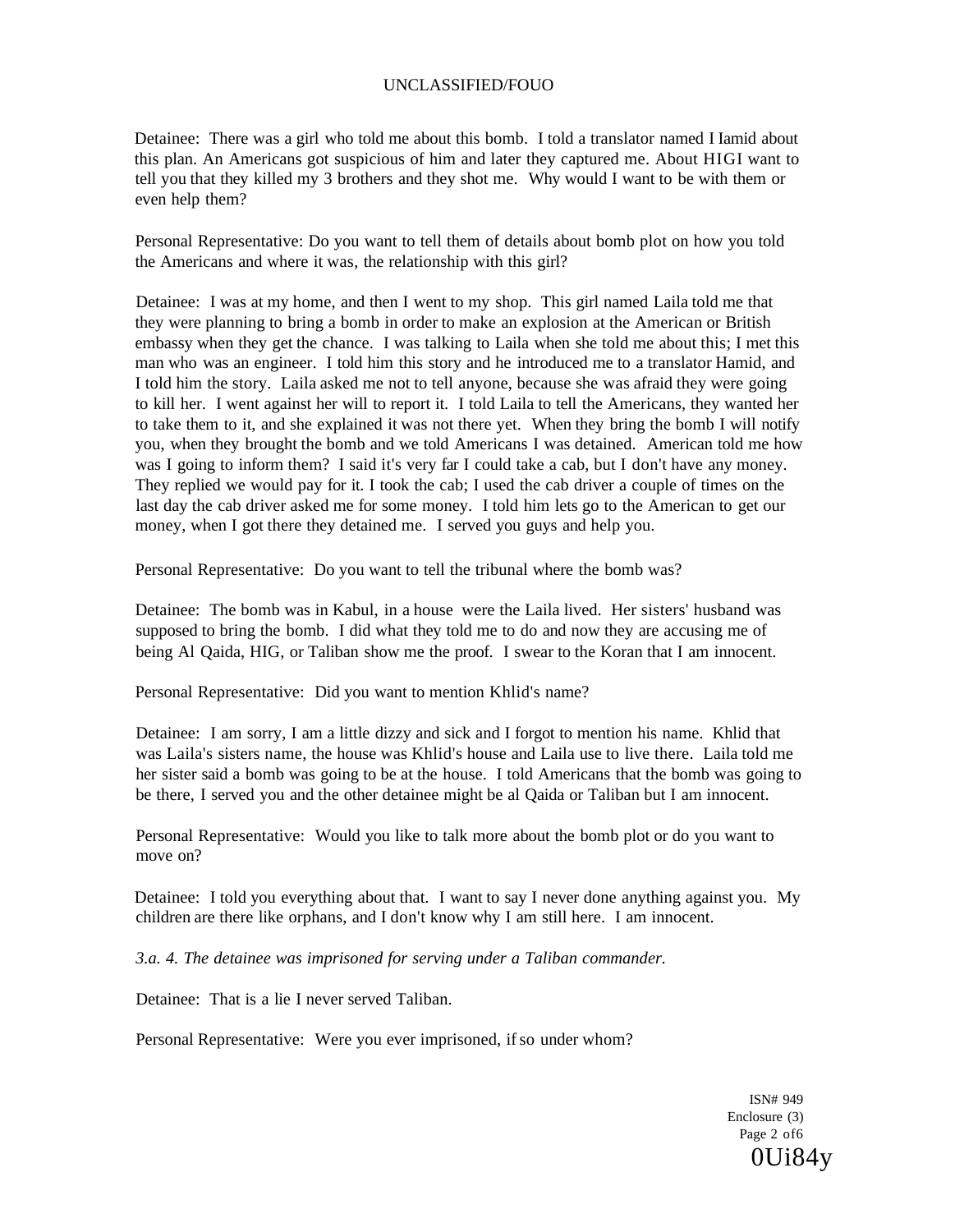Detainee: I was in prison for 5 years. Hamed Shaw Masoud put me in prison. I wasn't a director or a commander I was no body my brothers were killed by HIG. There was at some point that HIG and Hamed Shaw Masoud they were united. Hamed Shaw Masoud put me in jail; since these two groups joined I had no one to defend me. It was a person prison for that warlord that is why I was there for 5 years chained up. I had nobody my father was real old and couldn't help me, and you are calling me Taliban or a Terrorist. Why didn't you do research on me I never picked up a gun, I was telling my brother to stop fighting or stop the Jihad and nothing good will come out of fighting.

Personal Representative: Do you remember about how long ago you were in prison?

Detainee: I don't remember the exact day. All I remember was that was the beginning of Rabani's government.

Personal Representative: For the record in our initial interview you we determined it was around 1992-1996 was the time frame he was in the prison. Also the HIG and the Masoud came together to fight against the Taliban and you didn't want to fight anybody is that correct?

Detainee: No, it wasn't that way. They were very close with the Taliban; they were close Kabul I didn't want to fight

Personal Representative: Is there anything you would like to say about the time you were in prison?

Detainee: The only thing I want to add is they were very cruel and they tortured us in the personal prison. This is not a personal prison this is an International Prison so if you can provide all your information that I am a guilty person.

*3. a. 5. The detainee was captured with documentation addressing him as a Commander Zahoor Khan from Yar Muhammad, who is identified as a commander of an unknown region.* 

Detainee: He is not a commander he is my neighbor. I am not a commander. If I have ever picked up a gun I am guilty and you can call me a commander. I have never picked up a gun in my life. The only problem was that bomb, did you get it from my house and now you are charging me and calling me a commander. Those people had ties with General Mahin he is the minister of defense, and that is why you released them because he had big ties otherwise you would have kept him. I didn't even know him well I just knew his sister.

Personal Representative: Regarding the documentation that you were captured with. Who owned the notebook?

Detainee: That was a very nice notebook and it belonged to my brother. When the new money was issued, I didn't want to crease it so I put it in the notebook to keep it straight.

Personal Representative: Your brother was killed and that is why you kept it?

1SN# 949 Enclosure (3) Page 3 of 6 0U1850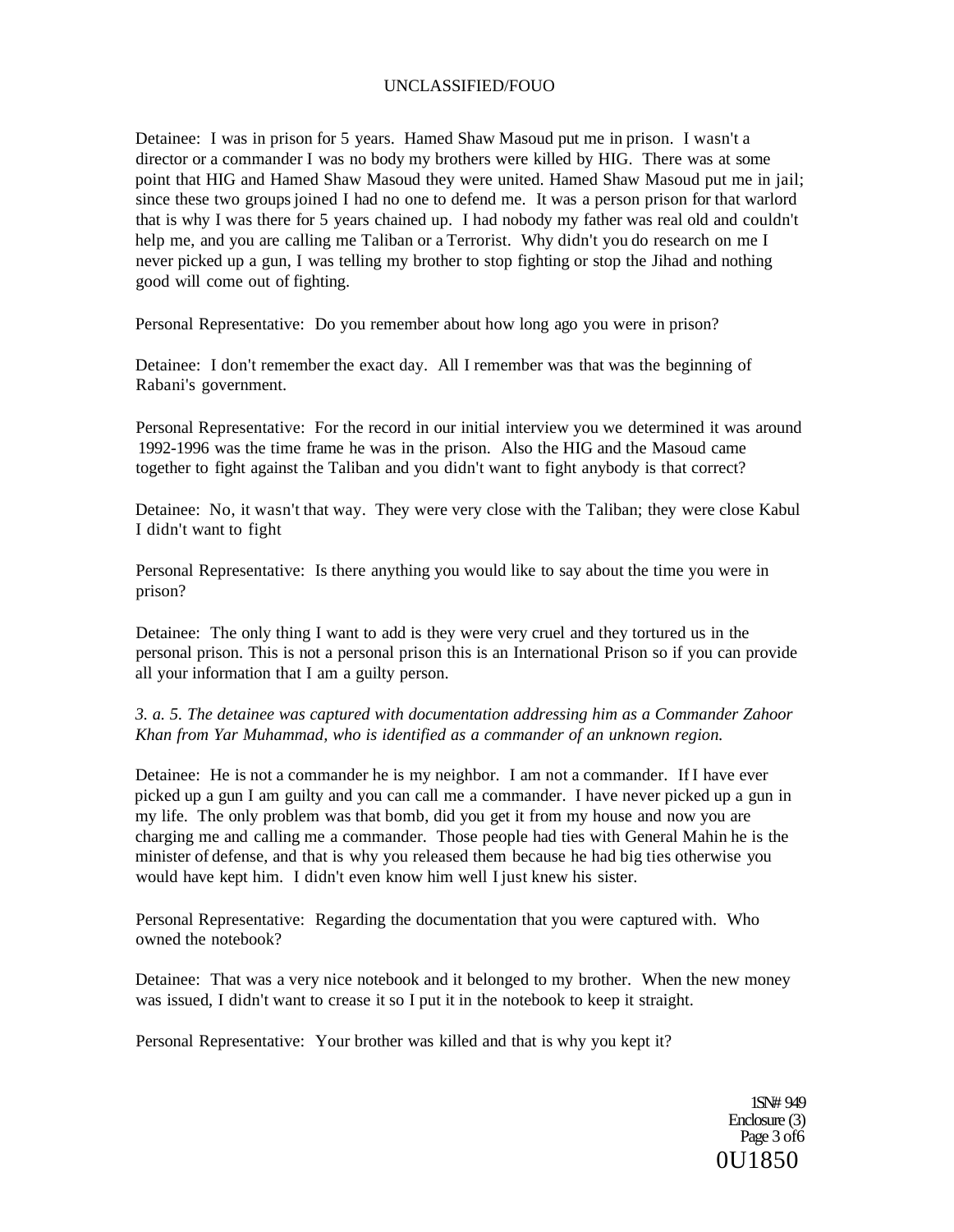Detainee: That was the only memory that I had from my brother. It was really nice and I didn't want to write anything on it. Now you are making the memory of brother as evidence against me.

Personal Representative: Can you read and write?

Detainee: No, I am illiterate.

Personal Representative: Why would Yar Muhammad call you commander?

Detainee: He was my neighbor and was a very funny man; he was always joking and making fun and stuff. As a joke he used to call me commander, My kids are literate and they can read and write. They laugh when they read letters that I was being called a commander.

*3.a.6. The detainee was captured with documentation that listed personalities identified as detainee's troops.* 

Detainee: I don't know anything about it I can't read or write. I just took it cause of the new money and I wanted to keep it crisp and straight that is why I was using the notebook.

Personal Representative: So did you know what was written in the notebook?

Detainee: No, I told you I couldn't read or write. I didn't keep it to read.

*3.a. 7. The detainee was captured with documentation that discussed Blowpipe and Stinger surface to air missiles.* 

Detainee: That engineer that I mentioned earlier he used to work for the United Nations, The U.N. asked him to help them with the collection of the weapons all over the country. He told me that this is the price if any commanders wanted to turn in the weapons the government would buy it. Then I told him I was going to forget, so he wrote it down so mat I could show them this paper.

*3.a.8. The detainee was alleged a member of Hezbi-Islami Galbuddin (H1G) with ties to al Qaida.* 

Detainee: I am not; I didn't belong to any parties. Except one party National Kara van and I had the membership card with me and American took that from me too.

Personal Representative: Who shot you and how many times?

Detainee; Galbuddin killed my 3 brothers, I was standing by the door and I didn't have any weapons with me. They shot me twice once in the foot and the other in my back. You think your self someone killed my brothers and shot me how could I go work for that person.

> ISN# 949 Enclosure (3) Page 4 of6 001851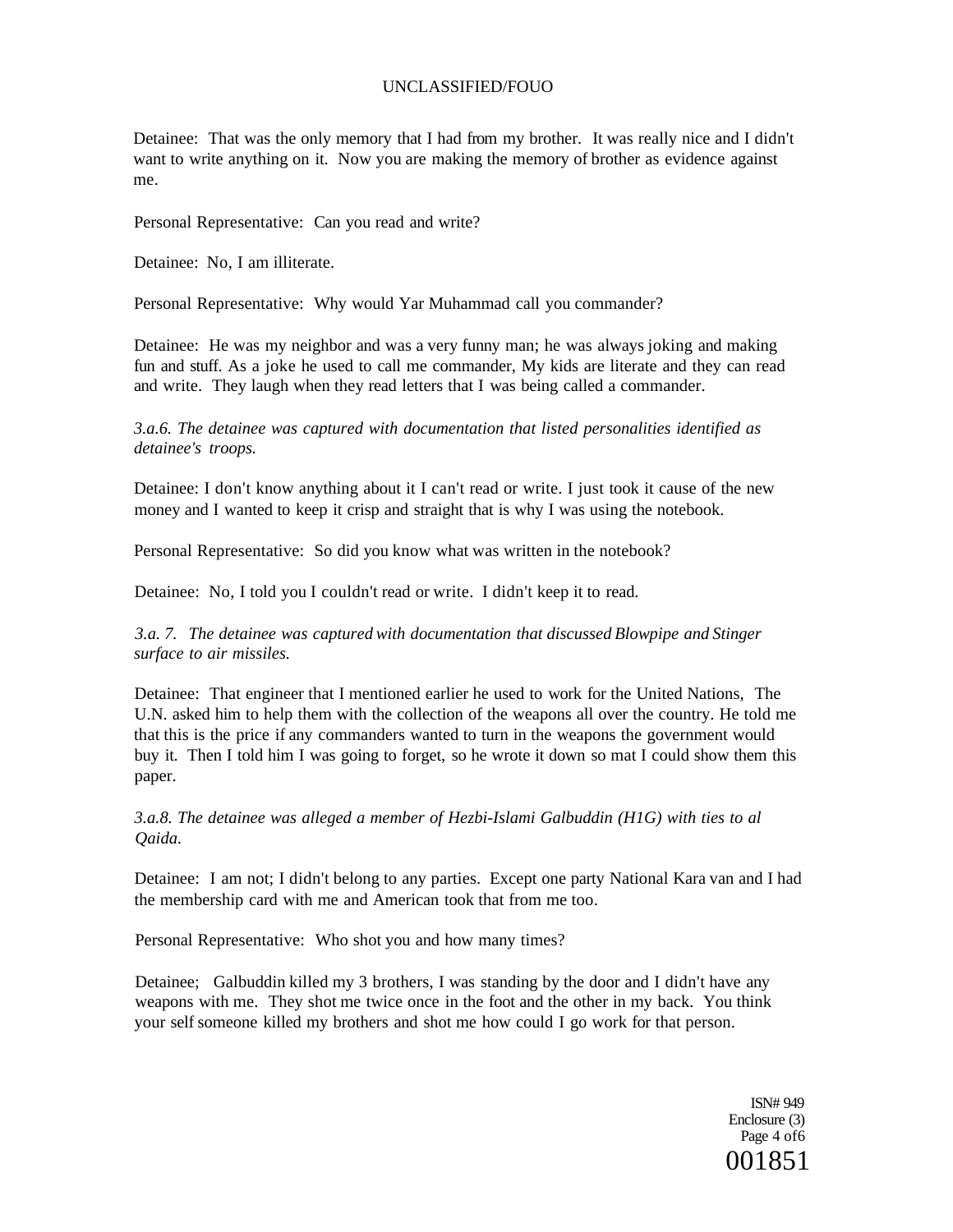*3.a.9. HIG is listed on the department of Homeland Security Terrorist Organization Reference Guide.* 

Detainee: I am telling you he is a terrorist.

Personal Representative; Do you have any more comments you want to make before questioning?

Detainee: The only statement that I have is that I am innocent. I didn't do anything wrong some times people joked around and called me commander but ask anyone in Afghanistan. You are taking that too serious. My two brothers were killed were with Hamed Shaw Masoud that is not my problem they are dead now.

Tribunal President: Does that conclude your statement.

Detainee: I told you all that I can remember. If you have any evidence keep me here for 5 years if you want. I am not feeling good and I am not arguing with you I am begging you. One thing I want to tell you about that guy Hamed is there was a personal animosity between him and I. The problem is that when I informed American about the bomb they were secretly watching that house. Somehow they found out Hamed was working with a party as well. He was double crossing Americans.

*The Personal Representative and the Recorder had no further questions.* 

*Recorders' Questions.* 

Q. To your knowledge did Laila ever talk to the investigators?

A. When Americans got suspicious of me then I brought Laila as proof what I heard from her. An American girl talk to Laila, and Laila told her the whole story.

Q. So Laila you brought to the investigators is that the Laila that spoke to you about the bomb plot?

A. Yes.

Q. For clarification were you ever paid by the United States forces?

A. If I were working for the money I wouldn't be in jail. That was service that I did for free and that is why I am here. In the background on the loud speaker there was an announcement that if you see or hear terrorist and report them to us. That is what I did by telling you about the bomb.

## *Tribunal Members' Questions.*

Q. Why did Laila go to you instead of someone else? Was she a relative or a friend?

A. She is a relative of my wife.

Q. Was your brother who had the notebook in the Taliban or al Qaida?

A. He was killed but was with Hamed Shaw Masoud.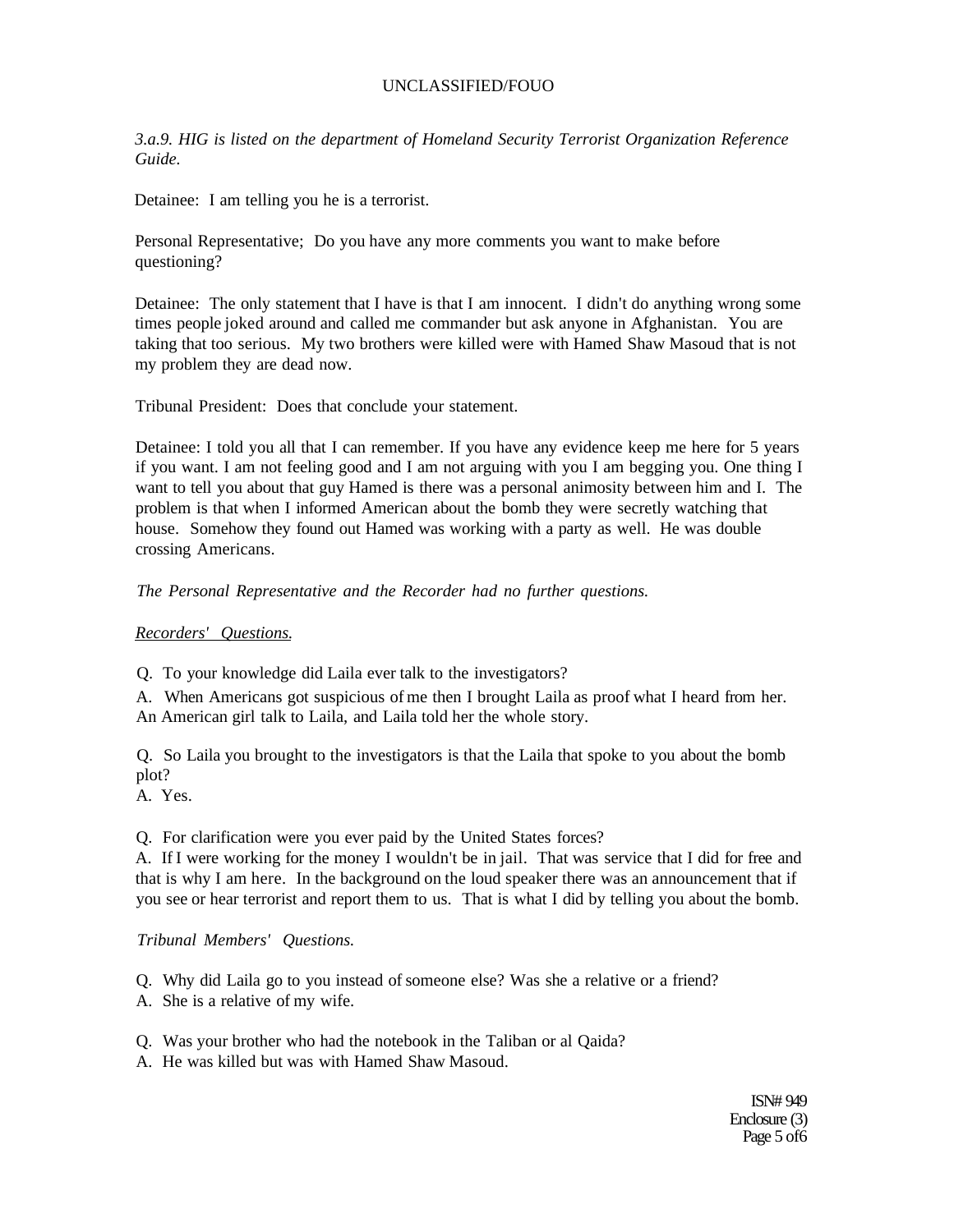- Q. What was the name of the engineer?
- A. Shaga.

Q. You said you are a member ofthe National Kara van?

A. It is a new party; they were giving weapons to their members. They send people to collect weapons from other fighters/warlords. That engineer gave me a membership to that party and when I got home to show the family, my kids were laughing at me to why 1 got a card from them, but I kept it.

Q. In your prior testimony you gave the name of that leader? A. The leader ofthe party was Dr. Abdul Rahman. He was assassinated and now another man named Norastani is the leader ofthe party. It is a democratic party.

# *Tribunal President's Questions.*

Q. Earlier you said you have a shop. What kind of shop was it? A. It was a little shop that I ran with the family.

Q. What kind of thing did you sell?

A. We sold fruit, tea, sugar and things like that I would bring the stuff and my nephew took care ofthe shop.

*The Tribunal President confirms thai the detainee had no further evidence or witnesses to present to the Tribunal The Tribunal President explains the remainder ofthe Tribunal process to the detainee and adjourns the Tribunal* 

# AUTHENTICATION

I certify the material contained in this transcript is a true and accurate summary of the testimony



Tribunal President "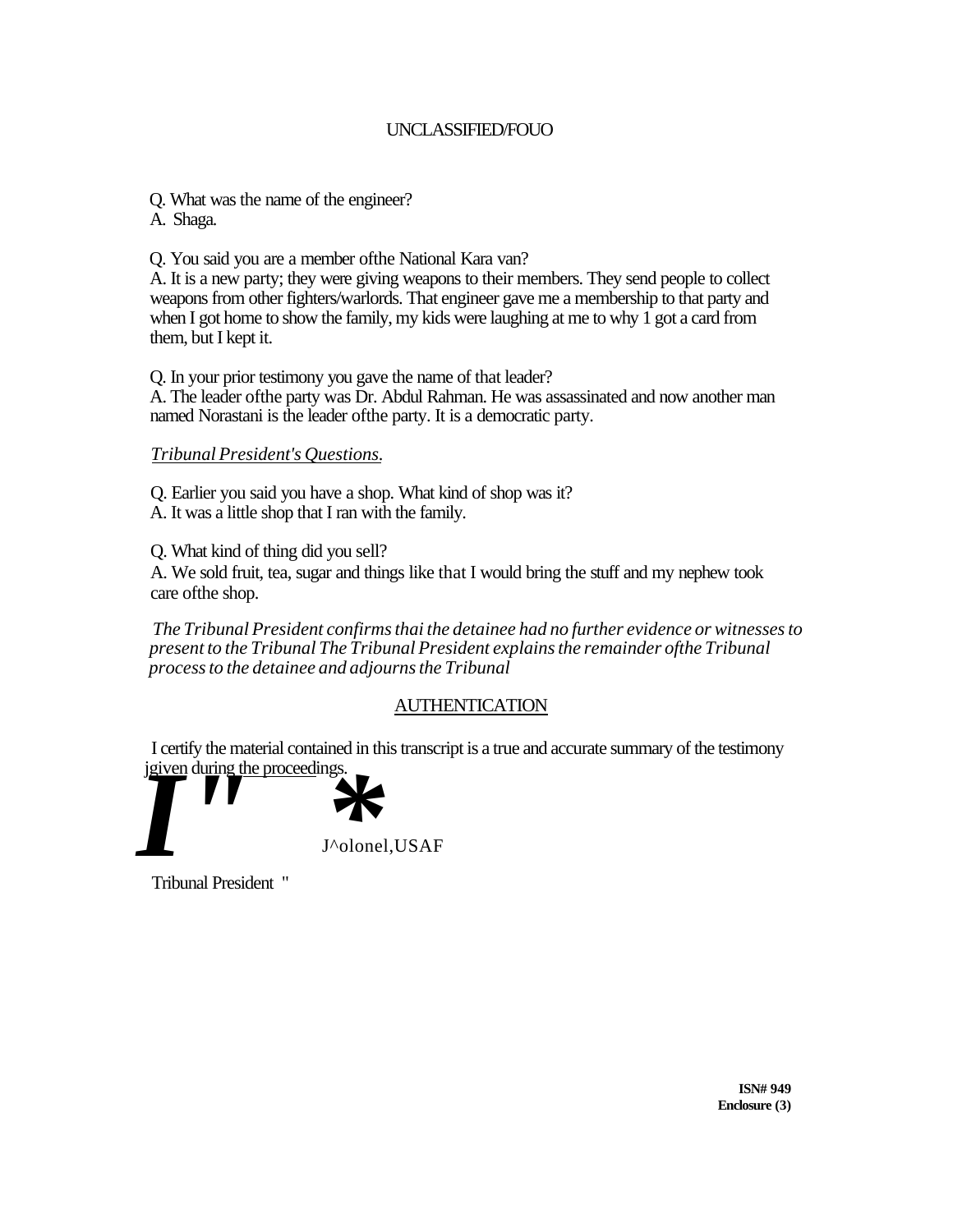#### **Summarized Unsworn Detainee Statement**

*The Tribunal President read the hearing instructions to the detainee. The detainee confirmed that he understood the process and had no questions.* 

*The Recorder presented Exhibits R-1 and K-2 into evidence and gave a brief description of the contents of the Unclassified Summary of Evidence (Exhibit R-1). The Recorder confirmed that he had no further unclassified evidence or witnesses and requested a closed Tribunal session to present classified evidence.* 

*The Detainee did not take an oath.* 

*The Personal Representative read the accusations to the detainee so that he could respond to the allegations. The allegations appear in italics, below.* 

*3. a. The detainee is associated with the Taliban or al Qaida.* 

*3.a.l. The detainee traveled from Semey, Kazakhstan, to Islamabad, Pakistan, in August 2001.* 

Detainee: I never went [from] Semey. I have never heard of Semey. What is that?

Tribunal President: I understand that it maybe a village or a town in Kazakhstan.

Detainee: You could be right but I am not sure about it. 1 was traveling from Omond also.

*3. a. 2. The detainee stayed at various madrassas during his travels around Pakistan.* 

Detainee: Yes. I have been to a few madrassas.

*3.a.3. The detainee admitted that he stayed at a house in Kabul, Afghanistan, that was owned by the Taliban.* 

Detainee: I stayed in a house in Kabul but I was not sure whom the house belonged to.

*3.a.4. The detainee stayed with two individuals in Kabul, Afghanistan, who worked as cooks for the Taliban,* 

Detainee: I was with two individuals but they did not work for the Taliban.

*3.a. 5. The detainee, as well as those he was arrested with, had a cover story regarding their recruitment at a mosque in Kazakhstan.* 

Detainee: That is not true. *3.a.6. The detainee was in Afghanistan when the United States bombing campaign began.* 

> ISN#528 Enclosure (3) Page 1 of 5 0U1854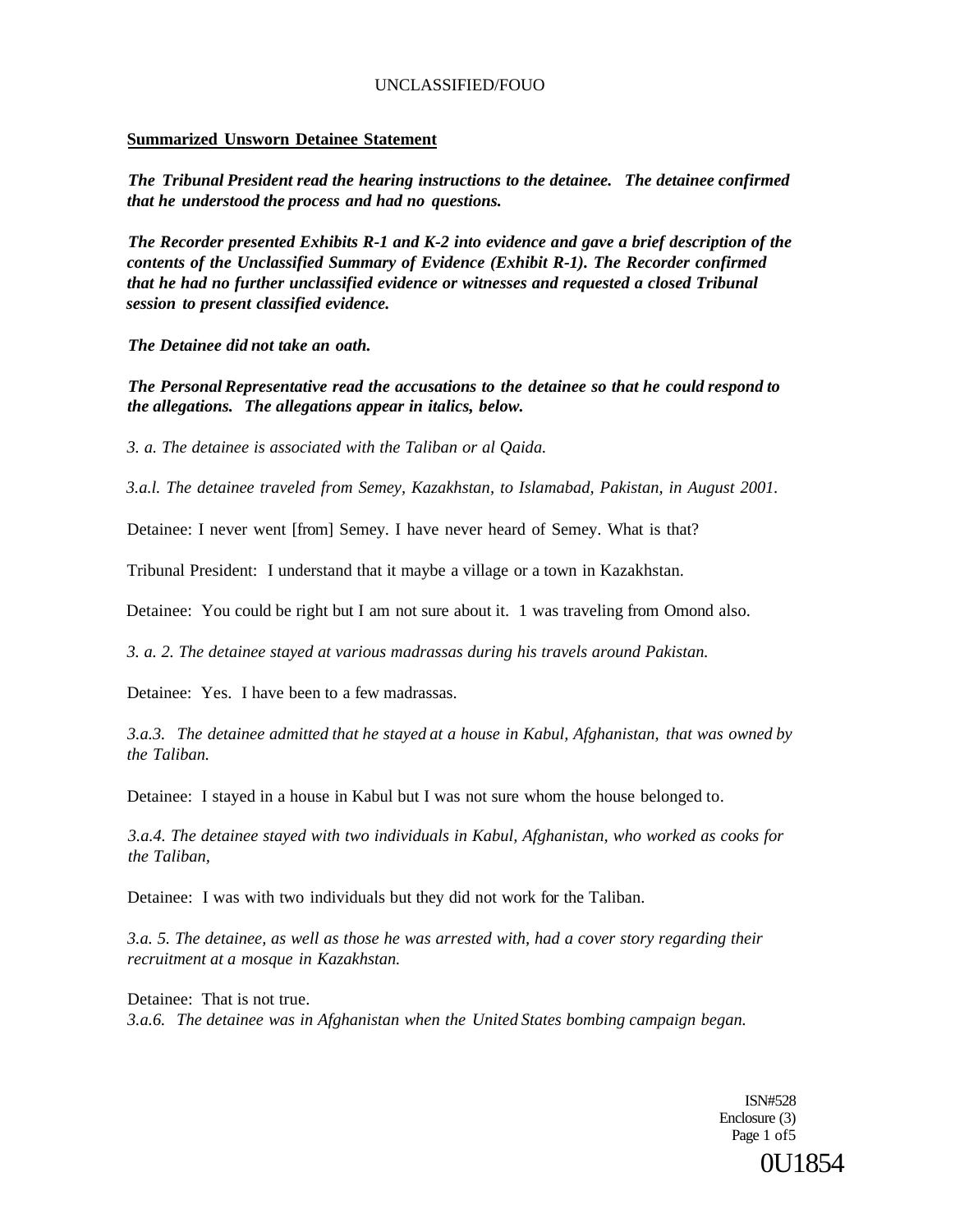Detainee: Like I told you before, when I was in Afghanistan they did start the bombing but I didn't know that they were going to start the bombing campaign otherwise I would not have went there.

*3.a. 7. The detainee was captured by the United Islamic Front for the Salvation of Afghanistan (UIFSA) and turned over to U.S. custody in December 2001.* 

Detainee: I did not know about the United Islamic Front for the Salvation of Afghanistan. I don't have any idea what that is. One person came and put us in a car and said that he was going to take us to a safe place and he took us to some place. He told us to go in the basement and they just locked us up and that is how I was captured. I didn't know anything about UIFSA. Later on we were handed over to the Americans. Even then they told us that they were going to help us get back to our country.

#### *The Personal Representative and the Recorder had no further questions.*

Tribunal Members' questions

How old are you? Twenty-four right now.

Are you from Kazakhstan? Yes.

What did you do there? After I finished school I did not do anything.

What level of school are we talking about? Ninth grade.

How long of a period from the time you finished ninth grade until the time you went to Afghanistan?

After I graduated from the ninth grade I went to a technical college for four years, so probably two and half years after that.

- Q. During those two and a half years you didn't work but did you do anything else like undertake religions studies or anything?
- A. No, but we have a backyard so I worked over there.
- Q. Why did you decide to go to Afghanistan?
- A. I didn't have any intentions to go to Afghanistan. I wanted to go to Pakistan to study.
- Q. So how did you end up in Afghanistan?
- A. I went to Pakistan during the time schools have breaks. I was going thru the different places and trying to choose which place was best for me to study. I met two people one of them was originally from Afghanistan and I had a conversation with them. Since it

ISN#528 Enclosure (3) Page 2 of 5 0UI855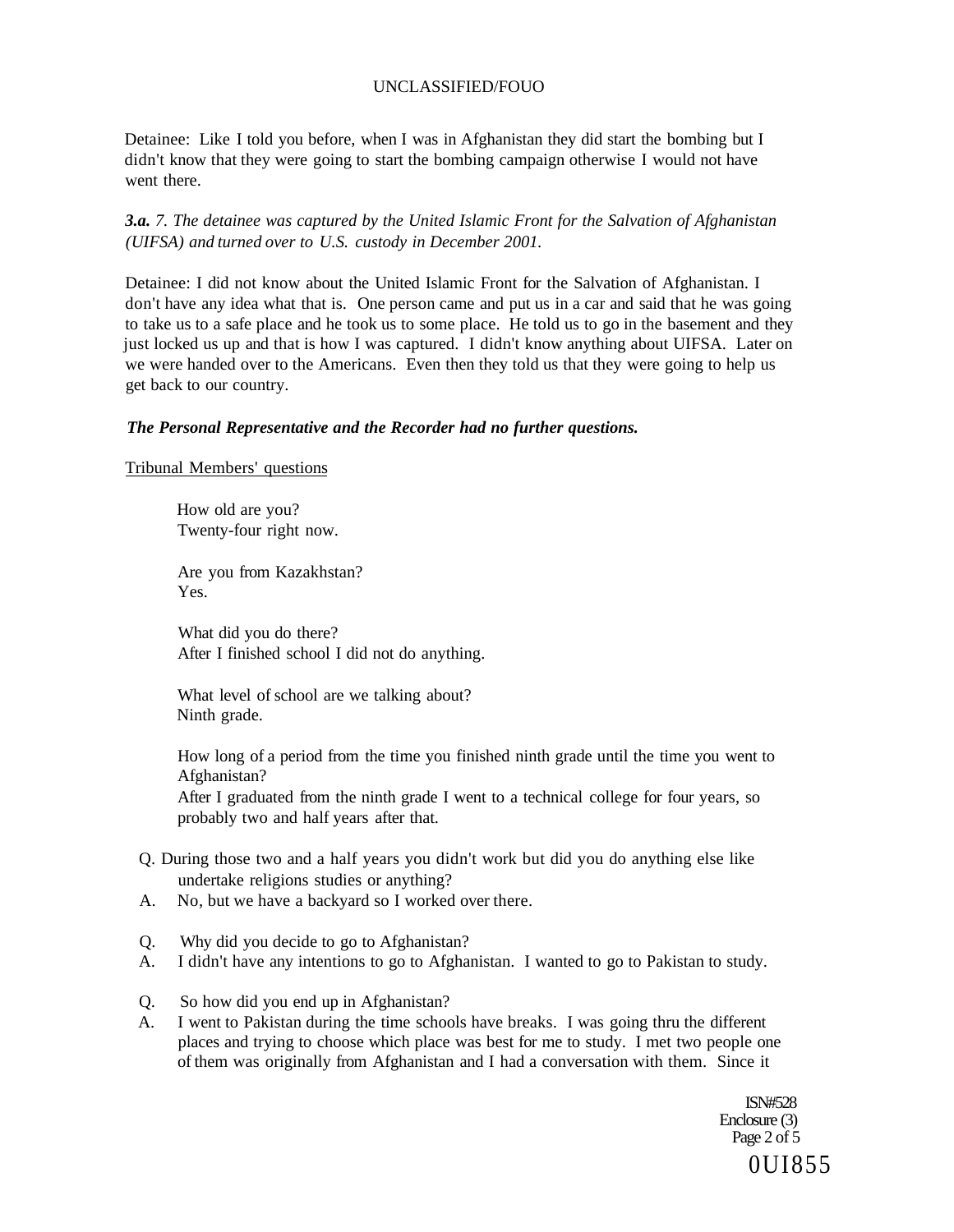was break time from school for a couple of months and he told me that they had pretty good places to study. I decided that I would go to Afghanistan with him and check it out and if I don't like it, I would come back just in time for the school year to start and start my study in Pakistan.

 $\overline{O}$ At this point did you have your passport with you? Yes.

How many people in the party traveled from Pakistan to Afghanistan with you? I had one person with me but there were a lot of other people whom I did not know.

Did you go directly to Kabul? I'm not sure. We were going towards Afghanistan and it was a very long journey and ride and at one point they told me this was Kabul.

- Q. Once you got to Kabul, what were you doing?
- A. For the first few days we were just sitting at home and doing pretty much nothing. I was just going outside and in the streets to go to the mosque.

After the first few days? I was planning to stay a couple of months in Kabul but after the fifth day 1 was captured.

In the unclassified summary it suggests that you came to Pakistan in August and you were captured in December. Does that sound right? I'm not sure. I don't remember.

All I really need to know is that you were only in Afghanistan for five days? Yes.

Another thing to clariiy. I understand that you went to Pakistan to study in madrassas, or did you just go on vacation? To study.

What languages do you speak? I speak Russian and my native language is Uighur.

Why did you go to Pakistan to study, how did you study? I wanted to study the Koran.

Were you able to find someone to translate it for you? Yes.

The person who ended up locking you in the basement. Did you know that person? No I did not.

> ISN#528 Enclosure (3) Page 3 of5 - 0(1185 **6**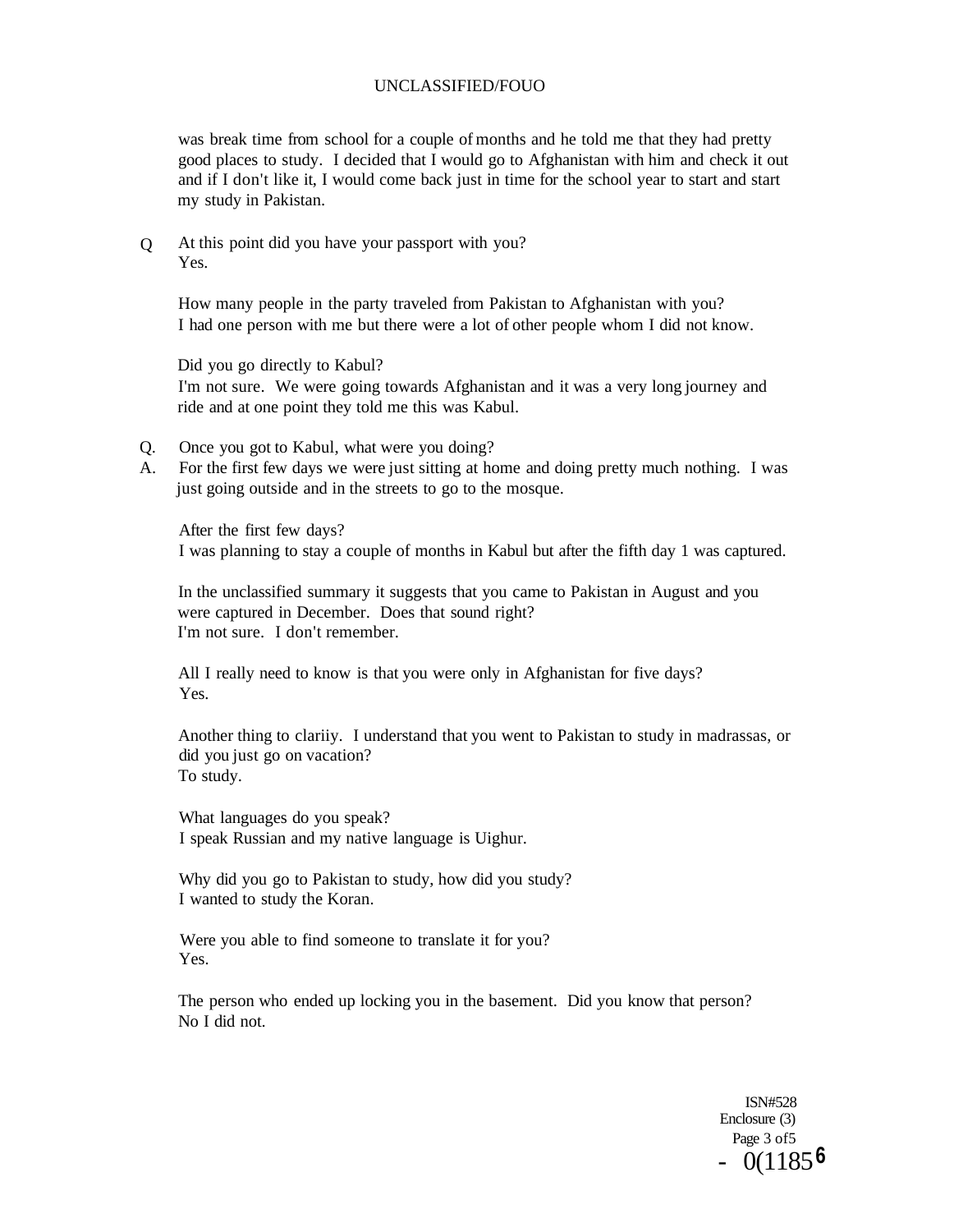- Q. Why did you go with him then?
- A. I was in Afghanistan for only five days and I did not know anybody, so I thought that maybe he was a friend of the people I came with.

Have you had any military training? No.

Were you armed while you were in Afghanistan? No.

Did you have your passport on you when you were arrested? Yes.

You mentioned you were in Afghanistan for five days. Were you ever in Afghanistan at any other time in your life? **No.** 

Were you aware of the attacks on the United States on September 11, 2001 ? No.

What reason did they give you for your capture? They told us that they were going to take us to Pakistan. Then they locked us in a basement. After that they told us they could not help us out. They said they were going to hand us over to the Americans. The Americans axe going to help you.

Did you know any of the people's names that you were captured with? Only the two people that I came with.

What were their names? Yakup and Tulkon.

Did you know their last names? No I don't remember their last names.

Those two gentlemen that you knew when you were captured together, did you meet them before? Yes.

Where did you meet them? We were from the same village.

The same village in Kazakhstan? Yes.

> ISN#528 Enclosure (3) Page  $4 \text{ of } 5$ 0Ul8b7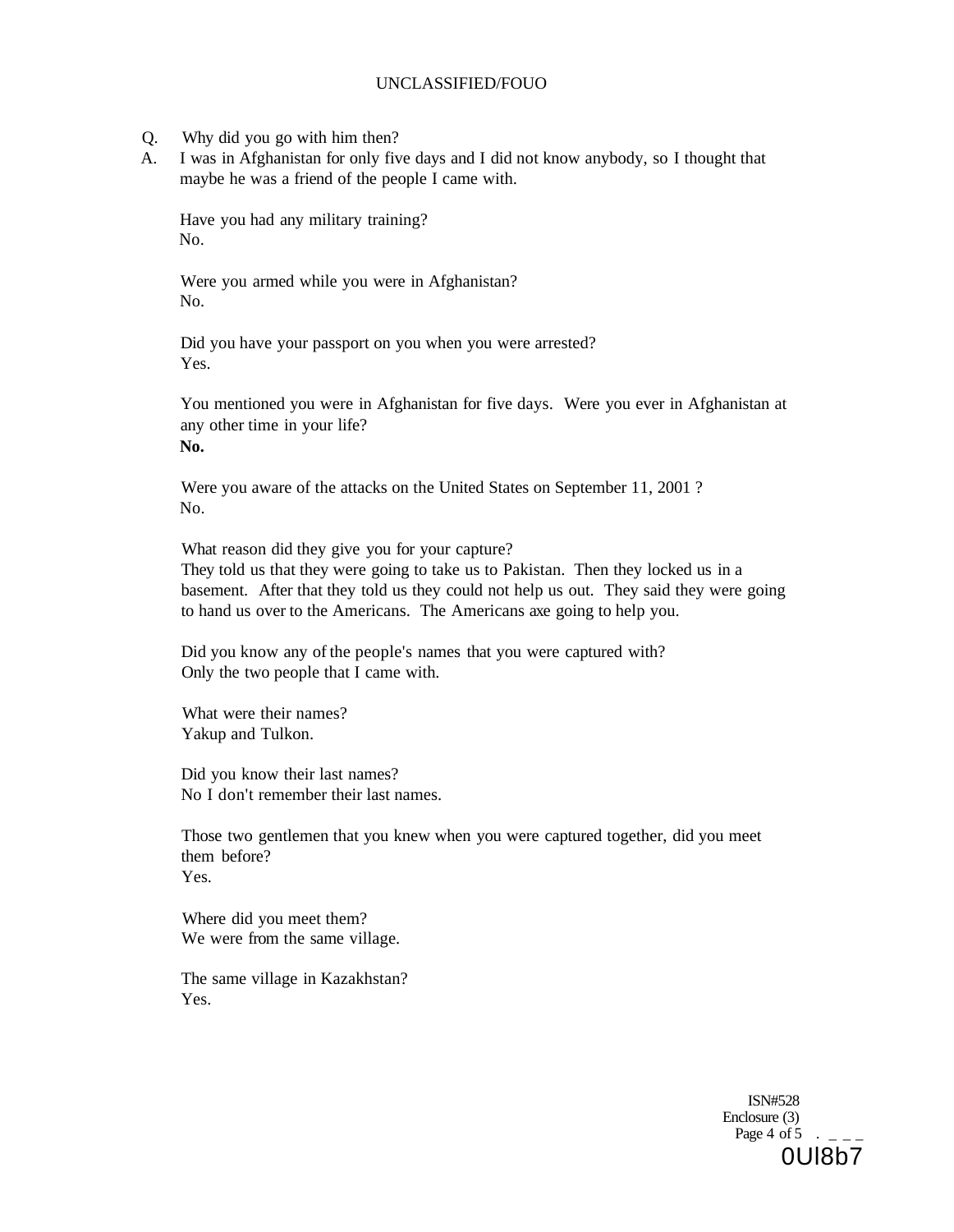- Q. I just want to clarify that the person that locked you in the basement, was that in Afghanistan at the time or somewhere in Afghanistan?
- A. I think so.
- Q. How long did you stay there until the U.S. people came to get you? I'm not looking for exact days, just number of days or number of weeks, somewhere in that range.
- A. Approximately three months.

Q. Three months you were in the basement before the U.S. forces?

- A. First we were in the basement, then some kind of huge container. Then it was a place like a barn.
- Q. **The** people who were captured with you, Yakup and Tulkon. Do you know if they were released or where they are now?
- A. I saw one of them about six or eight months ago here at this camp.
- Q. Which one was it?
- A. Yakup.
- Q. When the bombing started in Afghanistan, were you **b** the basement or being held by these other people?
- A. I did not hear anything about the bombing campaign in Afghanistan.

#### *The Tribunal President confirms that the detainee had no further evidence or witnesses to present to the Tribunal*

Detainee: I have one question. When are you going to release me?

Tribunal President: I will give some other information shortly that may address some of that. The reason for us having this hearing today, is mat we will review all the information the government has regarding your classification as an enemy combatant

## *The Tribunal President explains the remainder of the Tribunal process to the detainee and adjourns the Tribunal*

#### **AUTHENTICATION**

I certify the material contained in this transcript is a true and accurate summary of the testimony given during the proceedings.

*\* 

# *K*

Tribunal President

ISN#528 Enclosure (3) Page 5 of5 00I85S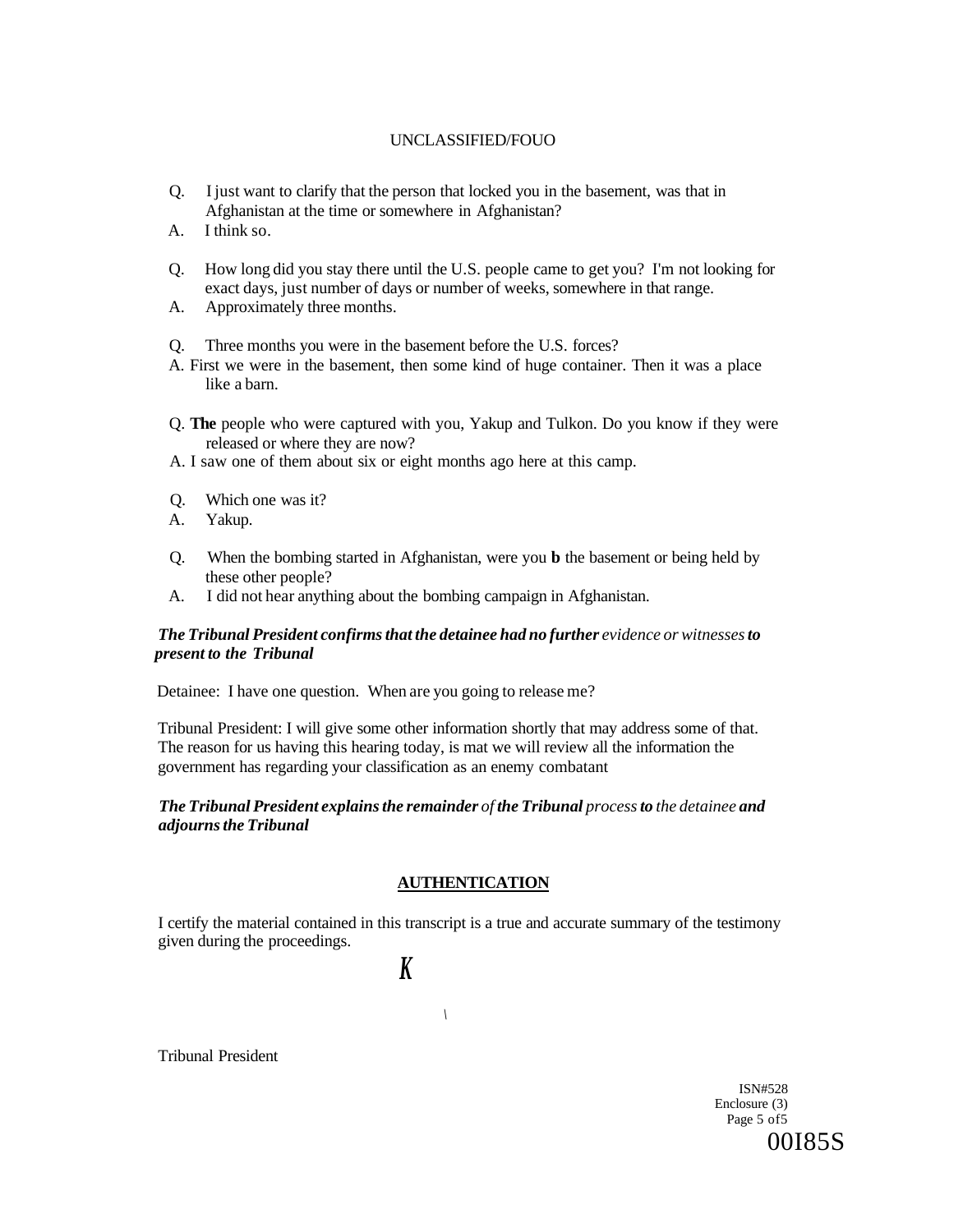# **Summarized Unsworn Detainee Statement**

# *The Tribunal President read the hearing instructions to the detainee. The detainee confirmed that he understood the process but had one question.*

Detainee: I want to ask mainly about what has been going on in the investigations. Is it going to be applied in this tribunal?

Tribunal President: Let me review what we are doing here today. That may help. The three members have been formed and brought together here to review all the information the government wishes to provide us regarding your classification as an enemy combatant. So, to answer your question, what investigation the government has, done we may receive some of that information here today. The three members have not received any other information about you other than minor administrative details that were received from the Personal Representative and the Recorder, For example, all we know is your name and your preferred language. Later in the tribunal we **will** be presented the same information that you were provided earlier regarding the unclassified evidence. This tribunal is formed in open session so that you may provide additional information if you wish too. The tribunal is concerned with one matter, are you properly classified as an enemy combatant? This is not a legal proceeding; we are not determining guilt or innocence. We will review the government information, regarding what they think classifies you as an enemy combatant. Does this answer your question?

Detainee: My question, really frankly, I am not an enemy combatant. If I was chosen to be an enemy combatant, this talk, the whole talk is not **true.** 

Tribunal President: Very **well,** we will continue with **the** tribunal and look forward to hearing more statements from you on that matter.

*The Tribunal President informed the detainee if he had any other questions, he could ask them at any time.* 

*The Recorder presented Exhibits R-1 andR-2 into evidence and gave a brief description of the contents of the Unclassified Summary of Evidence (Exhibit R-1). The Recorder confirmed that he had no further unclassified evidence or witnesses and requested a closed Tribunal session to present classified evidence.* 

#### *The Tribunal President asked the detainee if he wished to make a statement.*

Detainee: What kind of statement do you want me to present?

Tribunal President: It is customary for the detainees to provide personal comments about each of the allegations that were discussed earlier. This is possibly the first time that you had an opportunity to present anything you wish without being questioned from the government. This is your opportunity. Recall that we are independent; we are not part of any interrogations, intelligence, or combat officers. Do you wish to make your statement?

## UNCLASSIFIED/FOUO ISN#586

Enclosure (3) Page 1 of 7 001859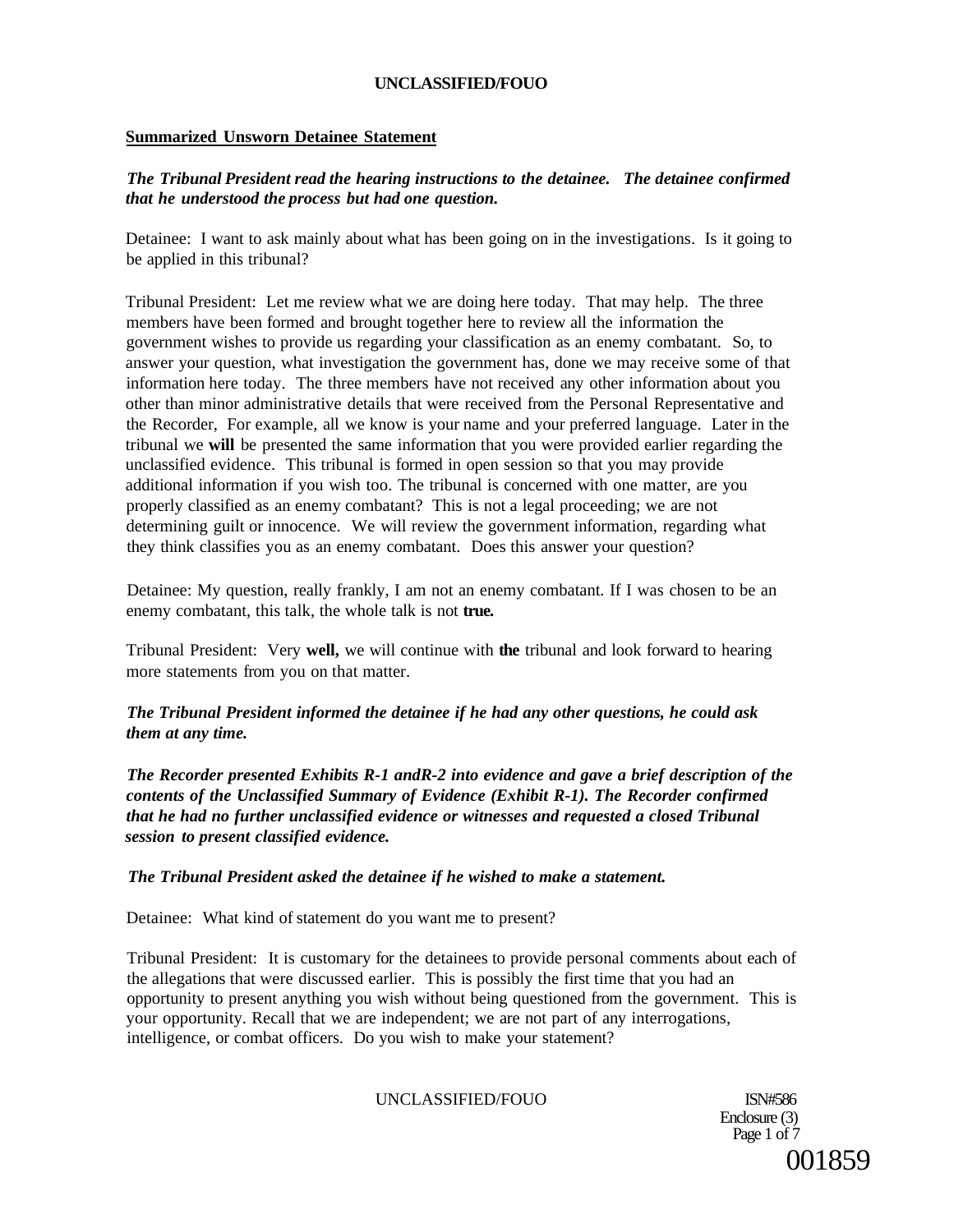Detainee: I'd like to respond to the allegation that I'm al Qaida or Taliban.

Tribunal President: Very well.

*The detainee affirmatively acknowledges that he wishes to make a statement under oath. The Recorder administers the Muslim oath to the detainee.* 

*The Personal Representative read the accusations to the detainee so that he could respond to the allegations. The allegations appear in italics, below.* 

*3. a. The detainee is associated with al Qaida and/or the Taliban.* 

*3.a. 1. The detainee traveled to Afghanistan in 2001.* 

Detainee; I traveled from Sana'a Yemen to Dubai, from Dubai to Karachi, from Karachi to Kuwait, then to Pakistan, and from Kuwait to Pakistan to the border of Afghanistan. As to the accusation that I'm al Qaida or Taliban, I never heard of the Taliban or al Qaida until I got to this country.

## *3.a.2, The detainee was given airline tickets to Karachi, Pakistan.*

Detainee: Is this the same talk as we talked before? Yes, that's true. Yes, I got airline tickets from a friend of mine and his name is Tarek Mohammed. As for my traveling to Karachi, I had a passport, and when I got to the airport, when I got to the hotel, they told me it was altered, so I went back to a friend of mine, his name was Tarek, and he said they only wanted money from you, to bribe them. He took my passport and he examined it. He said it was a good passport, nothing wrong with this passport. I stayed three days there. My friend told me in three more days there will be another trip, and you will be on that trip. In the meanwhile, I renewed my passport because it was expired. I renewed my passport. How can it be altered if it was a brand new passport? I'm a hundred percent sure that what I'm telling you is the trutli. This passport is legal, and nothing wrong with it. It wasn't altered. I think you have it in your possession. I've seen this passport in Bagram.

*3. a. 3. The detainee had his passport altered after he was denied boarding on an airplane bound for Pakistan.* 

Detainee: Not true.

*3.a.4. The detainee's travel facilitator lived in Sana 'a, Yemen.* 

Detainee: That's true.

*3.a.5. The travel facilitator's support to the detainee mirrors that of a known al Qaida and/or Taliban recruiter.* 

Detainee: This is not true.

UNCLASSIFIED/FOUO ISN#586

Enclosure (3) Page¥i]l8G0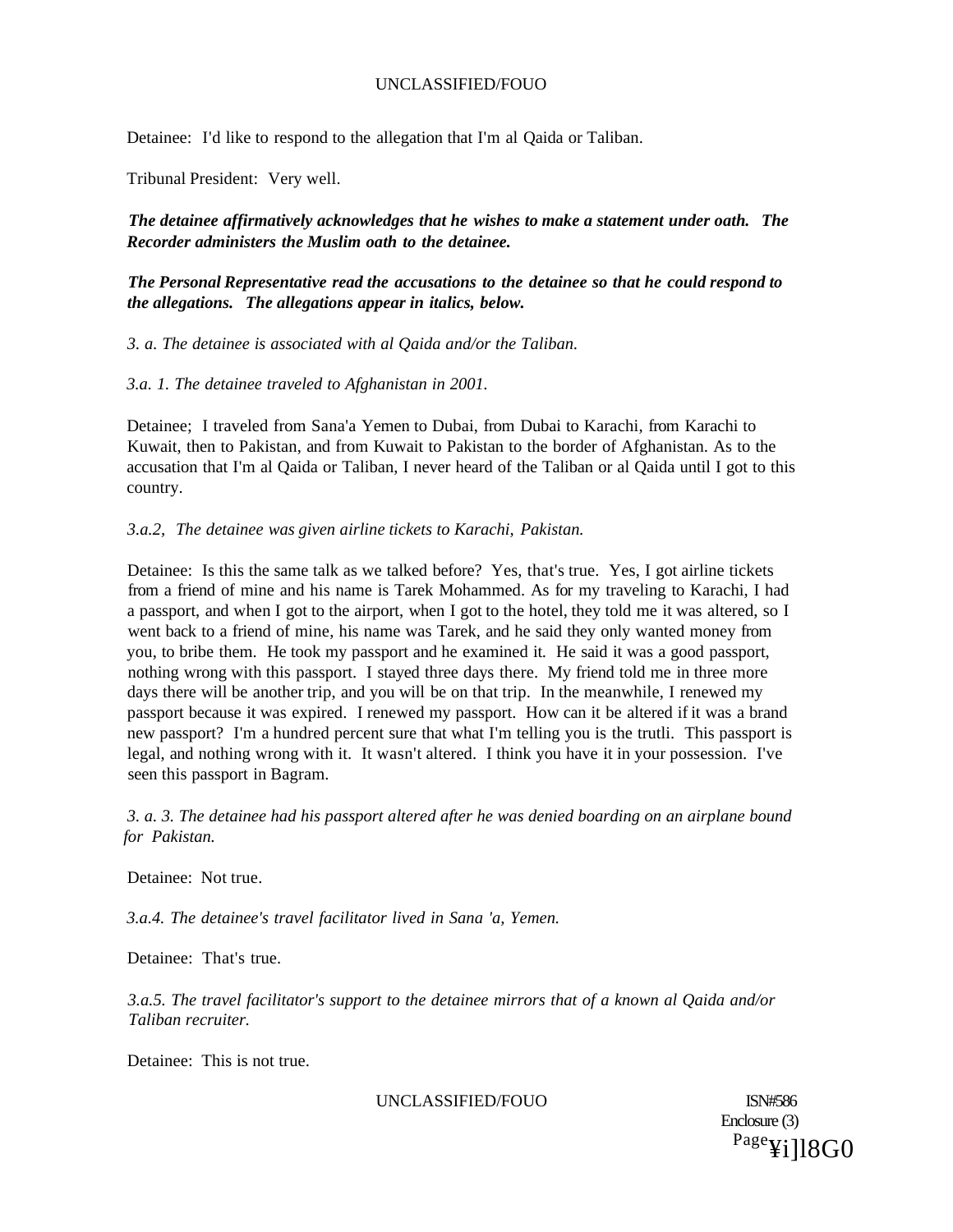Tribunal President: Karam Khamis Sayd Khamsan, does this conclude your statement?

Detainee: I have nothing to do with al Qaida, or the Taliban. I have nothing to do with Jihad. I never heard of al Qaida or the Taliban until I got to this country. I heard it over here in this country. I have nothing whatsoever to do with al Qaida, the Taliban, or Jihad. I protest my designation as an enemy combatant without solid evidence.

*The Tribunal President asked the Personal Representative if had questions for the detainee.* 

Personal Representative: I want to clarify, where were you when you were told your passport was not correct? Was that at the airport or hotel?

Detainee: This isn't true it wasn't altered.

Personal Representative: Where were you told?

Detainee: I entered the airport, and they returned us from the airport with two other people. We went to the lobby of the airport. I asked the military officer about my passport, and I checked with him, and he told me that's there's nothing is wrong with your passport. I asked Tarek, my friend, and why did they return me back, and he told me that they only want bribery.

Personal Representative: What is Tarek Mohammed's business?

Detainee: He's a drug dealer.

Personal Representative: What was your purpose for your travel to Pakistan and Afghanistan?

Detainee: I was sent through Tarek on a drug mission. My role was to be used as a collateral.

Tribunal President: (To the translator) A collateral? Was it a courier or collateral? A courier is someone who carries something....

Translator: No, collateral, as a hostage exchange for the money.

Tribunal President: Okay, thank you.

Detainee: We exchanged money to stay in Karachi for three months until we get their money. This is the whole story. I moved from Sana'a airport to Karachi, from Karachi to Kuwait, from Kuwait to Pakistan, from Pakistan to Afghanistan border.

Personal Representative: Do you remember the date you went from Yemen to Pakistan?

Detainee: No, I don't remember.

*The Personal Representative and the Recorder had no further questions.* 

UNCLASSIFIED/FOUO 1SN#586

Enclosure (3)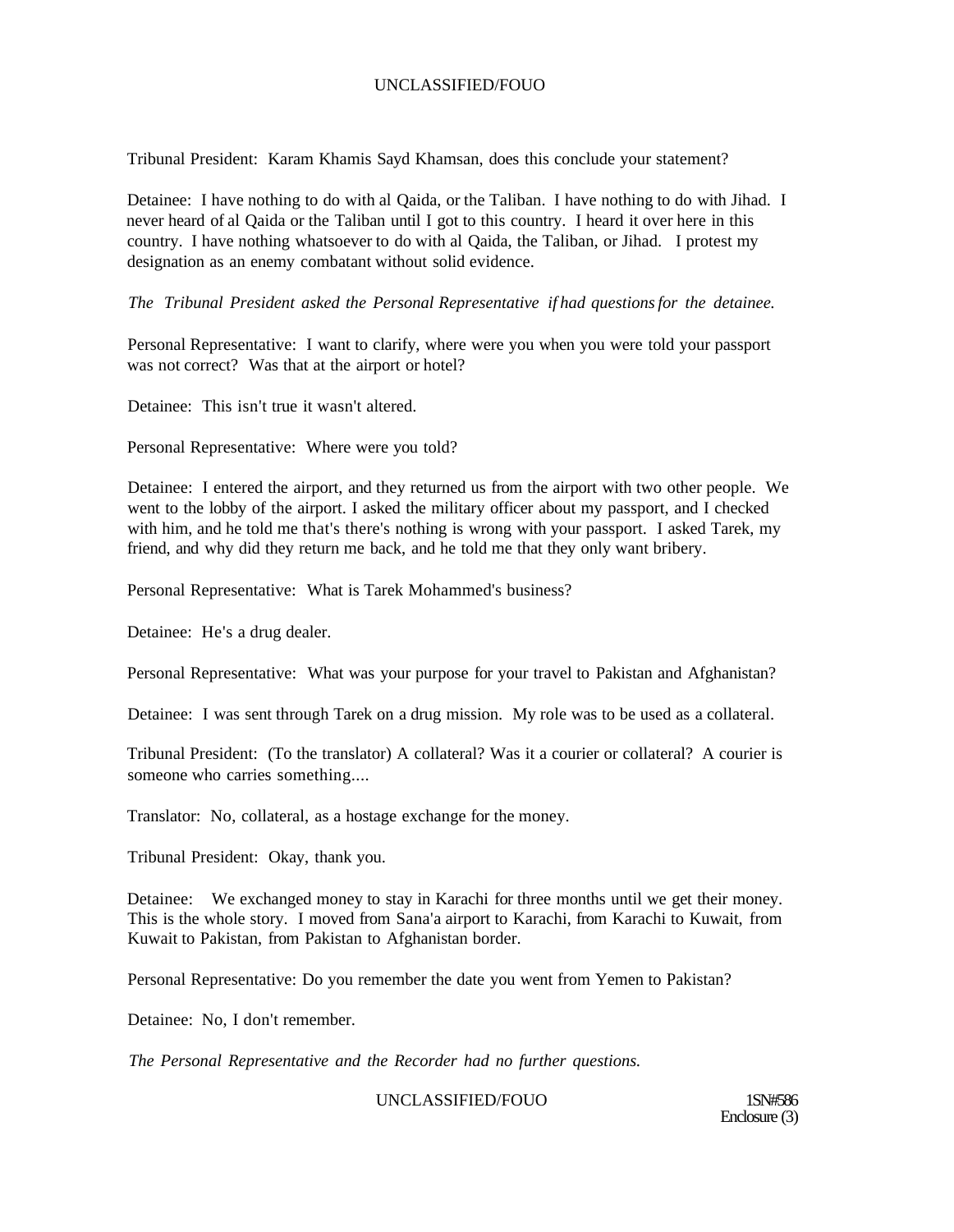## Tribunal Members' questions

- Q. Are you from Sana'a Yemen?
- A. I am from Mahra it belongs to Sana'a.
- Q. But in Yemen?
- A. In Yemen, yes.
- Q, What did you do in Yemen before this all started?
- A. I was a soldier in the army. This is mandatory army service.
- Q. How long were you a soldier?
- A. Three years.
- Q. Are you involved in drug dealing?
- A. No, that was my first time that I got involved with this operation and we lost.
- Q. Have you ever met this person before, Tarek Mohammed, before this story started?
- A. Yes, he is from the same town, from the same country I'm from and I know him.
- Q. How did you get involved in this drug deal?
- A. I'm not involved in drug dealing in the first place, to begin with. He came to me, this (inaudible) Mohammed. He offered me some money because of the fact that he knows that I wanted to get married, and that I needed the money. So, he offered me 50,000 Riyals in return to go and travel to Sana'a to Dubai, from Dubai to Karachi, in order to be a collateral in exchange for the money. This is so they can get their money from that drug deal. He knew that I needed the money because I'm getting married, and I was going to use it for the sake of the marriage. He told me that I was only to stay for three months as a collateral. He came to me.
- Q. Was Tarek selling or buying drugs?
- A, I don't know exactly if he was selling or buying, but I was offered this mission to stay in Karachi for three months as a hostage exchange or money exchange.
- Q. You said you went to the Afghanistan border. Why did you go to the Afghanistan border?
- A. This was another method. When I got to Karachi, a guy by the named of Farhan, he was there to meet us. He took us to the hotel and we stayed there for a couple of days. The second day, I had \$800 on me and he took me to the bank so we could exchange the money. I was told by Mr. Farhan that we need to go to the bank to exchange money because something had happened in the United States, which he refers to 9/11, and believes that the dollar is going to go down. The value of dollar will go down. So we went to the bank to exchange the money, into another currency. He exchanged the money from dollars to rupees (Pakistani money).

UNCLASSIFIED/FOUO ISN#586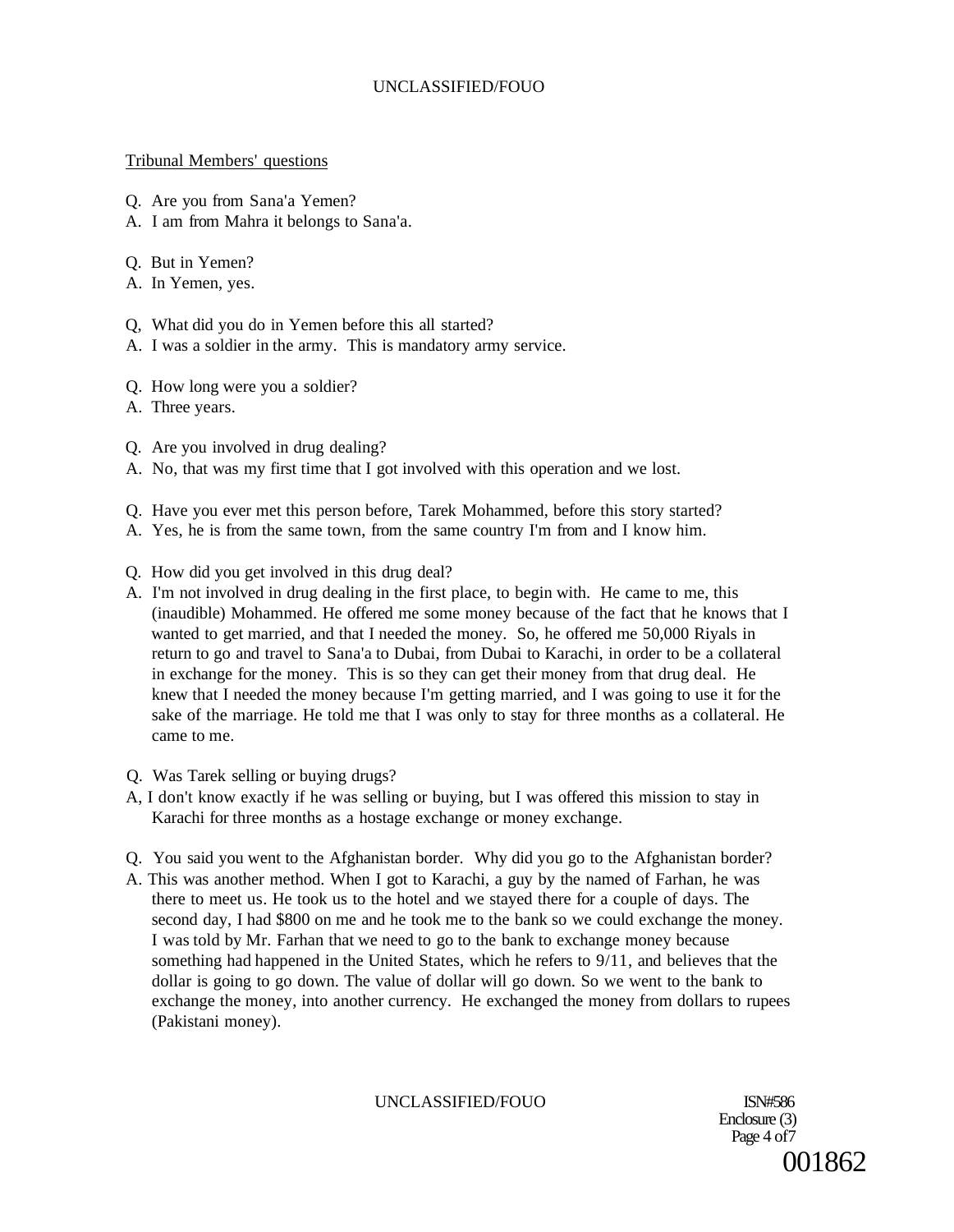- Q. Okay, but still. I don't understand why you left Karachi to go to Quetta, from Quetta to the border?
- A. Mr. Farhan came to me at nighttime, and he offered me this. I was wearing a nice suit, very much like the one I'm wearing now. They brought a Pakistani gown. This guy told me that I'm to be moved to another town, because this Karachi town is full of thieves, so you're going to a better place there. You are going to stay there for three months until we get our money.
- Q. Did you ever cross into Afghanistan?
- A, When they were doing the investigation, they told me. I told them I got to the border of Afghanistan, but they told me it was Kandahar. They took me inside a house, and they told me this was Kandahar. While I was in prison here on the camp, a couple of Afghani people have told me that this was not Kandahar. They described it to me and they told me it wasn't Kandahar, two of the detainees here in the camp. The two Afghanis, the two detainees they told me, and they assured me that wasn't Kandahar. It was a country by the border; it's mainly for drug dealing.
- Q. Who arrested you?
- A. Nobody captured me. I was returning from this town. It was the border between Afghanistan and Pakistan. This town, they say it belongs to Pakistan. I got out of this town and 1 talked to the drug dealer, someone by the name of Naseer Al Balshou. There was somebody else, Saeed Alyamee. This will prove that I'm not an enemy combatant (An) Enemy combatant will carry a gun and he will fight. That person I just mentioned, Saeed Alyamee, his case is similar to my case, and we were sitting at one time. This person, named Naseer, that I mentioned before, he came to us and told us the mission failed. It wasn't going to work and to come back after a year. We may have a different operation and it might work. This time it fell through. The next morning he told me that he would bring a driver. P1I bring a car with a driver and he will take me to Kuwait.
- Q. Can you tell me the name of town to which you intended to fly when you went to the Karachi airport but you were turned around because of the passport, just the name of the town. A. Sana'a.
- Q. So, were you attempting to return home from Karachi to Sana'a? Is that right?
- A. My passport has a two-year open round trip from Dubai to Karachi. This is the first time I traveled. When I returned, when the deal fell through, we were returning, they spoke to us in urdu, which I don't understand that language. We did not answer them. They told us to get out of the car, because they need to check us. My passport is my pocket. Saeed had the same story; his passport was in his pocket too. Then they took the passports and they brought some kind of guy, he could be a translator or whatever, I don't know. He took the passports and he looked at it, and he examined it a little bit. They told our driver that he was supposed to take us to the border and they spoke a long time, I didn't understand, and I don't know what was said. When they were done with this driver he took off with his car, and he went to go to his country, and I don't know what country he went too.

## UNCLASSIFIED/FOUO ISN#586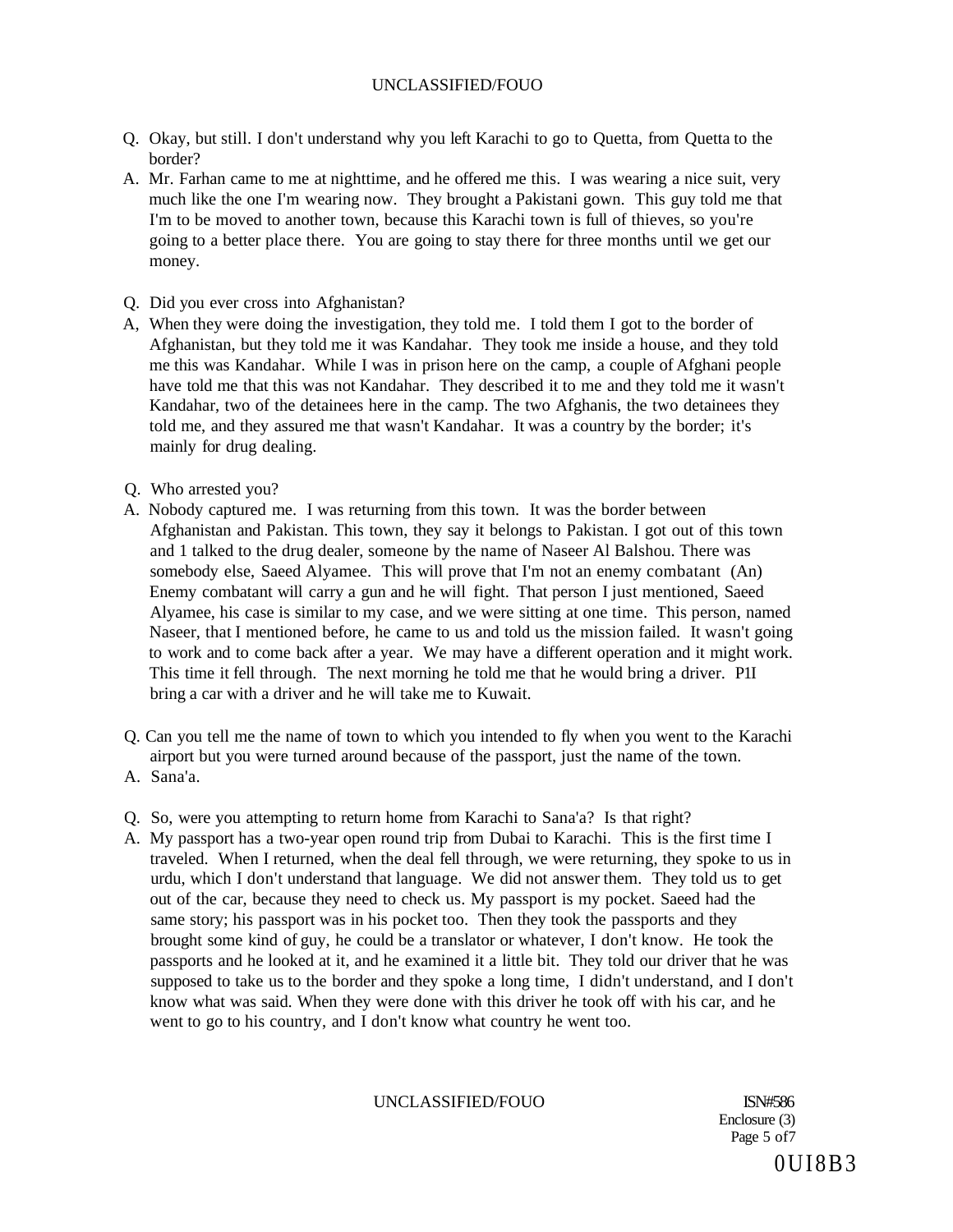- Q. Who ordered the you and the other individual out of the car?
- A. The Pakistani police.
- Q. Was this after 9/11, after the attacks on America?
- A. It was after 9/11 events.
- Q. Were you or other the individual that were taken into custody armed at the time?
- A. No, we weren't armed.
- Q. I'd like to go back to the part that you were told your passport was altered. I understand that was in Dubai, is that correct?
- A. No.
- Q. If it's not correct, which one is it?
- A. They didn't take the passport from me in Dubai.
- Q. I didn't say anything about taking the passport. I understand you were told it was altered, which was untrue.
- A. They didn't say it was altered. They just returned me from the airport in Sana'a.
- Q. So, this is all in Sana'a in Yemen?
- A. That happened in Yemen.
- Q. Has anyone else you knew, maybe family or friends ever participated in this money-hostage mission?
- A. They don't know, and basically this kind of work is impossible for me *to* tell my family or tell anybody about.

Tribunal President: Karam Khamis Sayd Khamsan, do you have any other evidence to present to this tribunal? Anything else you'd like to tell us?

Detainee: I met a Saudi man in Kuwait and Pakistan. I met him at his house, and then I got to know him. He told me he was a Saudi from Najaran, I'm a Saudi native. His name was Sayeed Alyamee, which I have mentioned before. He told me that I'm in the same kind of business as you are. I went from his place to the border, and I went by car to with him to the border to Afghanistan. We then entered the first town and then we entered the other town. What happened at this time, he was with me. The Pakistani police surrendered us to the upper authority and then to Kuwait. From Kuwait then to Salamada, from Kuwait we went to the border one time. Then back to Salamada, one time, and then the Americans investigated with him in Salamada. Then he told then I never entered Afghanistan. He entered with me to the border. The Pakistani then surrendered him to the Saudi's. That's what they say. This guy that was with me that's all I know about the trip.

*The Tribunal President confirms that the detainee had no further evidence or witnesses to present to the Tribunal. The Tribunal President explains the remainder of the Tribunal process to the detainee and adjourns the Tribunal.* 

## UNCLASSIFIED/FOUO ISN#586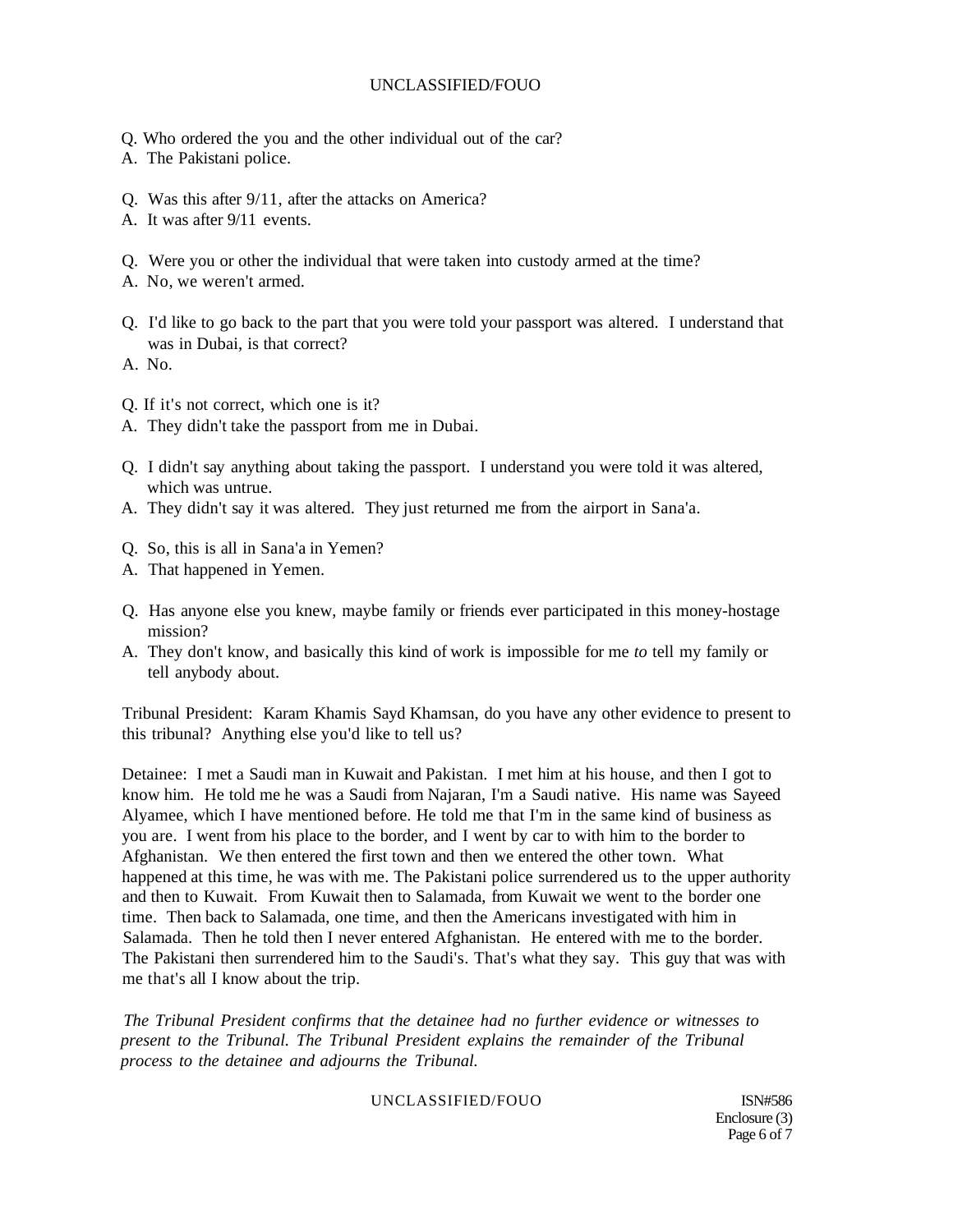# **AUTHENTICATION**

I certify the material contained in this transcript is a true and accurate summary of the testimony given during the proceedings.

> **r\_**  |PCoIoncl,USAF

Tribunal President

UNCLASSIFIED/FOUO ISN#586

Enclosure (3) Page 7 of 7 0UI865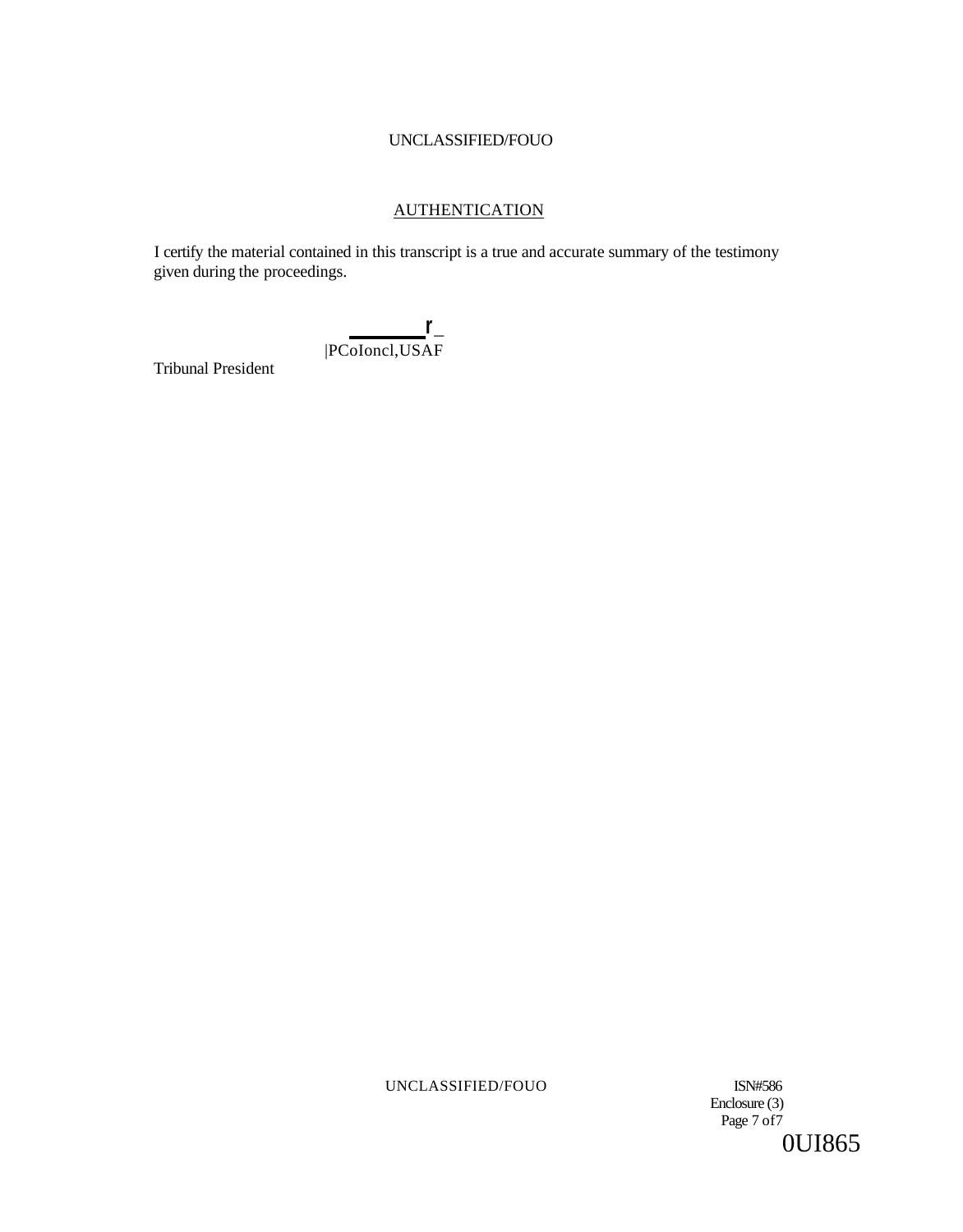#### Summarized Detainee Sworn **Statement**

*The Tribunal President read the Hearing Instructions to the Detainee and confirmed that the Detainee understood and had no questions.* 

*The Personal Representative presented the Detainee Election Form (Exhibit D-A) to the Tribunal.* 

*The Recorder presented the Unclassified Summary of Evidence (Exhibit R-l) to the Tribunal* 

*The Recorder presented Exhibits R-2 andR-3 into evidence and gave a brief description of the contents of the Unclassified Summary of Evidence (Exhibit R-l).* 

*The Recorder confirmed that he had no further unclassified evidence or witnesses and requested a closed Tribunal session to present classified evidence.* 

*The Tribunal President opened the Tribunal to the Detainee to make his statement and asked if he would tike to make his statement under oath.* 

Detainee: If you would like me to be sworn, I will swear.

Tribunal President: The choice of taking the oath is up to you. We will accept your statement either way.

Detainee: What will I be swearing to? Will this be an Islamic oath?

Tribunal President: It's a Muslim oath and it's just saying that what you are saying is true.

Detainee: That's fine. I would like to take the oath.

*The Recorder administered the Muslim oath to the Detainee,* 

Tribunal President: You may begin.

Detainee: Do you want me to address these points?

Tribunal President: Yes please and the Personal Representative can help you.

Personal Representative: As we discussed yesterday, I will read point one and then you can respond.

Detainee: Fine.

*3. The Detainee is associated with al Qaida:* 

ISN# 589 Enclosure (3) Paget of 11

UNCLASSIFIED//FOUO

0Ui8b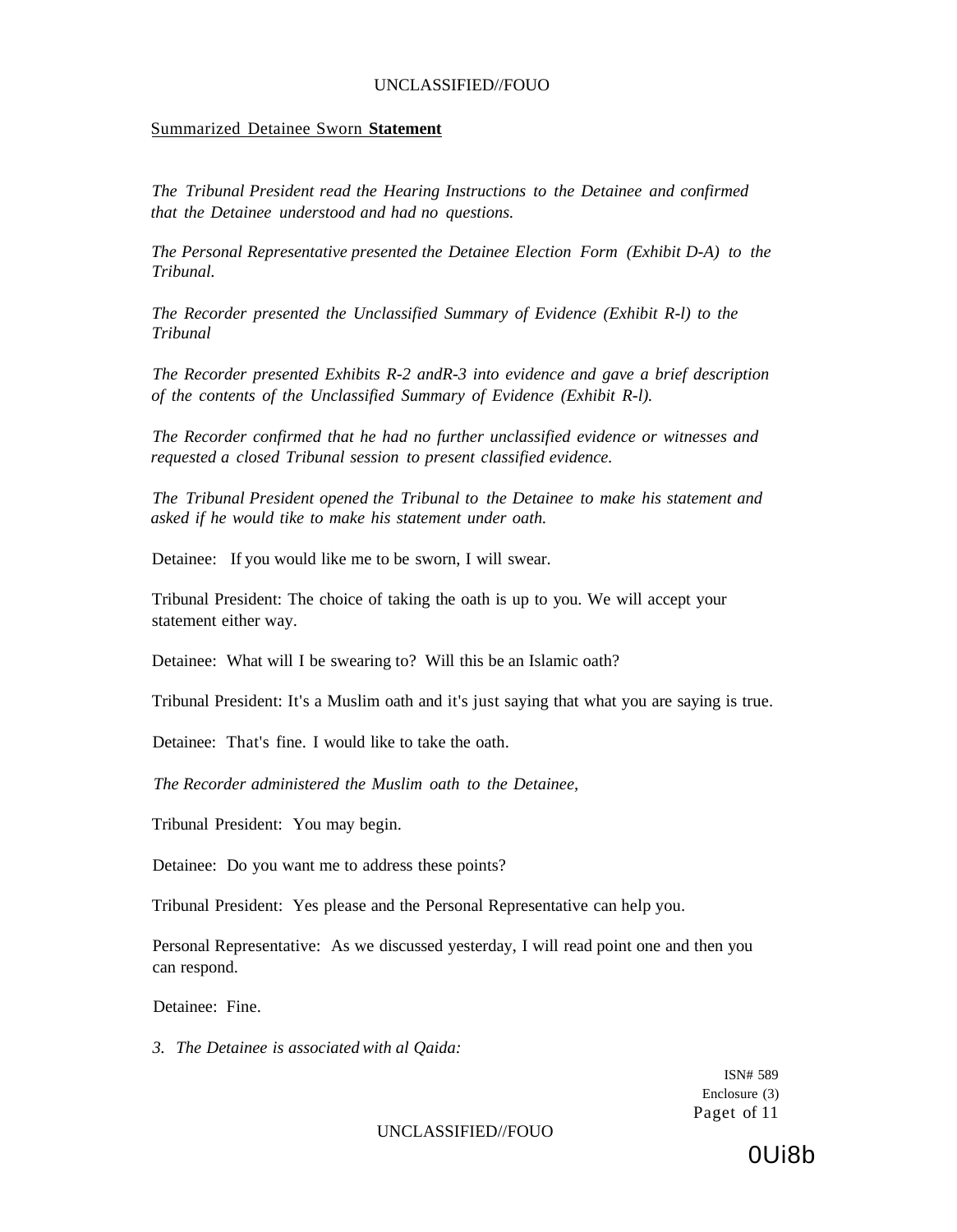#### *3.1. The Detainee arrived in Afghanistan via Pakistan.*

Detainee: I wanted to enter Afghanistan, I have to enter via some place. I live in Pakistan since 1985. I married two Afghani women. I have all of my relatives, uncles and grandparents, in Afghanistan. If I wanted to go with my wife and my kids who cany Afghani citizenship, I have to go through Pakistan. I cannot fly. If you consider going from Pakistan to Afghanistan, a crime that does not concern me because I am a married person and I can go wherever I want to. It's natural that I have to go from Pakistan to Afghanistan. If there was another way that I could go another route, tell what's that route. That's all I have to say regarding that one.

## *3.2. The Detainee attended the Sheikh Sanif terrorist camp,*

Detainee: I would like to make a correction. It's not Sanif. It's Saiaf. That particular camp I do not consider it as a terrorist camp. I entered that camp in 1986. My purpose for entering that camp was not to get trained on weapons. I was supposed to be traveling north for a humanitarian reason. To move or transfer medication and blankets to the northern people. That trip takes about 45 days. It's very hard and required me to be physically fit. Because there are no cars there to take you and my travels were going to be using my feet or an animal, like a horse or donkey. I had an opportunity before I take that trip. The Sheihk called me and told me that physically, I'm not fit to take that trip. His name is Sheihk Abdalleh. He asked me to go there and get physically fit before a take that trip. I went there for one day. I arrived on the  $18<sup>th</sup>$ . I spent there that night. The second day they had physical activities where they were running and exercising. In the same night, he received (a note) that the caravan was supposed to be taking off the following day or the day after that. I arrived there on the third day. The duration of my stay in that camp was only one day. The purpose of my being there was just to exercise. That particular camp was associated with other Afghani organizations. That particular organization was training the people to fight the Russians. The United States was supporting that particular organization. The United States accepted that organization. Sheihk Saiaf, is not designated as a terrorist and you can check your file. He is presently in Kabul and working for the government. His assistant, somebody brought him the pictures, is also running for the government and he has got the picture. You can forward. Bottom line is that Sheihk Saiaf is not a terrorist and the American govermnent supports him because he is already in the government. Why do you call him a terrorist?

#### *3.3. The Detainee was trained to use the AK-47.*

Detainee: When I went to that camp, I did not go there for the training. Just for physical training. There were people getting the training on the Kalashnikov. I sat there with them for a period of no more than ten minutes because I was curious and wanted to know about this. You consider that ten minutes is long enough for me to learn how to use a Kalashnikov? The Kalashnikov represents terrorism? If it does, every house in Afghanistan has two or three Kalashnikovs and Pakistan as well. That is the normal way of living in that part of the world and they consider it a dangerous weapon. If you want to

> ISN# 589 Enclosure (3) Page 2 of 11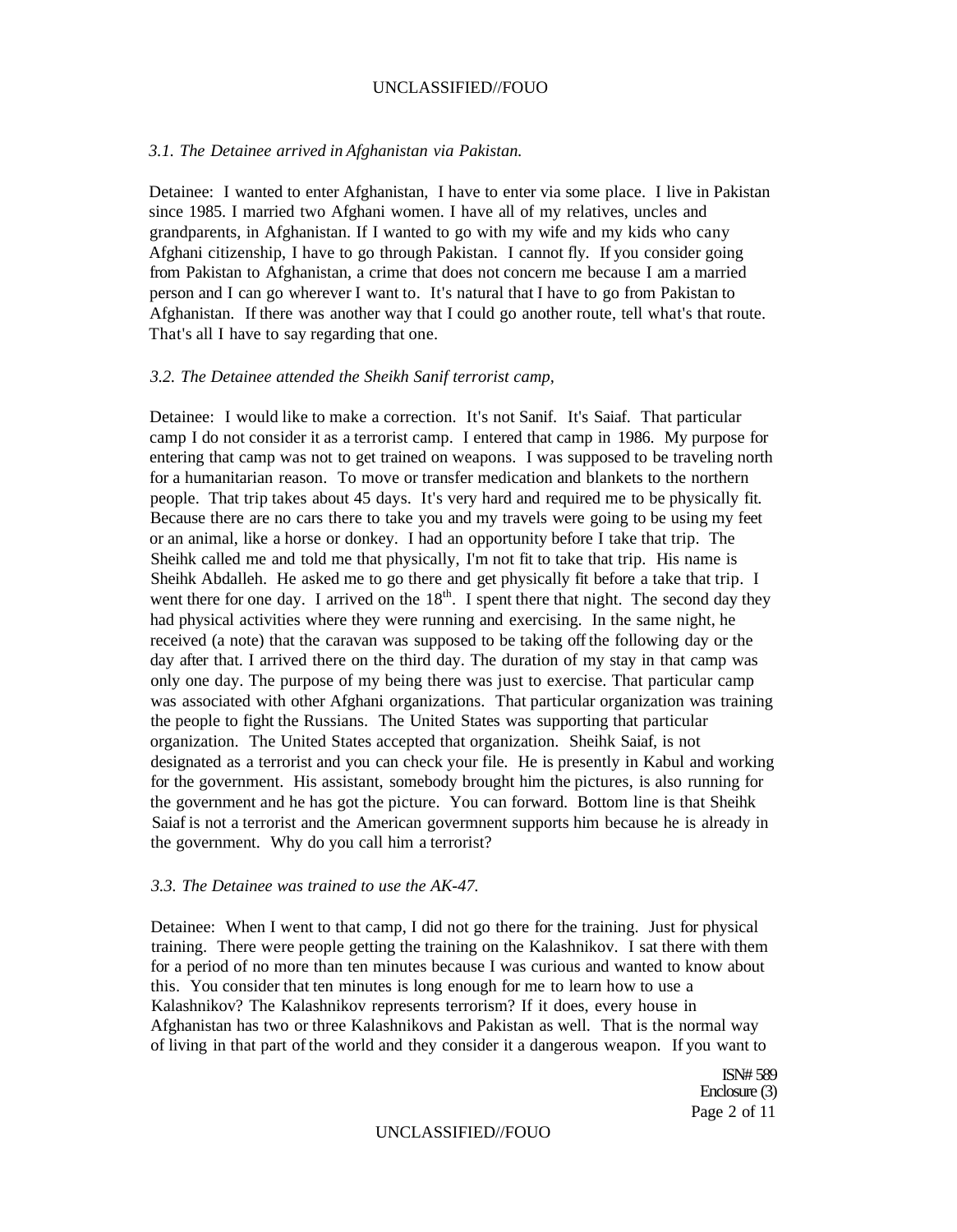consider me watching this for ten or fifteen minutes as terrorist training, I had training in Jordan. I was there for two years. Why don't you consider that as terrorist activity or being a terrorist? You might consider this as being a terrorist or associated with al Qaida, but to me it's meaningless.

#### *3.4. The Detainee met Usama Bin Laden.*

Detainee: That allegation is incorrect. It's all lies. The interrogators, every time they ask me, have you met Usama Bin Laden my response is that I've never met Usama Bin Laden. What I told them is that I have seen Usama Bin Laden from a distance for a period of maybe a few minutes. Is just watching a guy passing through a crime? I told the interrogator more than once that I've never met Usama Bin Laden. It's up to you to believe who ever you want; him or me. You've got my file there and in my file it states that I never met him.

Personal Representative: I also have in my notes that when you did see him that it was in the 1980s.

Detainee: When I saw him it was in 1987. That was even before Usama Bin Laden was a member or the head of al Qaida. During that time the United States was even happy with Usama Bin Laden because he was fighting the Russians.

#### *3.5. The Detainee worked for the al-Haramayn Organization.*

Detainee: That is also a lie. I told the interrogator that I never worked for al-Haramayn. Not even one minute. I did not get any money from them. My name was not on their list like I was one of their employees rather in Saudi Arabia or Afghanistan or anywhere. I told the interrogator that I was a businessman. If the al-Haramayn Organization bought some food for me, I collect commission on what I sale and I give the money to the Haramayn. I get the money and they give the food. I get my commission from my suppliers. That's the business. That's what I told the interrogator and can find that in my file. I gave them the name of the other business that I was dealing with that they knew me in Kabul, the storage places where we kept our food, and all the people that I dealt with during my activities. That would prove that I was honest in my dealing and I gave them all that information and it's available in my file. If a terrorist came to a store to buy a pack of cigarettes, as soon as he leaves, does that make the owner of that store a terrorist? That is assuming that al-Haramayn is a terrorist organization.

#### *3.6. Al-Haramayn is associated with a! Qaida.*

Detainee: If you have proof of that, what's that got to do with me? If you have evidence against anybody who is a member of al-Haramayn or al Qaida, you should be asking them, not me. If you consider al-Haramayn as a terrorist organization you should talking to Saudi Arabia, because Saudi Arabia was the country that established al-Haramayn. Its president is the royal prince there. Why don't you go over there and ask him? They were just buying things from me and as far as I know that is nothing more than a humanitarian

> 1SN# 589 Enclosure (3) Page 3 of 11

#### UNCLASSIFIED//FOUO

0U18bJ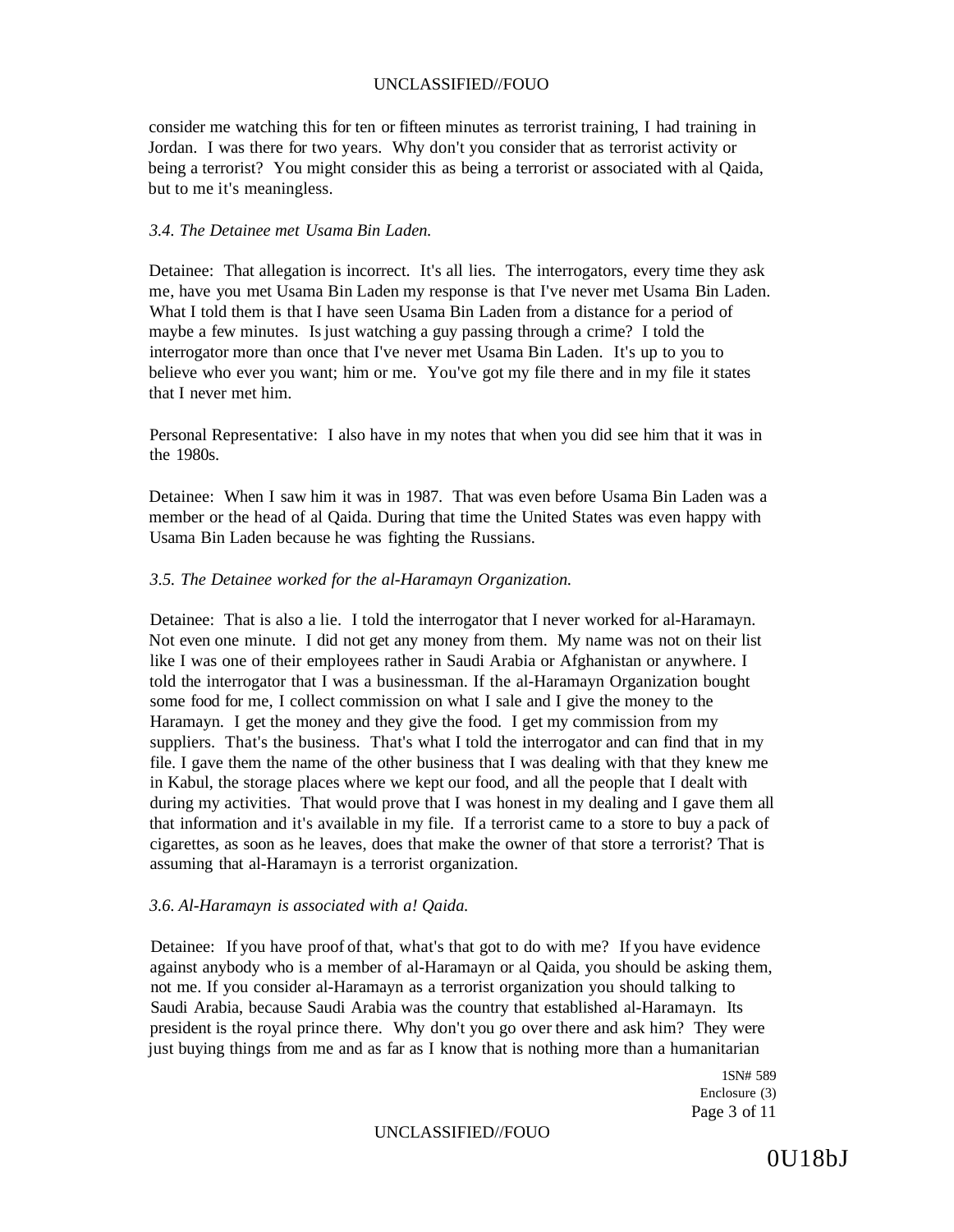organization. If you have any proof that it's not, this is something you need to take up with Saudi Arabia.

## *3.7. The Detainee attended the al Fand training camp,*

Detainee: This point is the first time that I've heard of it. Nobody mentioned it to me. It's not even in my file. I am totally surprised of how they got this and where they got it. You can check my file to see if there is anything that leads you to this.

## *3.8. The Detainee worked for Maktab al Khidmat.*

Detainee: Yes, I did. I worked indirectly with them. I worked with the Sheik's wife. Sheik Abdalleh Azam, I worked with his wife for an organization called Laddens (ph) Organization. The only reason why I was going there was to get my money. When I was working for that Maktab al Khidmat, it was just a humanitarian effort on my part. I opened up hospitals in the north. We helped the poor and needy people. We delivered some food to them. I was finished with Maktab al Khidmat in January 1992. I was finished with them from point on I had nothing to do with them.

## *3.9. Maktab al Khidmat is on the terrorist exclusion list.*

Detainee: They were saying that the al-Haramayn was a terrorist and exists, al Waha (ph) is a terrorist and it exists, and other organizations they exist, they are talking about Maktab al Khidmat. Where is that Maktab al Khidmat? In 1996, the Pakistani government closed it down. They arrested all of its members and they put them in jail. Some of them were turned over to the Saudi government. The president of that organization, Muhammed Muhamad Youssef Abass was turned over the Saudi government. That was the end of Maktab al Khidmat in 1996. It is not in existence from that point. Up until 1996, Maktab al Khidmat was not a terrorist. They were just helping the Afghani people ever since it was established, up until the time it was closed. Then that camp became a terrorist camp organization and it's not even around. That's all I can say for that for now.

## *3.10. The detainee is associated with Jamat al Tabligh.*

Detainee: Yes, I'm a member of al Tabligh. This is an Islamic organization and it's a good organization. Everybody's happy about the Tabligh worldwide. I was calling helping people. The same way the western world has missionary people, they go to the world, they have the same thing. This particular organization is Just pulling people for God and help and everything else. We could be good people to go to the Mosque and pay their duties and things like that. The Tabligh up until 1996,1 did not leave Peshawar to go to Lahore so I could join them in any activity. That is where their headquarters. I didn't go there since 1996. My assistance would then be just local in Peshawar. That is as far as the Mosque is concerned.

Personal Representative: I have in my notes that 1996 is the last time you worked with Tabligh?

> ISN# 589 Enclosure (3) Page 4 of 11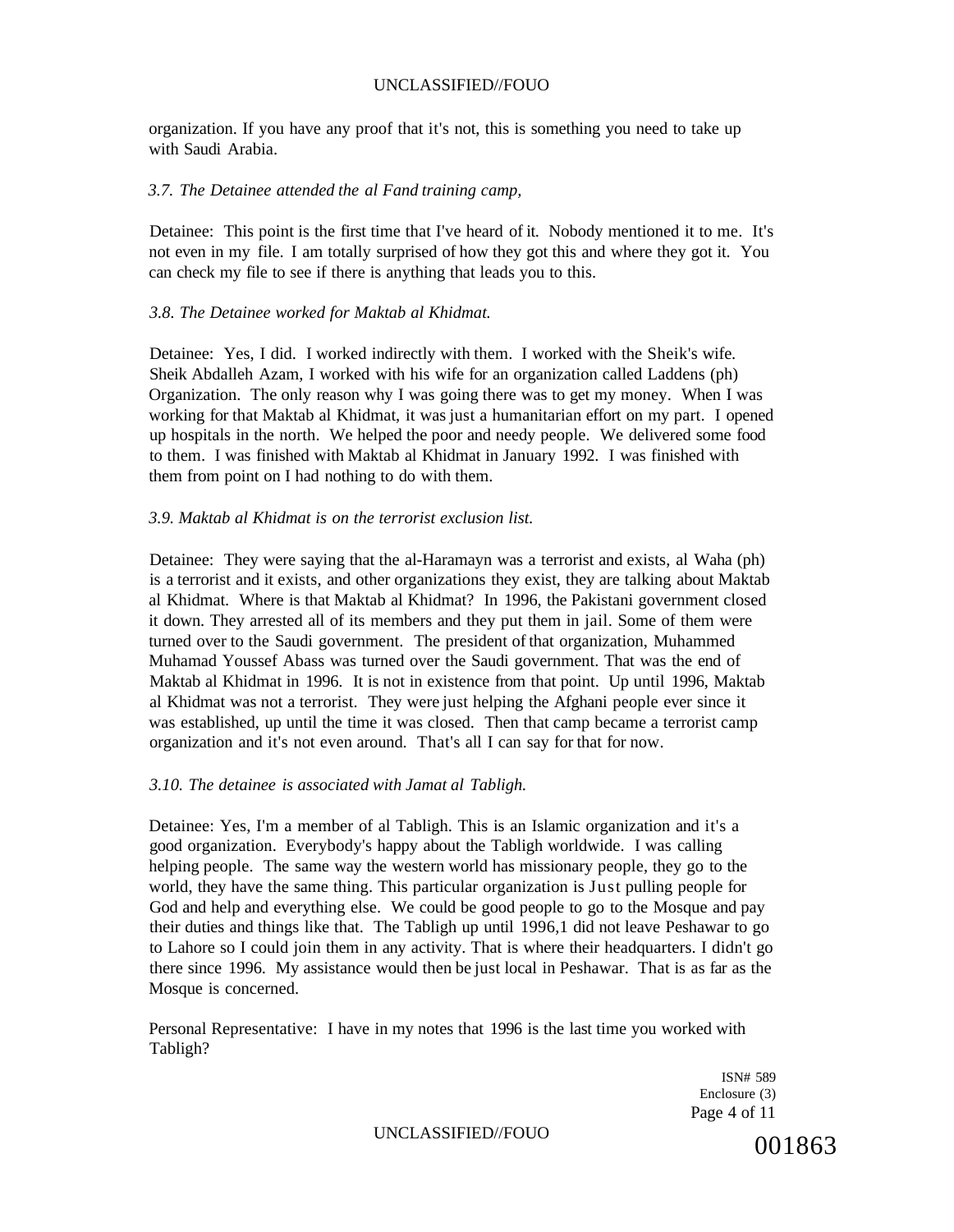Detainee: Yes, I just said that. I was just helping the local. My activity (inaudible).

*3.11. Jamat al Tabligh, a Pakistani-based Islamic missionary organization, is being used as a cover to mask travel and activities of terrorists including members of al Qaida.* 

Detainee: Who is considering that organization as being used as a cover? Who is considering that?

Tribunal President: Don't know.

Detainee: I just worked with the Tabligh because it's a good organization. It works for the Muslim. It's a missionary organization. If there were people that were using it for any terrorist activities, I have nothing to do with that. Tabligh does not confirm these activities. They will not allow other people to influence their members. They will not allow other people to use their members for other purposes. If Americans say that they use that particular organization for terrorist activities, whoever you caught there as terrorists, you can grab them and execute them. Whoever you can grab over there, you can punish them. I am not convicted of that. Does America have anything to prove that I used that organization as a cover? Was there anybody that can come forward and say that I took them to Afghanistan? I have nothing to do with that? If you consider it that way than that's your business. I did not use the al Tabligh for any other purpose other than what's legal. If you have any proof that shows that I used it for other purposes, please present that evidence and then you can try me and convict me.

Personal Representative: That was all the pieces of evidence but I have in my notes that you told me to look at all of the things that you have done, and it would show that you have a history of helping, and helping Afghanistan.

Detainee: Yes, that is true. Even during the Russian attacks I didn't even work with the Russians. I didn't even go against anybody. I was just doing my own thing. My activities were all humanitarian. You can find all that in my file.

Tribunal President: Does that conclude your statement?

Detainee: I have other statements that you would like to say I did. I would like for you to look at my file. I trust you because you have already taken the oath. My classification as an Enemy Combatant is unjust. I did not participate in any activities against the United States or its allies. The proof of that is when I decided to go back to Jordan. I went back there to prove that I did not have any problems with any governments. You can find out all that information from the Jordanian government. I never considered the United States as my enemy. I never fought against the United States. I never carried any weapons against them. Proof of that is when I was captured, I was not captured in the part where they were carrying weapons and fighting. I was captured when I was going back with my wife and my family and my kids to my hometown.

> ISN# 589 Enclosure (3) Page 5 of 11 **U U1 o / U**

UNCLASSIFIED//FOUO nni $Q \ll n$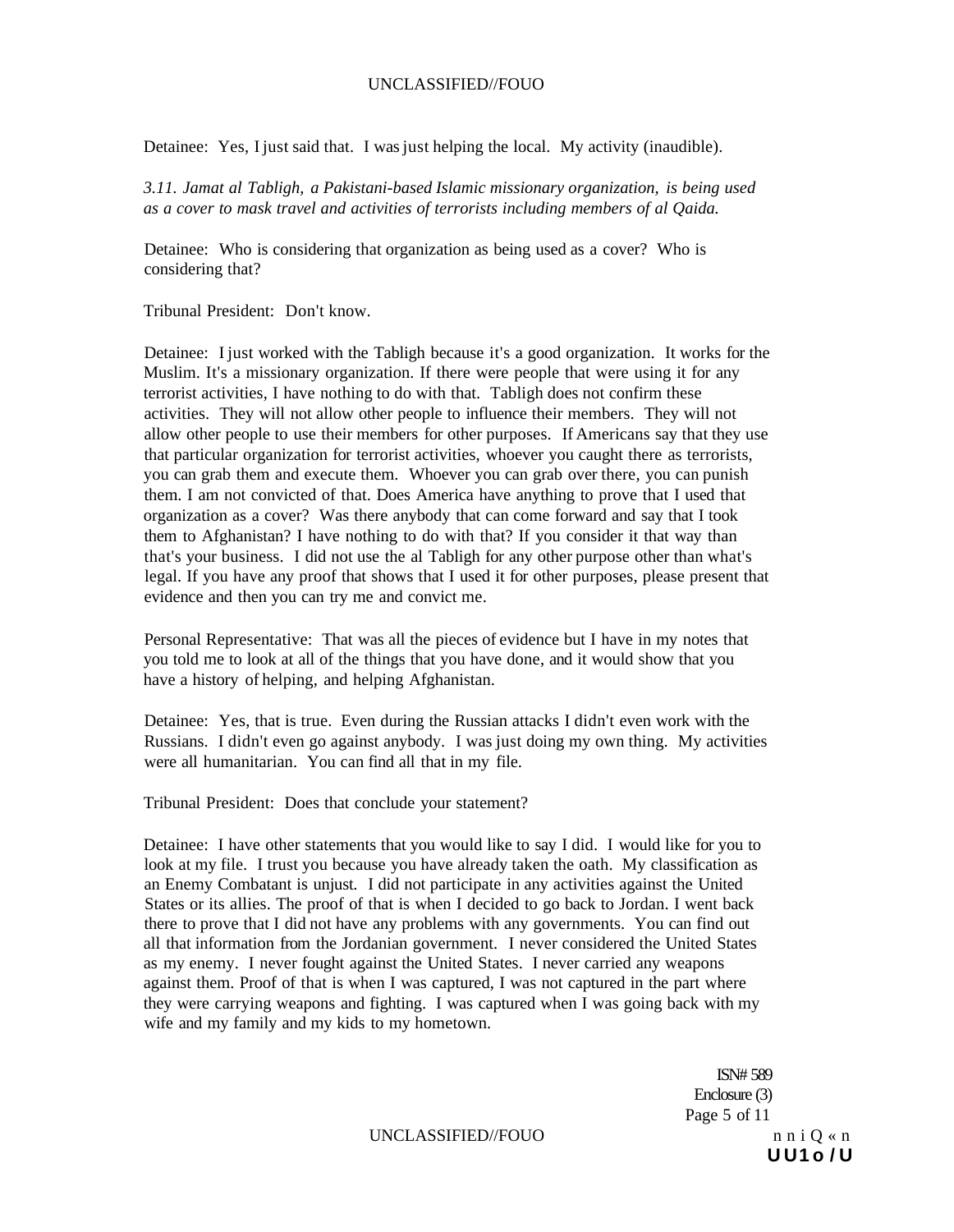Tribunal President: I'd like to tell you at this point that this is the only information that we have seen on you to this point (referring to Exhibits R-1 to R-3).

Detainee: If I have 11 points on the Unclassified Summary, five of them were inaccurate and how am I going to trust the classified information? Even the other five were inaccurate, the other five or six were all twisted, how should I trust the classified evidence?

Tribunal President: The purpose of this hearing is to have an impartial board look at the information. We consider two things...

Detainee: Are they going to look at my classified summary (asked to the translator)?

Translator: Yes.

Tribunal President: We look at whatever the Recorder provides us but we also take into consideration your oral statement. At this time we might have some questions for you. Would you be willing to answer?

Detainee: Fine. Go ahead and ask.

Tribunal President: Personal Representative, do you have any questions for the Detainee?

Personal Representative: No ma'am.

Tribunal President: Recorder, do you have any questions for the Detainee?

Recorder: No ma'am.

Tribunal President: Do any Tribunal members have any questions for the Detainee?

# Tribunal Members' questions

- Q. Sir, when did you last travel from Pakistan to Afghanistan?
- A. I told the interrogator in the past. The last time I went to Afghanistan was in 1992. I did not go back to Afghanistan until the year 2000. In June of 2000,1 went to Afghanistan.
- Q. How long did you stay there in June of 2000?
- A. I stayed there until Ramadan 2001. That's when I left Afghanistan. Because in Kabul they were saying that the foreigners need to leave the country including all organizations to protect themselves from what's going on. I lived there as a foreigner.
- Q. From June of 2000 until Ramadan 2001, where did you stay?

1SN# 589 Enclosure (3) Page 6 of 1!

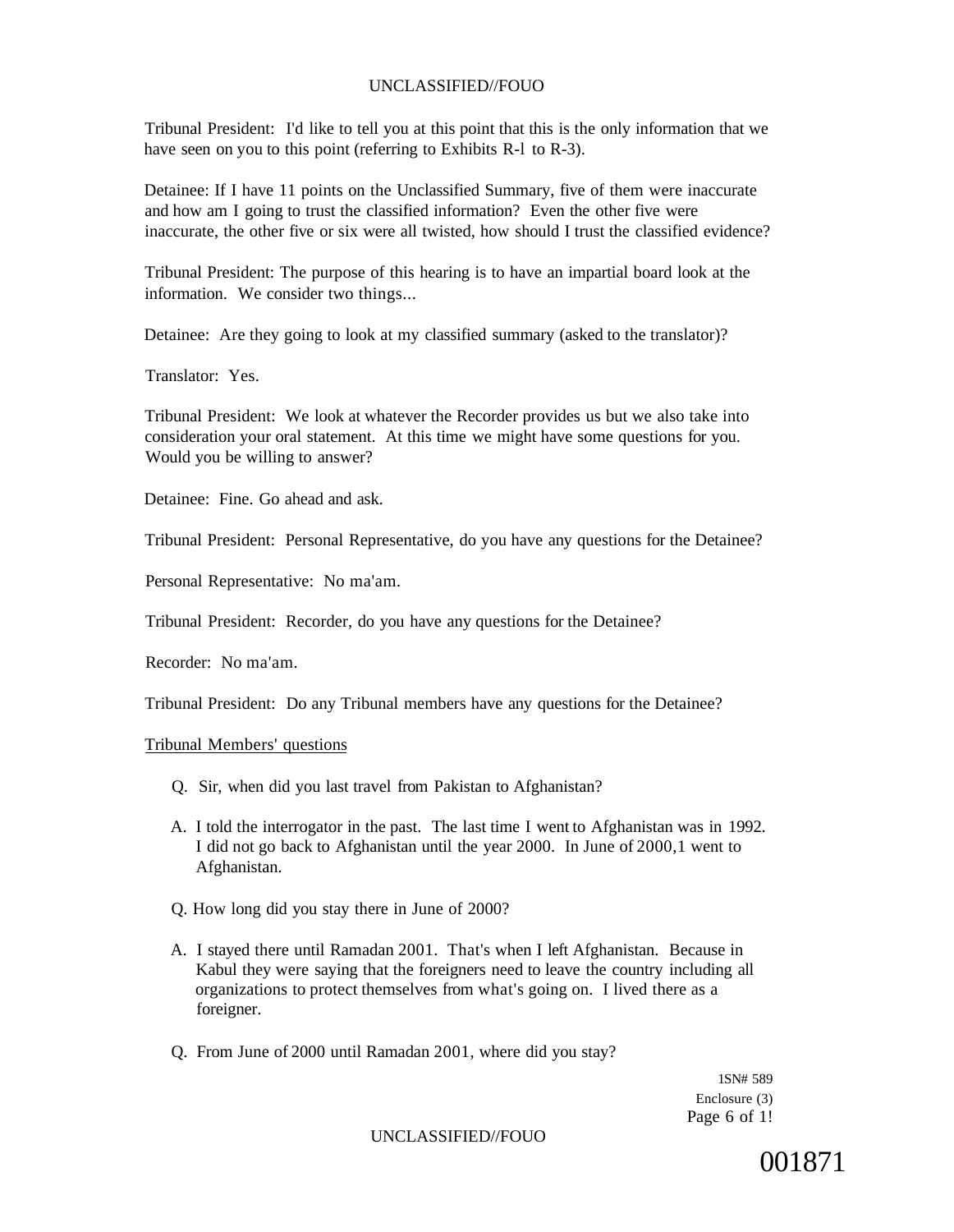- A. I was in my house. I my trade was selling honey. I was dealing with al-Haramayn because they were buying that from me.
- Q. Where was your house?
- A. The house was in an area called Taymenih. The street address was number 6.
- Q. Is that near any larger cities in Afghanistan?
- A. It's inside Kabul. Just like an area or street.
- Q. From June of 2000 until Ramadan 2001 did you stay anywhere else besides your house in Kabul?
- A. I spent three months with my wife's family.
- Q. Where was that?
- A. In an area called Barwansia. I'm not sure of the name but that's what I think. They are my wife's relatives. My wife's aunt. So I stayed with them for three months.
- Q. What's the nearest large city in Afghanistan to Barwansia?
- A. Kabul.
- Q. The purpose of your visit from June of 2000 until Ramadan 2001 was simply to sell honey?
- A. Not only to sell honey.
- Q. What else?
- A. I was working with al-IIaramayn selling them honey along with food items. What is the purpose of this question? Are trying to find out if I'm selling honey?
- Q. I'll continue asking some more questions and maybe you'll come to understand. Who were you arrested with?
- A. We were in Islamabad and we were traveling, going back to Jordan via a missionary organization who was buying the tickets. Since I have my wife and seven kids, they gave a lot of money to buy tickets for them. I had all my furniture with me. That trip was going to be expensive for me. We went with that organization so they could help us. So we could go back to Jordan without having to pay any money. The Pakistani people and the people in that organization, they

ISN# 589 Enclosure (3) Page 7 of 11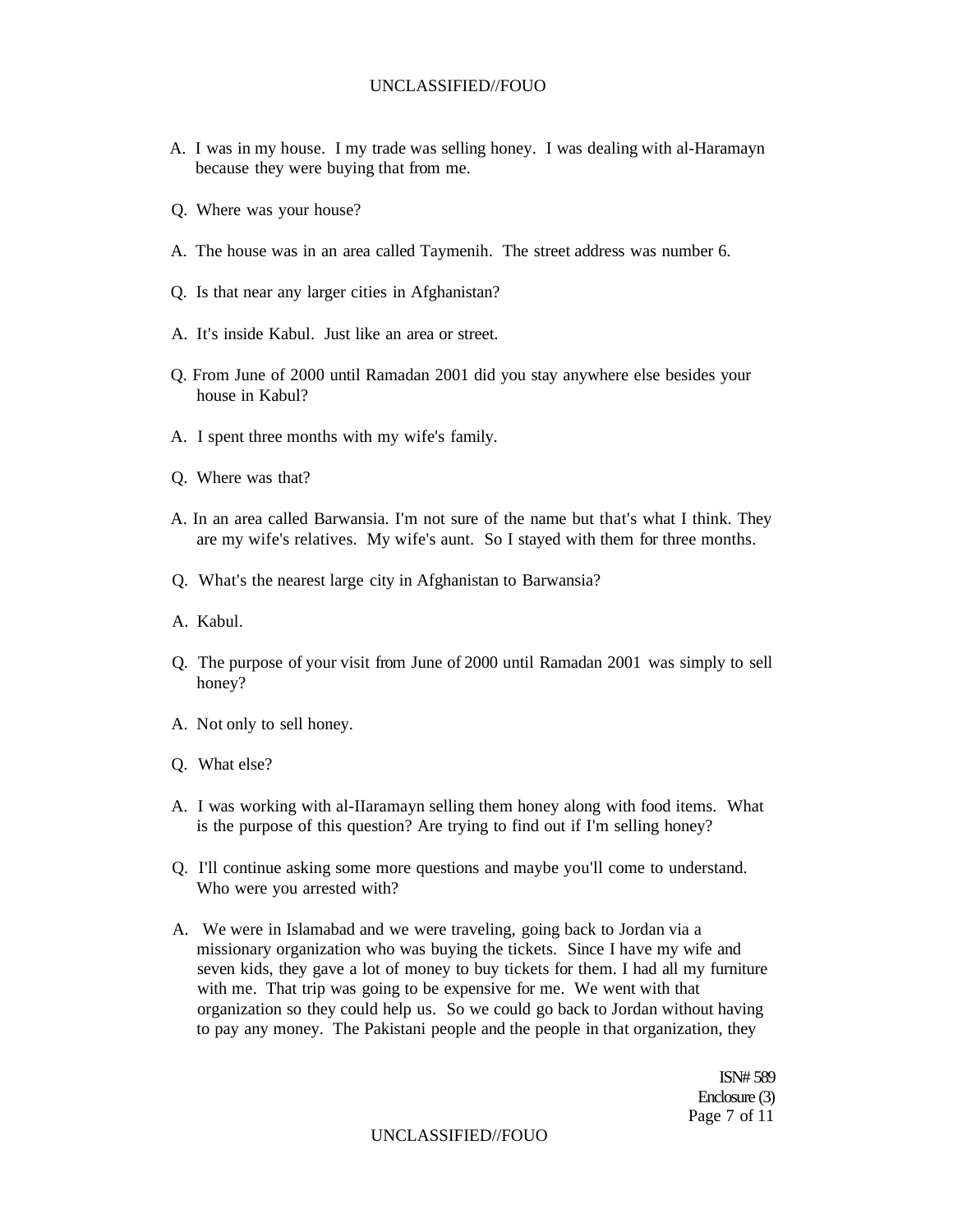were just interrogating us. It was just a routine thing to exist that area. There were a whole bunch of people with me. All of them went and there were only two left.

- Q. What was name of this organization?
- A. al-Qathafi Organization.
- Q. I'm still not certain I got an answer to that question. Who were you arrested with?
- A. They are in my file. I don't know their name but you can find their number and name in my file.
- Q, Approximately how many people?
- A. Approximately seven. More or less, but all the names and numbers are in my file.
- Q. Did you have any weapons with you when you were arrested?
- A. No, I didn't have any weapons.
- Q. How about the other people that were arrested? Did they have any weapons?
- A. No, they did not have any weapons. We were not captured or arrested. The organization, the al Qathafi organization was the one that turned them over. They took us over to the Pakistani government.
- Q. Did anybody explain to you why?
- A. They told us we have to go through that in order of us to leave the country. They have to make the necessary arrangements.
- Q. At some point you were arrested?
- A. We went to them and they kept us there. They said that it's going to take some time. We were there for 19 days and then they let us go. I was one of the ones that left. Five days later, they called us again and said they had a few questions we would like to ask you. When we went there... they just kept me there.
- Q. Did they tell you why they were keeping you there?
- A. They never told me. Until this time, I don't know why I'm here.
- Q. The Sheikh Saiaf camp. It's a little unclear to me. How many times did you actually attend that camp?

ISN# 589 Enclosure (3) Page 8 of 11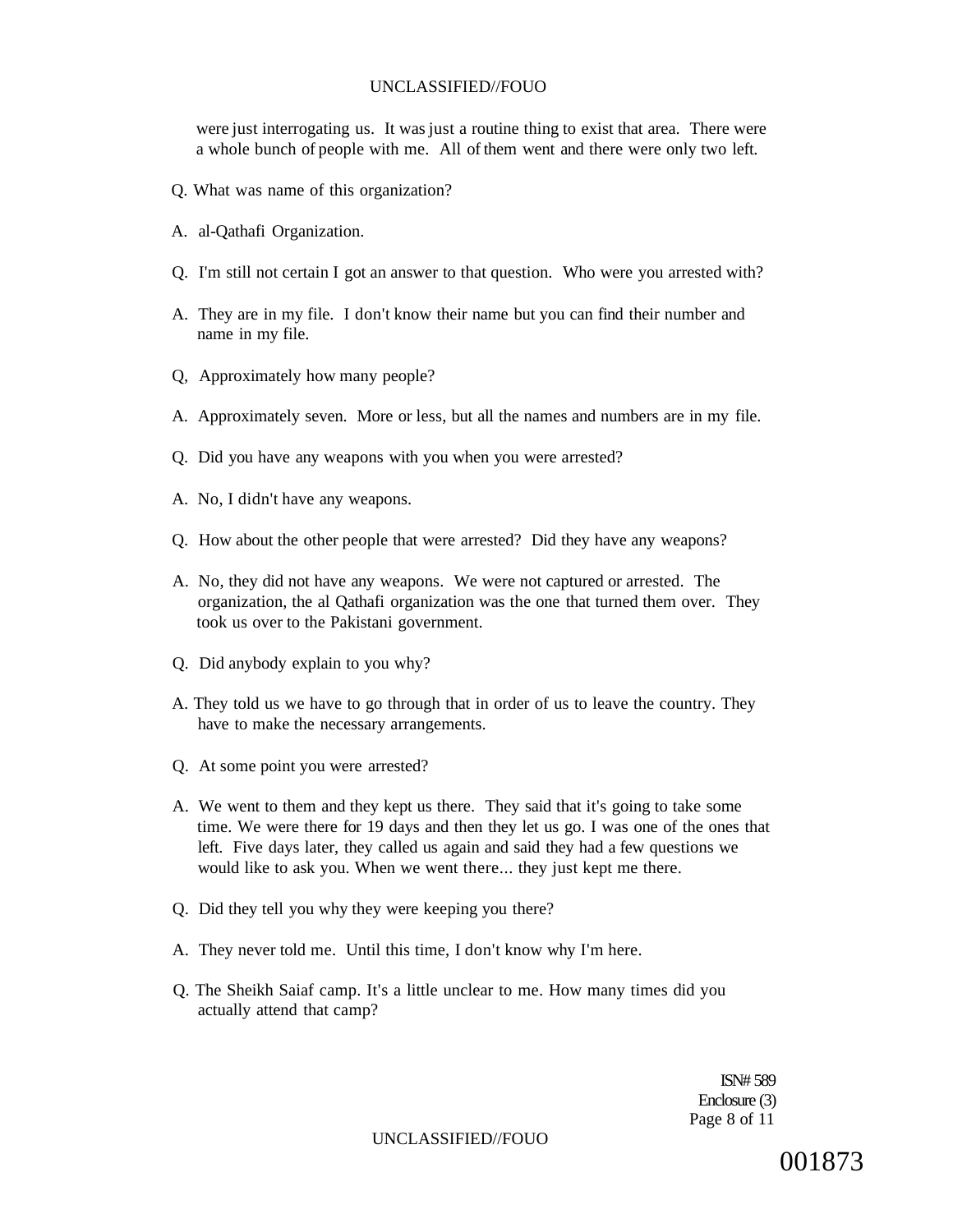- A. The one time that I went there was the only time. I was there for 24 hours as I told you earlier.
- Q. Do you have any friends or associates who are members al Qaida?
- A. No.
- Q. How many times in your life, if at all, have you been arrested?
- A. I've never been arrested. This is the first time in my life.
- Q. Describe any weapons training you've received throughout your lifetime, other than that ten minutes that observed the Kalashnikov training.
- A. Are you talking about the Jordanian Army?
- Q. Anything in your lifetime. That would be included.
- A. The only thing that I trained on in the Jordanian Army was the Ml6.
- Q. The al Fand training camp. Did you attend that camp or not?
- A. I told you. This is the first time I've heard of it. I don't know where you got it from or how you obtained it.
- Q. So you did not attend the camp?
- A. Never.
- Q. You went to the Sheikh Saiaf training camp for 24 hours?
- A. Yes, I told you that in the beginning.
- Q. You went there for physical training so that you could move supplies?
- A. That long trip ahead of me. I wanted to get in shape. That was an order from Sheik Abdalleh. To go just for physical training.
- Q. So you are saying only after 24 hours you were in shape to start moving supplies?
- A. No, as I said before. I went over there for the physical training. It so happened that after having been there for one day I received a note. Sheik Abdalleh told me that it's going to take a couple of days for the caravan to gather. Instead of spending your time here and doing nothing, why don't you go to the camp, get as much training as you can until the caravan gets all taken care of. So when I spent the first

ISN# 589 Enclosure (3) Page 9 of 11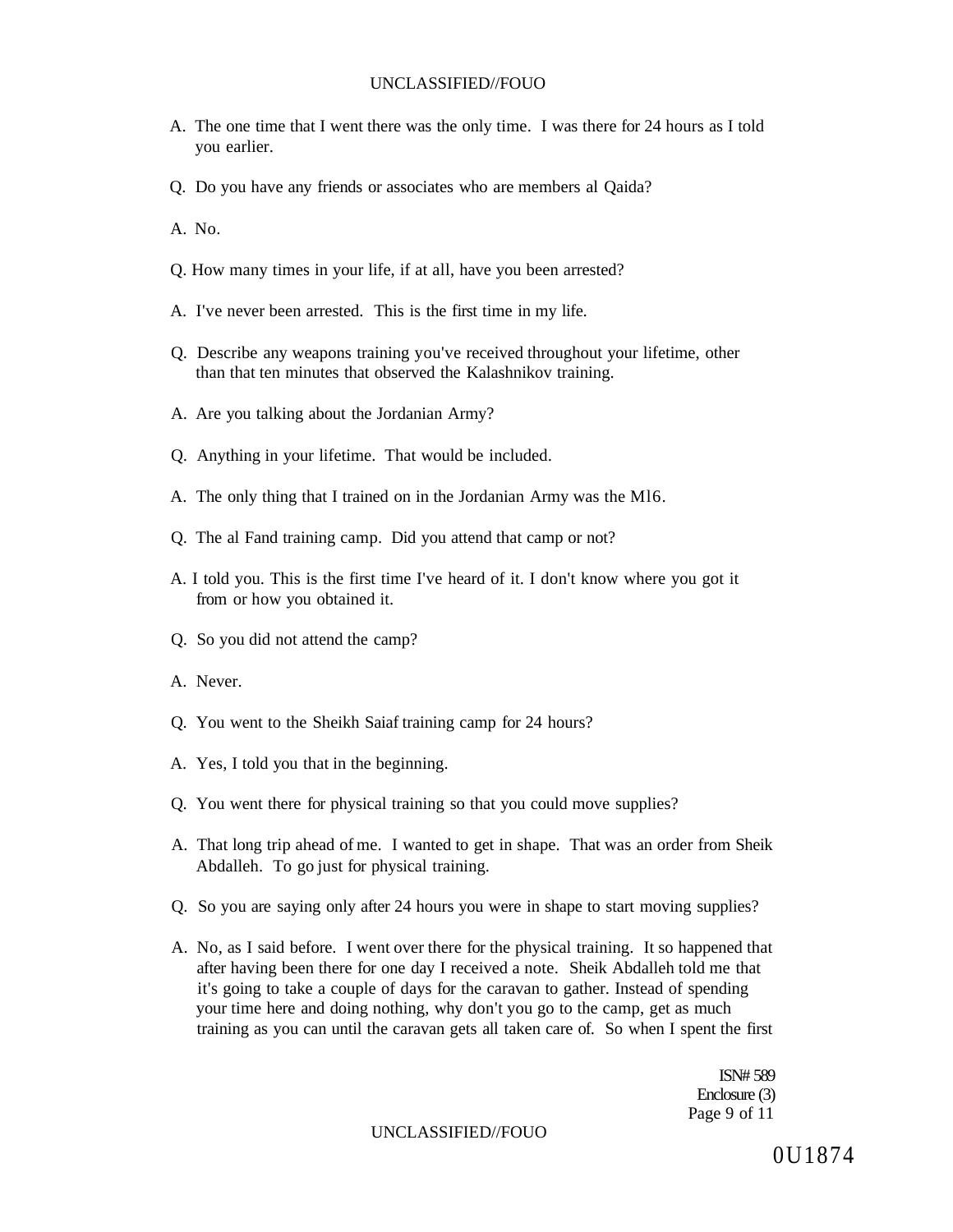day at the camp. We got the answer that the caravan would be leaving on the second day or the day after that.

- Q. Do you believe in jihad?
- A. I believe in Islam. Do not dissect Islam.
- Q. I'm not All I'm asking is do you believe in jihad.
- A. I cannot answer that question. It is a mysterious question and I cannot answer it.
- Q. Do you know what jihad is?
- A. Jihad, as far I'm thinking has many meanings. Just like what he was doing there, helping people or what he was doing when Russia was attacking. Don't think that when you are saying jihad, that you are always talking about somebody killing somebody. Jihad could mean somebody helping other people. Opening schools all these are part of the jihad. So when I went to Pakistan, I went to do just the humanitarian part of the jihad.
- Q. But jihad does include killing people correct?
- A. That is true but I'm a coward, I cannot go into these things. All I did for my part of the jihad is helping people. That's why I chose (inaudible).

## Tribunal President's questions

- Q. I understand that your primary cause for leaving your business in Pakistan was to do humanitarian things?
- A. Which year are you talking about?
- Q. I'm talking about in 2000.
- A. I did not go to Afghanistan for humanitarian because I was not associated with any organization. I went with my kids, my two wives to Afghanistan so I could live there. We were immigrating. Because my wives wanted to do that and I wanted to grant their wishes. That's their right because they're from there and wanted to go back to their country.
- Q. So you were actually going to go live there?
- A. Yes, I was going to go and stay. I wanted to buy a piece of land to build house for my family, (inaudible). I had nothing to do with all of this. All I wanted was a peaceful life for my kids and wives.

TSN# 589 Enclosure (3) Page 10 of II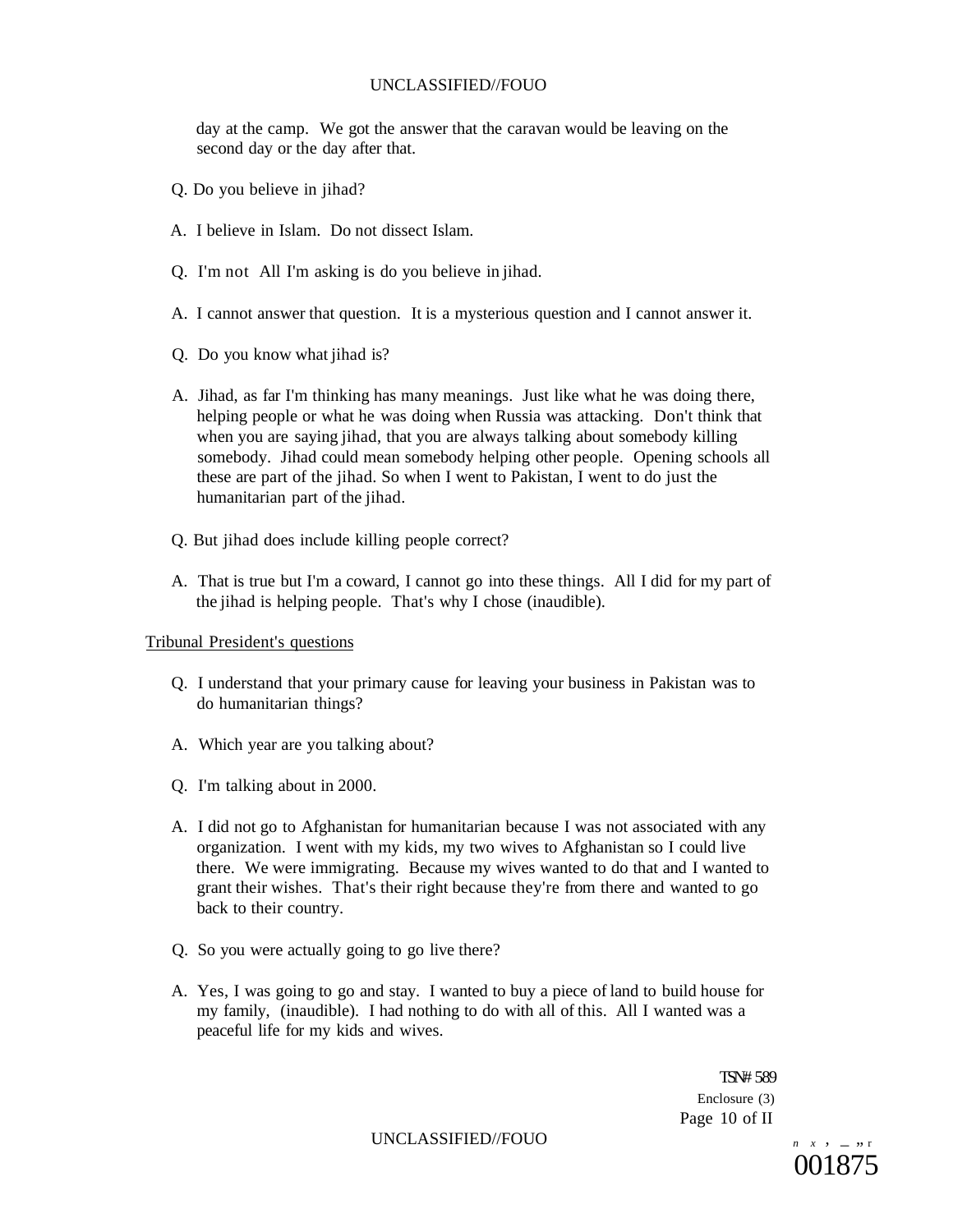- Q. You indicated that Pakistan kept you for 19 days. Then you said that after five days they called you back. If your intent was to go on to Jordan, why did you stick around after they let you go the first time?
- A. I didn't go back. After the 19 days we left and that organization was making arrangements for us to leave. They said before you leave we wanted to ask you a few questions we forgot to ask.

Tribunal President: I'd like to thank you for participating in this Tribunal. Do you have any further evidence to present to this Tribunal?

Detainee: I told my Personal Representative, the last time I talked to him that I had some witnesses but the thing of it is that I'm going to leave it to God. That is the truth that I told you and I'm just waiting for Justice.

*The Tribunal President confirmed Aid the Personal Representative had no further evidence to present and that the Detainee had no previously approved witnesses to present to the Tribunal and closed the open session.* 

*The Tribunal President explained the remainder of the Tribunal process to the Detainee and adjourned the open session.* 

## **AUTHENTICATION**

I certify the material contained in this transcript is a true and accurate summary of the testimony given during the proceedings.

Colonel, U.S. Army Tribunal President

**i** 

FSN# 5S9 Enclosure (3) Page 11 of 11

UNCLASSIFIED//FOUO

00187-6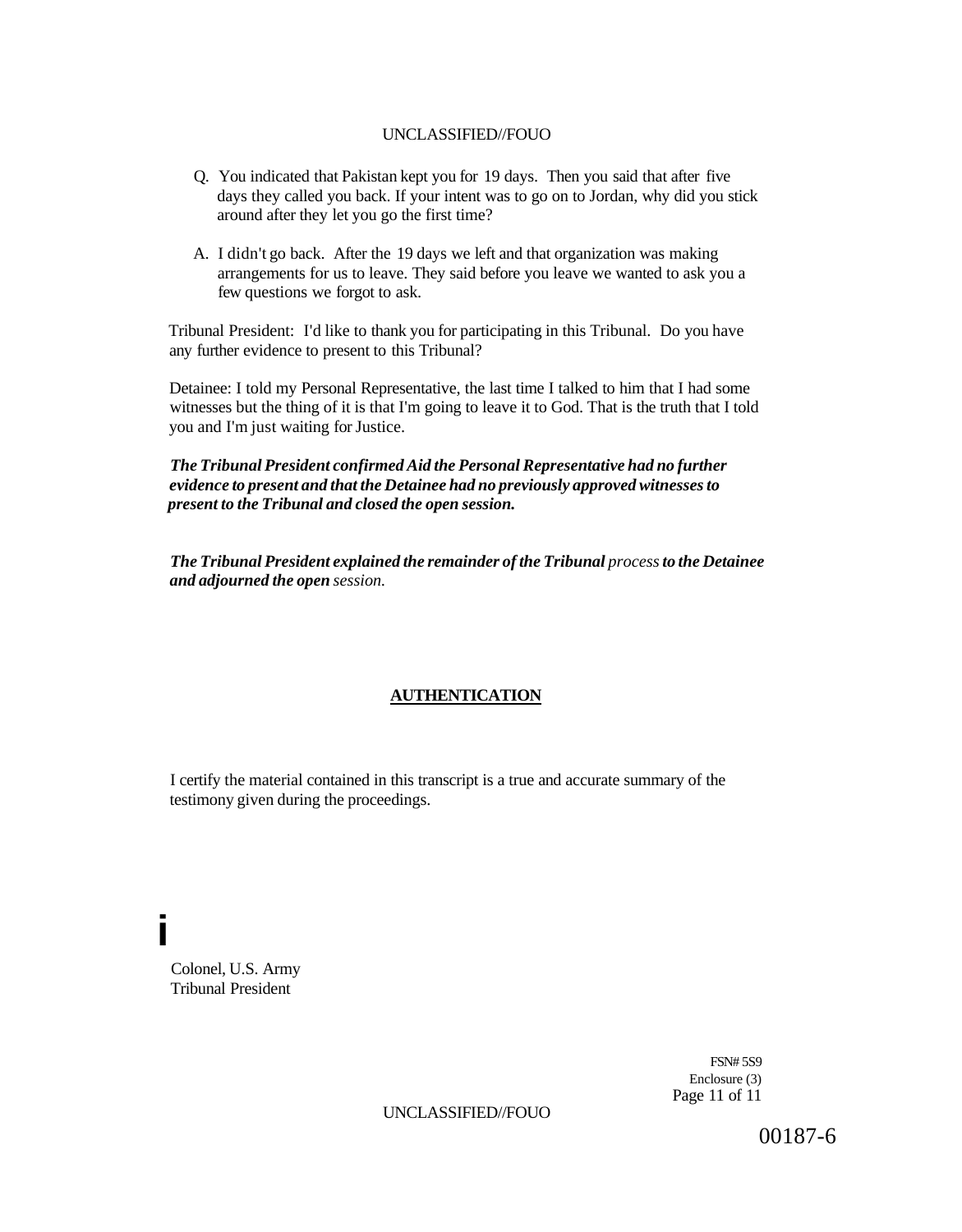## Summarized Detainee Sworn Statement

*The Tribunal President read the Hearing Instructions to the Detainee and confirmed that the Detainee understood the procedures. When the Tribunal President asked the Detainee if he had any questions about the Tribunal Process, the Detainee stated:* 

Detainee: Yes, I understand but there are some documents you say that I'm not allowed to look at?

Tribunal President: That is correct.

Detainee: I told my Personal Representative if those documents, if I cannot see them, why are they actually putting them in the Tribunal as evidence?

Tribunal President: I think I can help explain.

Detainee: I'm just saying, any documents I cannot look at to say if it's true or not, I don't want them to be put in as evidence against me.

Tribunal President: I understand. The classified documents are classified by another government agency. They have determined that releasing them to you may cause our country damage.

Detainee: It's okay if I cannot look at them, but if there is any allegation on me in those documents I do not agree with that.

Tribunal President: I understand that perfectly. However, you have already received an unclassified summary of the evidence against you.

Detainee: Yes. I assumed that. I'm just saying the other documents, other than that which include any accusation in it, and I did not know about it I don't want the Tribunal to decide on those documents, which I did not testify on.

Tribunal President: I understand that. The Personal Representative has seen all classified documents regarding your case. It is his responsibility to identify to the Tribunal those things that we need to consider, including things that would tend to make you a non-enemy combatant.

Detainee: My Personal Representative showed me a lot of the documents and the allegations on me, and most of them are not true and that's why I'm here to testify, and I want the Tribunal not to consider any of the documents, which I did not know about those allegations. He has toid me about a lot of allegations and we talked about it and most of them are not true.

Tribunal President: I understand. We're going to proceed with this Tribunal and you'll have an opportunity to provide us that testimony.

UNCLASSIFIED//FOUO ISN# 459

Enclosure (3) Page 1 of 24 001877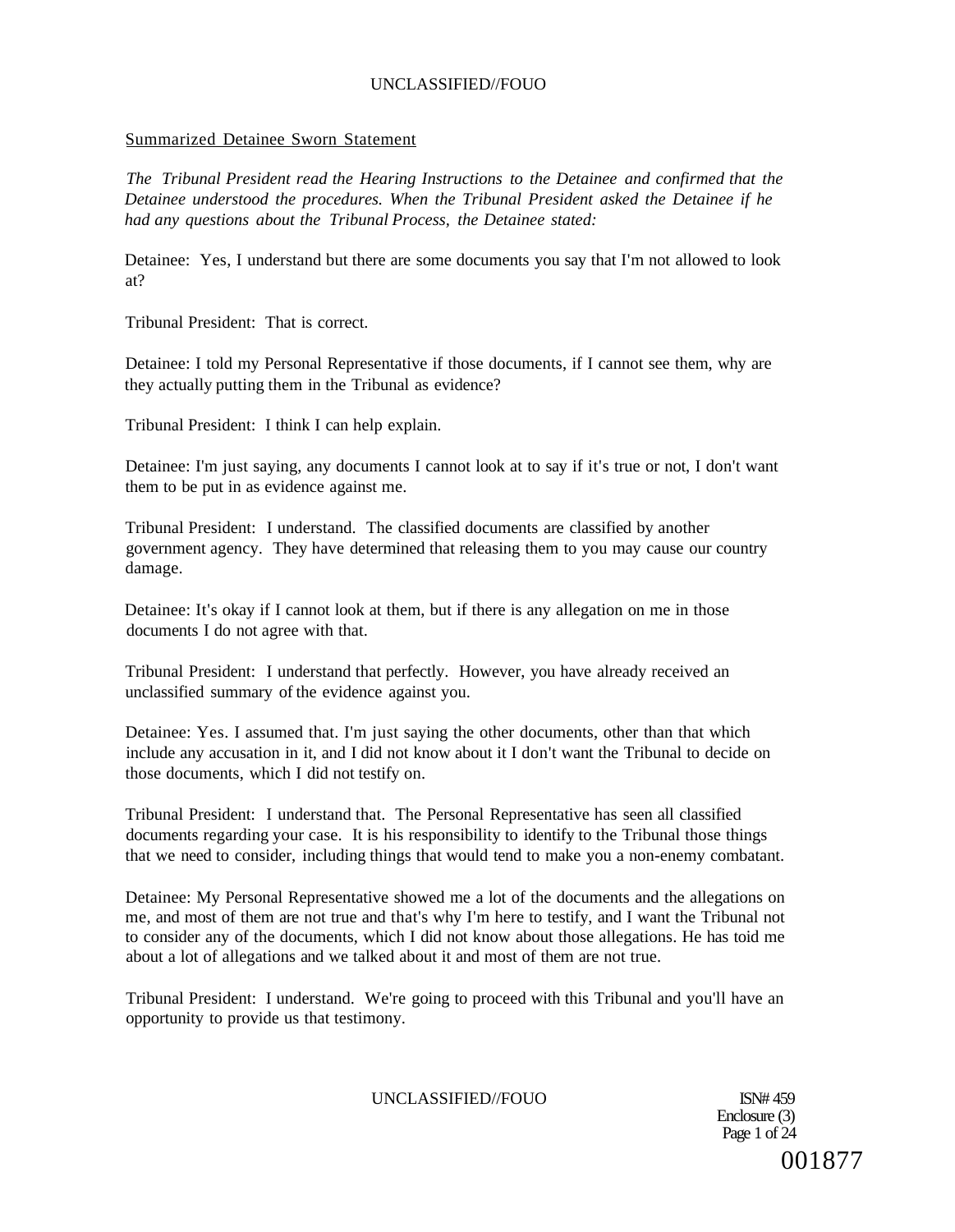Detainee: I will answer to each allegation and I will bring a witness on each allegation that is not true.

Tribunal President: That would be very helpful to the Tribunal. I have more information for you.

Detainee: Any other new allegation that I cannot see, you can ask me if I ever did that and I will answer. If I have knowledge, I will provide it.

Tribunal President: I understand. Before we continue you need to understand that the three members here have not seen any information about you other than your name. This is an opportunity for you to provide us information and we can evaluate that without any other knowledge that the government has. Any information you give us would be helpful. Do you have any other questions concerning the Tribunal process?

Detainee: No that's all I was going to say. I said it before to my PR and the Tribunal that whatever allegations are on me let me know and let me explain it before you make a decision.

Tribunal President: Very well.

*The Personal Representative presented the Detainee Election Form (Exhibit D-A) to the Tribunal* 

*The Recorder presented Exhibits R-2 thru R-3 into evidence and gave a brief description of the contents of the Unclassified Summary of Evidence (Exhibit R-1). The Tribunal President called for a brief recess to allow the Tribunal Team to read the unclassified evidence. But before the hearing could be recessed, the Detainee made the following request.* 

Detainee: I have to pee and I have to go to the bathroom; they didn't ask me. I will make it quick if you will give a short recess.

Tribunal President: That will be appropriate at this time.

Detainee: Sorry for that.

#### *The Tribunal was recessed briefly. Then the Tribunal is called to order.*

Detainee: Sorry for the inconvenience. It was really bothering me.

Tribunal President: That's fine. You can make any request that you need during this Tribunal and it was also a very appropriate time since we needed to review some evidence.

*The Recorder confirmed that he had no further unclassified evidence or witnesses and requested a closed Tribunal session to present classified evidence.* 

## UNCLASSIFIED//FOUO ISN# 459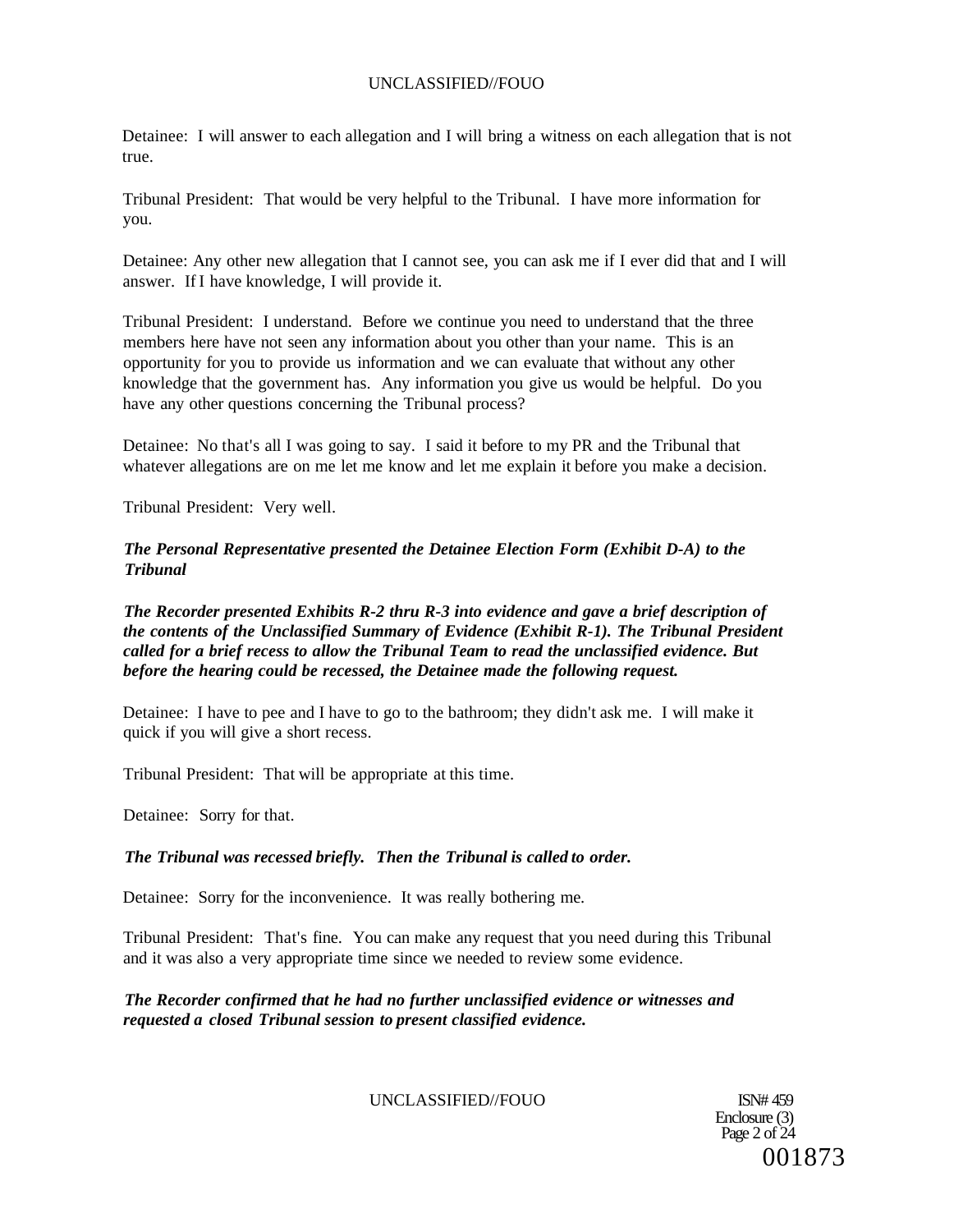## UNCLASS1FIED//F0U0

# *The Tribunal President, referring to the Detainee Election Form, made the following statement:*

Tribunal President: Zaman Gul I've been told by the Personal Representative earlier that you requested two witnesses. I determined that the reasons these witnesses were being called would be relevant to this Tribunal's deliberations. I approved that request and 1 understand that both witnesses are available and have agreed to testify at this hearing today. I would like to confirm for the record the identification of these two witnesses. The first is Zaman Khan and the second is Mohammed Gul. Are those the two witnesses that you requested?

Detainee: Yes.

Tribunal President: We're going to proceed with this hearing to receive your testimony first regarding the government's allegations. Before we ask you questions regarding your testimony 1 would then like to bring in each witness one at a time. As Zaman Khan is available he is ready to testify at this time. He is waiting. Lets proceed with the next part of the Tribunal. ZamanGul you may present any evidence you have to the Tribunal. Your Personal Representative may assist you if you wish. As you have stated previously, and also had noted in the Detainee Election Form, I believe you wish to address each allegation one at a time. Is that correct?

Detainee: Yes.

Tribunal President: Zaman Gul would you like to make your statement under oath? An oath is a promise to tell the truth.

Detainee: Yes I want to take that oath that I will tell the Tribunal the truth.

Tribunal President: Very well, Recorder please administer the appropriate oath.

## *The Recorder administered the Muslim oath to the Detainee.*

*The Tribunal President opened the Tribunal to the Detainee to make his statement. The Personal Representative repeated the allegations from the unclassified summary document provided below in italics.* 

*3.a. 1. The detainee traveled from Afghanistan to Saudi Arabia in 2001.* 

Detainee: Yes I went. Can I give you the details or just say yes or no?

Tribunal President: You can provide detail if you think it's important for us to know. We will ask questions later; that is why we're taking notes.

Detainee: Can I go into detail on that allegation?

Tribunal President: Yes. You can if you wish; however, you may want to go into more detail when we have questions and answers because then you'll know what we're interested in.

## UNCLASSIFIED//FOUO ISN# 459

Enclosure (3) Page 3 of 24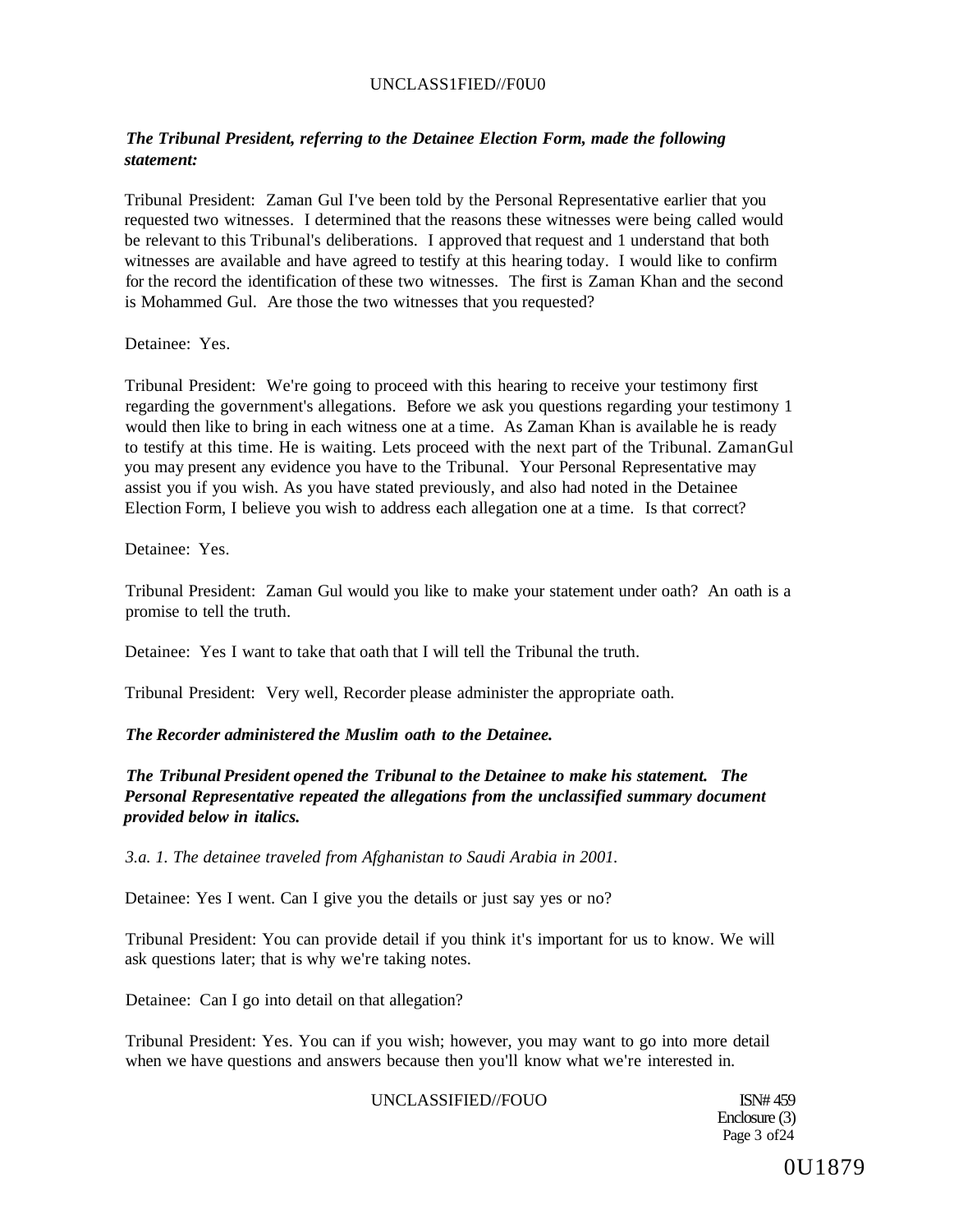Detainee: The allegation has a date and I don't know what date it was, it just said the year. I did go to Saudi because in Afghanistan there was fighting around that time in the country and there was no work in the country. Most of the people, they left to other countries for work, to do some work, make some money and support their families. That is what I did; I left the country and went to Saudi to support my family.

## *3.a.2. The detainee utilized counterfeit travel documents for his travel to Saudi Arabia.*

Detainee: Since there was no government in Afghanistan, people could not fly from the country of Afghanistan because there were no official documents and no government in the country and there was no airline. Most of the Afghan people went to Pakistan and traveled from there to other countries. The same way all of those people did it; I did it. I went to Pakistan, I bought my tickets and documents and I went through the airport officially just like the other people did it. So it wasn't any counterfeit documents; it was the way other Afghan people did it.

## *3.a. 3. The detainee returned to Afghanistan at the time the Northern Alliance recaptured Kabul.*

Detainee: When I came home I was just there to visit my family. I was not actually supposed to, but the Northern Alliance took Kabul. I was not aware of that and I did not come for that reason. I went there to see my family.

*3.a.4. The detainee's family and village members stated an important Taliban member used the detainee's father's guesthouse\** 

Detainee: This is not true. There was no such thing like that.

*3. a. 5. The detainee lives with his father, Haji Sarajudeen.* 

Detainee: Yes.

*3. a. 6. The detainee's father worked as a recruiter for Pacha Khan.* 

Detainee: My father testified about that question already.

*The Tribunal President requested that the Personal Representative repeat the allegation and he did so,* 

Tribunal President: Again your statement?

Detainee: This allegation is not on me it is on my father. He is here and he testified on that allegation and he answered that allegation. I can tell you again.

Tribunal President: That might be helpful because I believe the other Tribunal panel members have not had the benefit of his father's testimony. We would recognize it would be your statement not your father's.

UNCLASSIFIED//FOUO ISN# 459

Enclosure (3) Page  $4$  of  $24$ 0U1880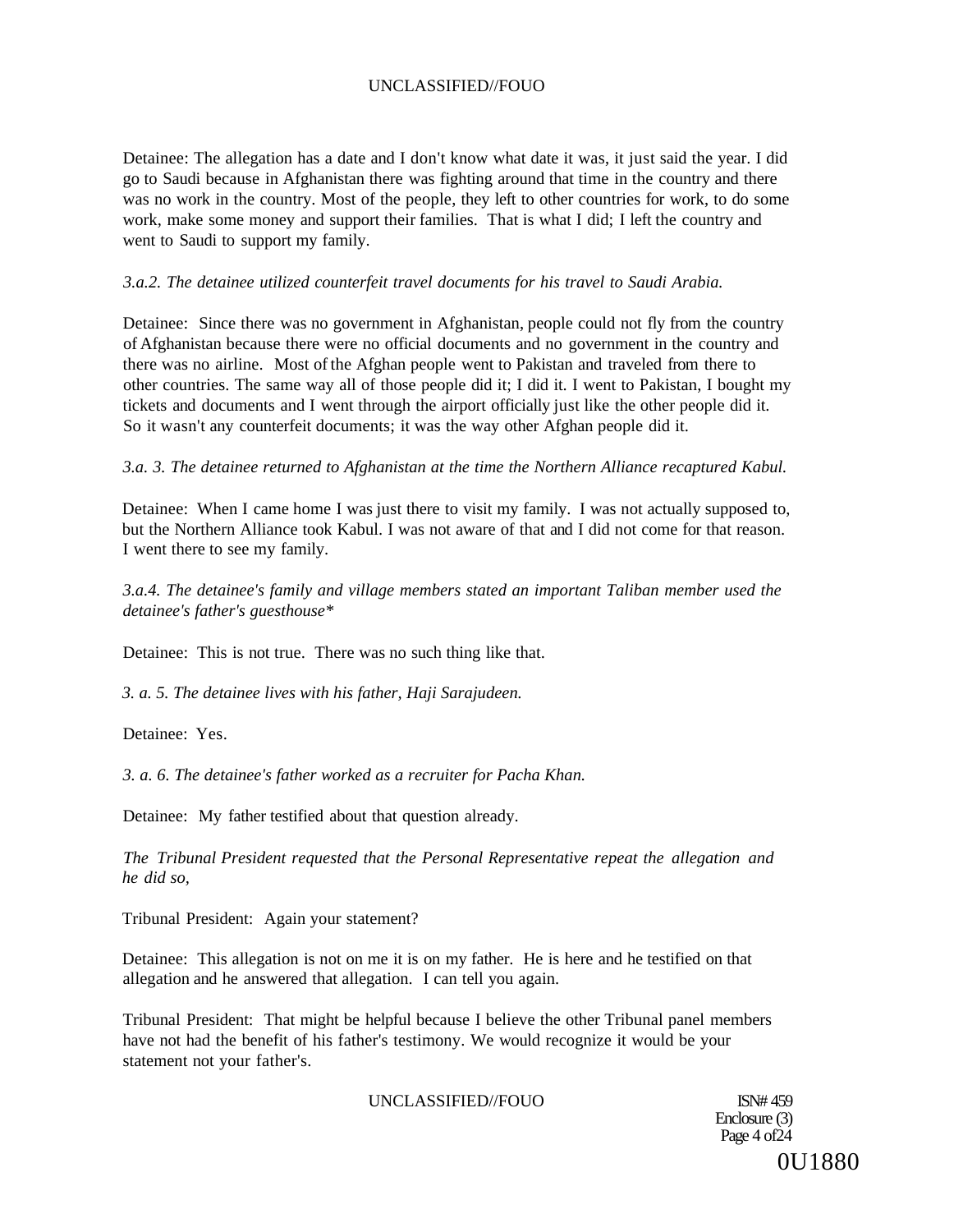Detainee: My father did not work for Pacha Khan directly or with him or under him. Pacha Khan came to the village elder, Nazim, to gather and rise up against the Taliban. The village elder told my father to go and tell the other villages close to our village to get together and that we needed to unite against the Taliban. Whatever he did, it might have been indirectly for Pacha Khan but Pacha Khan was working with the Americans and he was in the government at that time.

Tribunal President: Can you give the name of the elder?

Detainee: Nazim or Nazim Khan.

Tribunal President: Thank you.

*3.a. 7. Pacha Khan, a renegade Pashtun Commander, has been conducting military operations against the Afghan Transitional Administration (ATA) and coalition forces.* 

Detainee: At the time we got captured he was working with the Americans. I've been here all this time so I have no information if he is still working with the Americans or if he turned.

Tribunal President: Okay, thank you.

*3.a. 8. The detainee stated he owns one or two Kalashnikov rifles with 30 rounds of ammunition.* 

Detainee: Yes. In Afghanistan everyone has a weapon in their house for personal safety, especially in Khost province and the Paktia province. The government allowed the people to keep a weapon in their house because they are in border cities.

*3,a.9. The detainee was captured with communication equipment.* 

Detainee: That is not true. They did not capture me with any equipment. I did not have a radio in my house. I did not see that kind of thing in my village either.

*3.a. 10. The detainee admits seeing this type of equipment in the possession of Taliban members.* 

Detainee: They did not capture any kind of radio with me, in my village or in my house. They asked me and I told them that yes I did see a radio before in my life during the Taliban time. When we go to the bazaar you see the Taliban people, they were playing the radio for communication. So I did see them, but they did not capture anything with me.

*3.a.ll. Coalition forces were fired upon during the capture of the detainee and three associates.* 

Detainee: No that's not true. We did not fire on them and I'm sure they do not have any evidence showing there was a firing.

Tribunal President: Does that conclude your statement?

UNCLASSIFIED//FOUO ISN# 459

Enclosure (3) Page 5 of  $\angle$  $\angle$ 4 0U1881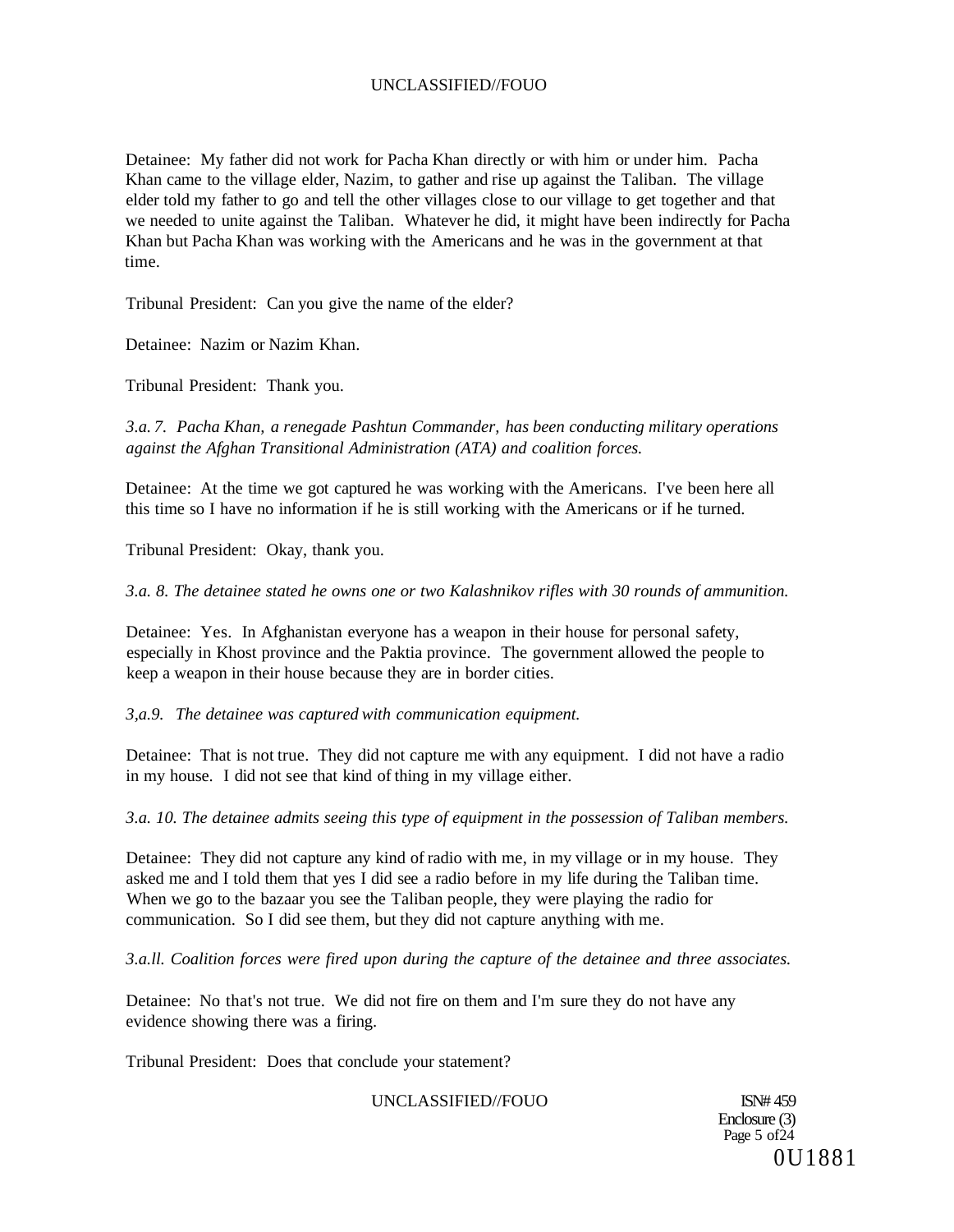Detainee: Yes.

Tribunal President: Thank you.

Detainee: How about the other allegations you have?

Tribunal President: That's all we are concerned with at this point.

Detainee: Okay.

Tribunal President: At this point I would like to bring in the witnesses. I'd like to go over the procedures we will use.

Detainee: Can he explain it to me again?

Tribunal President: Is that what he asked?

Translator: Yes.

Tribunal President: We will take a brief recess shortly and the panel will leave the room and you will remain in your seat. The Personal Representative and the Translator will stay also. Your witness will be brought into the room and placed in the seat over on the other side of the Translator. Rules require no communication be conducted so please refrain from any greetings or any other conversation.

Detainee: What if I have a question for the witness.

Tribunal President: I'm getting to that. We will reconvene and bring everyone back into the room and I will then permit you an opportunity to greet and to identify the witness. At that point, you and your Personal Representative will be able to ask questions of the detainee to provide the testimony that you think will be helpful to us. I would ask that you please keep your questions short and wait for the translations. After you have received all the testimony that you wished from the witness I will then ask the Personal Representative, the Recorder and the Tribunal panel if they have questions for the witness. During our questioning of the witness I ask that the detainee remain silent.

Detainee: The witness?

Tribunal President: We are going to ask questions of the witness, you will still be in the room, but please do not add or ask questions. After we have asked our questions of the witness you may provide additional information or ask follow-up questions.

Detainee: What if the witness wants me to clarify something?

UNCLASSIFIED//FOUO ISN# 459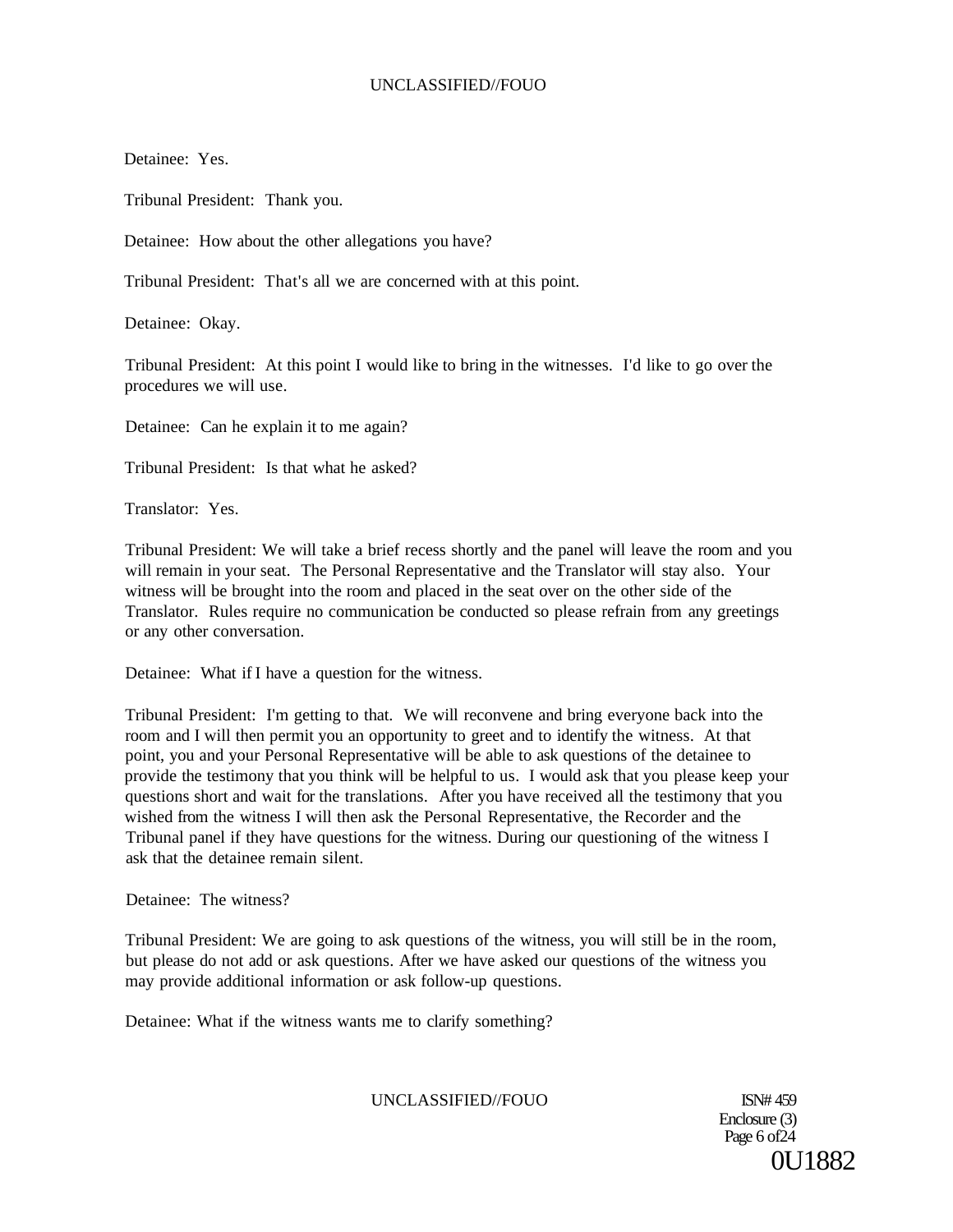Tribunal President: If we have a question with the witness and he asked it to me and it requires your involvement I will facilitate that. The procedures I have gone over is for an orderly and understandable process, and he will have plenty of opportunity to ask questions and to clarify matters during the witness testimony. One other point I want to clarify, before the witness provides any testimony, before your questions, I do require the witnesses to take an oath to tell the truth. Do you have any questions?

Detainee: From the witness, do I ask the questions from my allegations?

Tribunal President: Yes. That would be very helpfiil if you could address those allegations with your witness. You don't necessarily have to cover all of those, but those points that you think your witness could help us with, would be very helpful.

Detainee: Okay.

*The Tribunal President called for a brief recess to bring in the first witness, Zaman Khan.* 

*The Tribunal is called to order.* 

Tribunal President: Zaman Khan, good morning.

Witness 1: Thank you.

Tribunal President: Zaman Gul, is this the witness that you requested.

Detainee: Yes. I have two witnesses.

Tribunal President: Yes, this is just the first. Zaman Khan I believe you understand as a witness we require you to take an oath.

Witness 1: Yes.

*The Recorder administered the Muslim oath to Witness #1, Zaman Khan.* 

Tribunal President: Thank you. Zaman Gul you may ask the questions of the witness to provide the testimony that you require. Your Personal Representative may assist you.

Detainee: He can tell it to me and I will ask the witness either way.

Tribunal President: Any method is proper with me.

Personal Representative: Do you want to ask your questions or do you want me to ask first and you can add? If you have additional questions you may ask.

Detainee: Okay. I remember all of the allegations I can I ask him.

## UNCLASSIFIED//FOUO ISN# 459

Enclosure (3) Page 7 of 24

G(Ji8uo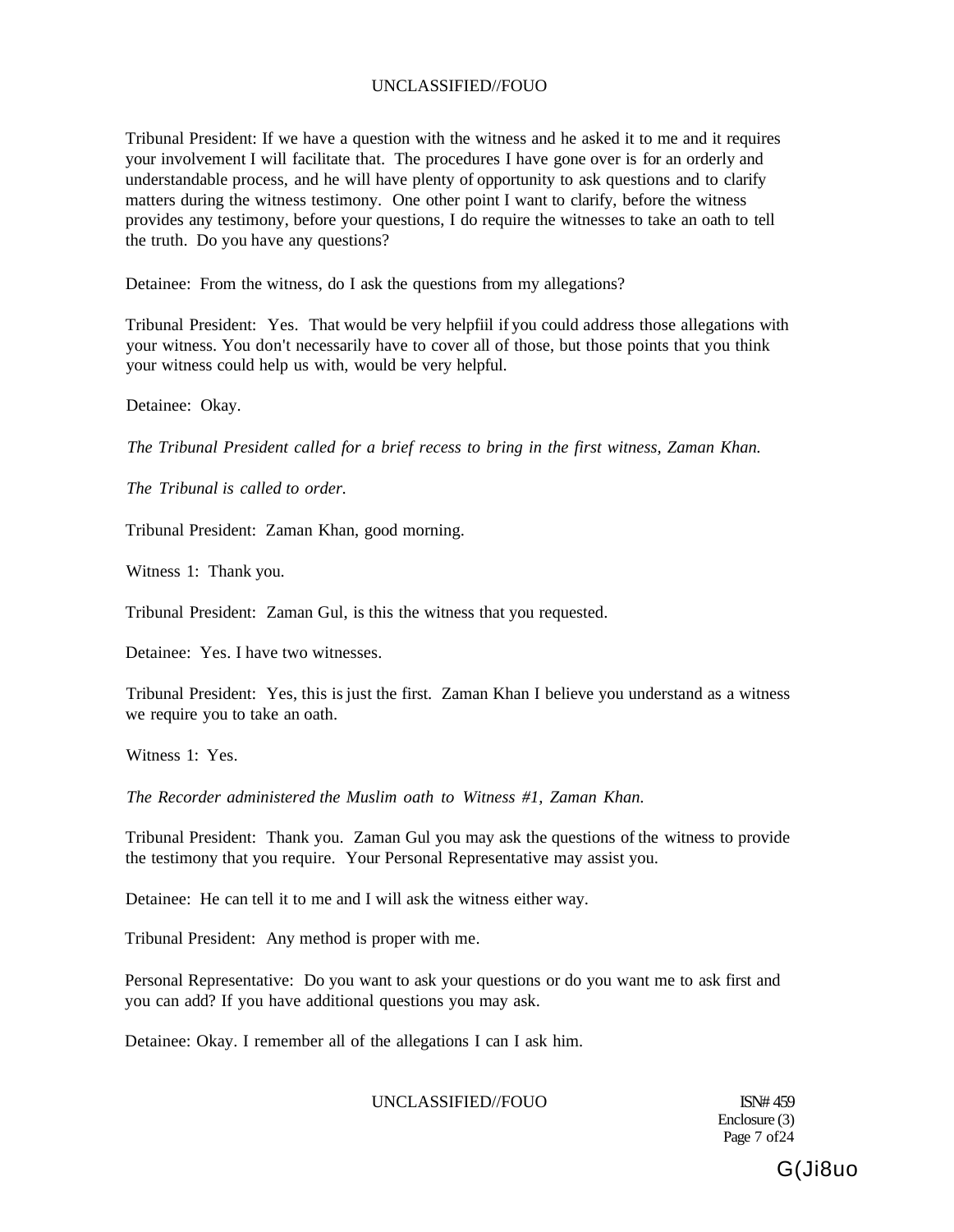Tribunal President: That's fine.

Detainee: So I will ask him and then translate to the Tribunal each question.

Tribunal President: We appreciate that you wait for a translation so we can participate in the questions.

Witness 1: Okay.

## **Detainee's questions for** witness **#1, Zaman Khan**

- Q. Explain to the Tribunal about when I went to Saudi. Did I go through the proper channels, the proper way, or was it illegally?
- A. He went to Saudi the proper way. That's how it was in that country. He went the right way.
- Q. When I came back from Saudi did I come back because the Northern Alliance took Kabul?
- A. That's true that he came during that time when they captured Kabul. (Inaudible)
- Q. I know he already answered it but did I come back just because of the Northern Alliance recaptured Kabul, did I fight against them or why did I come?
- A. That's true he went to Saudi and most Afghan people are still going to other countries to make money to support their families. They spend a couple of years there and then come back to see their families. He went and he was there and he came back to see his family. He did not come back to fight against [anyone] or to be a part of that thing. He just came back because of his family.
- Q. Was there **a** Taliban commander that my father was hosting named Jalaluddin? There were some other documents saying that other people told him that he was the person at our house and that they remember our house.
- A. That is not true that Sarajudeen was hosting a Taliban commander named Jalaluddin. Whoever told them, whoever reported it in the newspaper it is not right. He swore on that there was no such person in our house. We have a villager who swore that there was nobody in our house and there was no Taliban commander that even came to our village at that time. It is not true. The bombing that happened to our house was wrong. Somebody misled the Americans.
- Q. The other allegation is that my father worked for Pacha Khan. I answered that my father did not work for Pacha Khan directly. Pacha Khan asked the village elder, Nazim that he needed to help against the Taliban. The village elder told the villagers, including my father, that he needed people to gather against the Taliban and that Pacha Khan was the government at that time working with the Americans. Is that true?
- A. It's true that my brother did not work for Pacha Khan directly. Pacha Khan asked our village elder to provide people to gather against the Taliban. The village elder asked my brother to let other villages know that we are gathering against the Taliban. So he did

## UNCLASSIFIED//FOUO ISN# 459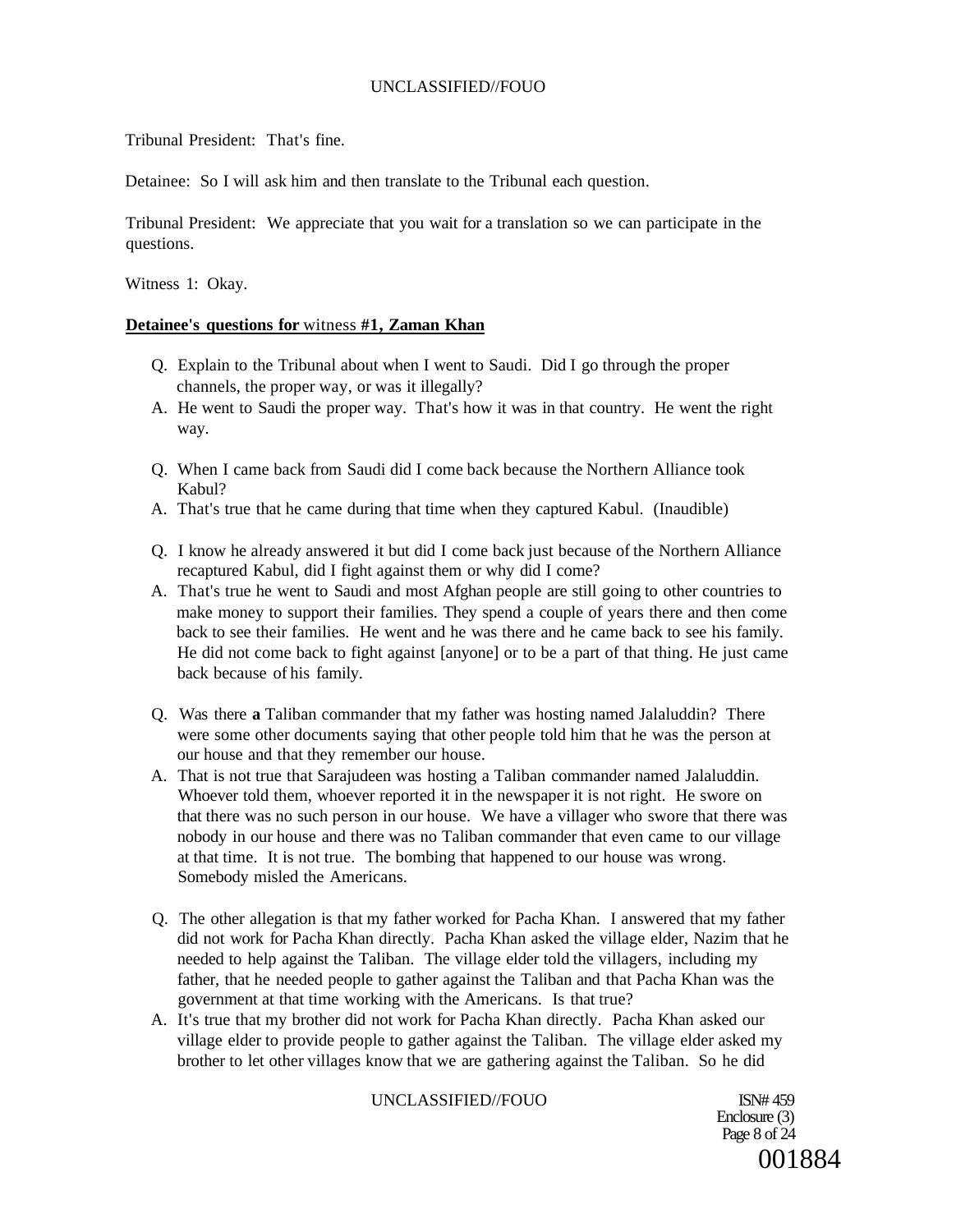that for the village elder not for Pacha Khan. At the time we got captured, Pacha Khan was actually with the government and he was working with the Americans and the new Afghan government, President Karzai. At that time, he was a good man and he was against the Taliban. In the meantime, if he has changed, if he has turned over on the Americans we are not responsible for that.

- Q. The other allegation is that when we got captured they found communication equipment, a radio, with us. Testify that that is not true. Did they capture any communication equipment or radios with us? Another allegation on me is that I told them that I saw communication equipment or radios with the Taliban. I did tell them that the only time I saw that kind of equipment, during the Taliban, is when they were using it. Americans did not capture any equipment or radios with us nor had I seen any of that kind of equipment in my village.
- A. It is not true that they captured communication equipment or a radio with us. There was no radio with us at that time. There was not a radio in our house. There was no radio. I saw a radio during the Taliban time, but when we were captured there was no radio, not in the house or even the whole village. We never saw a radio with anyone from our village.
- Q. Another allegation on me is that when the Americans came and captured us, somebody fired on them. My answer was that when they captured us we were sleeping and if you are sleeping you cannot fire on them.
- A. It is not true. Nobody fired on the soldiers and nobody fired on the aircraft, We were sleeping at that time. They woke us up. We did not have any gunshots before and we did not have any gunshots when they captured us. So there was no gunshot, we already told them that this was not true. All the allegations that he asked they are all not true.
- Q. Another allegation is that I had two Kalashnikov's in our house. I told them that all people in Afghanistan keep weapons in their house, especially in our province, Paktia. The government allowed us from the beginning that we can have a weapon in every house for personal safety and because it is a border area. It was never illegal, especially in our area. The government actually took it away from the people in other parts of the country before.
- A. Whatever Gul Zaman said is true. When Zahir Shah was king he did especially for the people in Paktia favors. He allowed things for them. One was to keep a weapon in their house. Either one or two of any kind of weapon, especially small weapons for personal protection. The second was that they didn't need to participate in the military. The government would not ask them to join the military unless they wanted to. The third thing was that the people in Paktia didn't need to pay a tax on their land. There are a few things that King Zahir Shah let us have. It is true that we had a weapon in our house but that was for personal safety for us and for our animals, any cow or any animals to protect them at night from the wild animals that will attack our animals. It was for our personal safety not to fight or use against someone.

Detainee: Personal Representative is there any other questions or allegations left for me to ask him.

UNCLASSLFIED//FOUO ISN# 459

Enclosure (3) Page 9 of 24

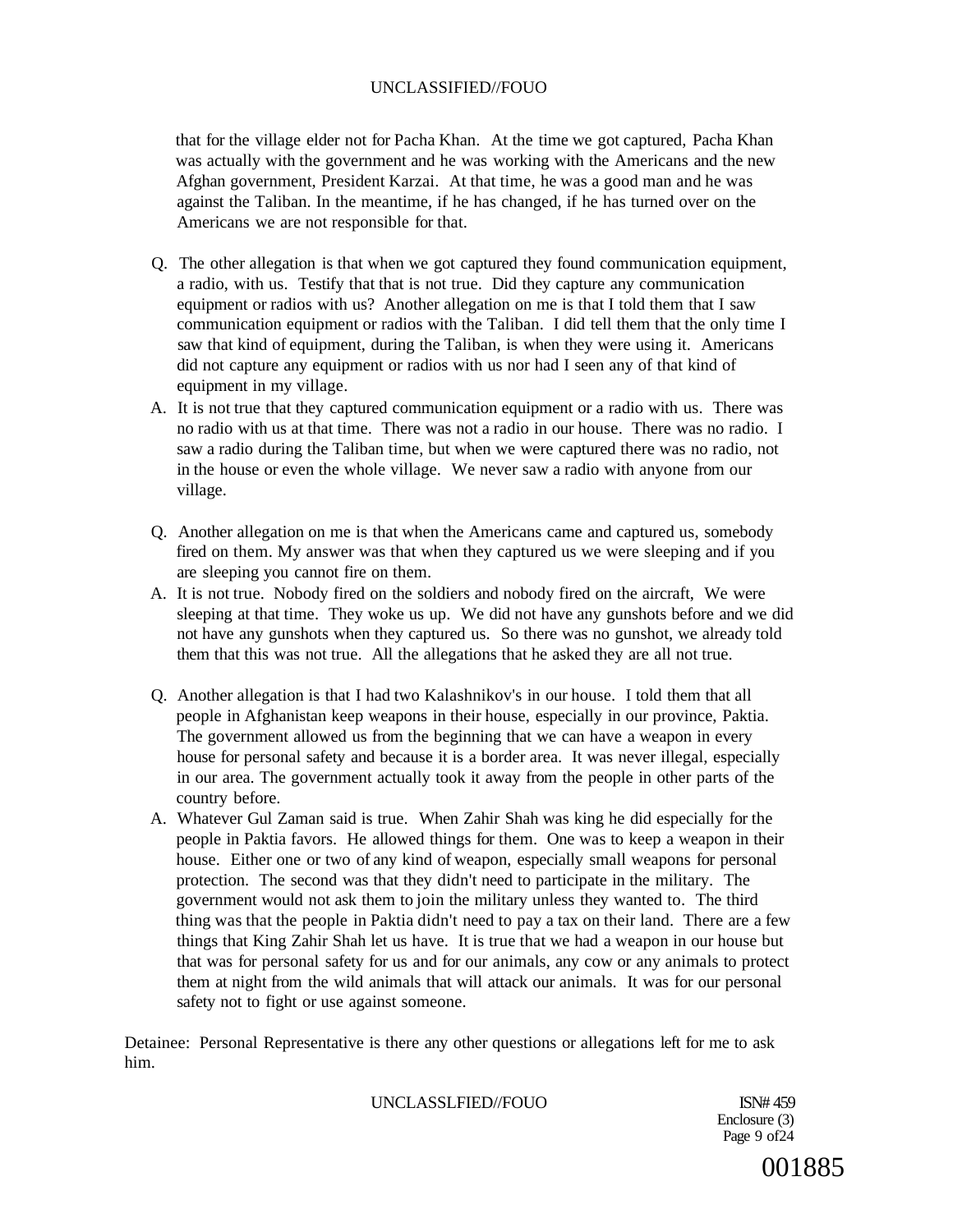Personal Representative: I just have one further question.

## **Personal** Representative questions **for** witness #1, **Zaman Khan**

Q. Do you know if Gul Zaman had any relationship with Pacha Khan?

A. No. Gul Zaman has no relations with Pacha Khan at that time he was in Saudi.

Tribunal President: (To the Personal Representative) Answer the detainee's question. Did he address all of the allegations?

Personal Representative: Yes.

Tribunal President; I would now like to get into the questioning of the witness by the Tribunal. Personal Representative do you have any further questions?

Personal Representative: No sir.

Tribunal President: Recorder do you have any questions for the witness?

Recorder: Yes sir.

## **Recorders questions for witness #1, Zaman Khan**

- Q. You mentioned you were sleeping when you guys were captured. Do you remember if you were inside or outside? Can you give us a location?
- A. Inside the house.
- Q. Based on your observation, were Zaman Gul and Sarajudeen very close? Did they do a lot of things together?
- A. Yes, they were close to each other.
- Q. You mentioned the village elder. What was the name of the village elder? A. Nazim.

Recorder: Thank you.

Tribunal President: Does the board have any questions for the witness?

#### **Tribunal Members** questions **for** witness **#1, Zaman Khan**

**Q. I** would just like to clarify a few points, if I may. You are the brother of Sarajudeen? A. Yes.

Q. You live in the same house as your brother?

UNCLASSIFIED//FOUO ISN# 459

Enclosure (3) Page 10 of24 0U188B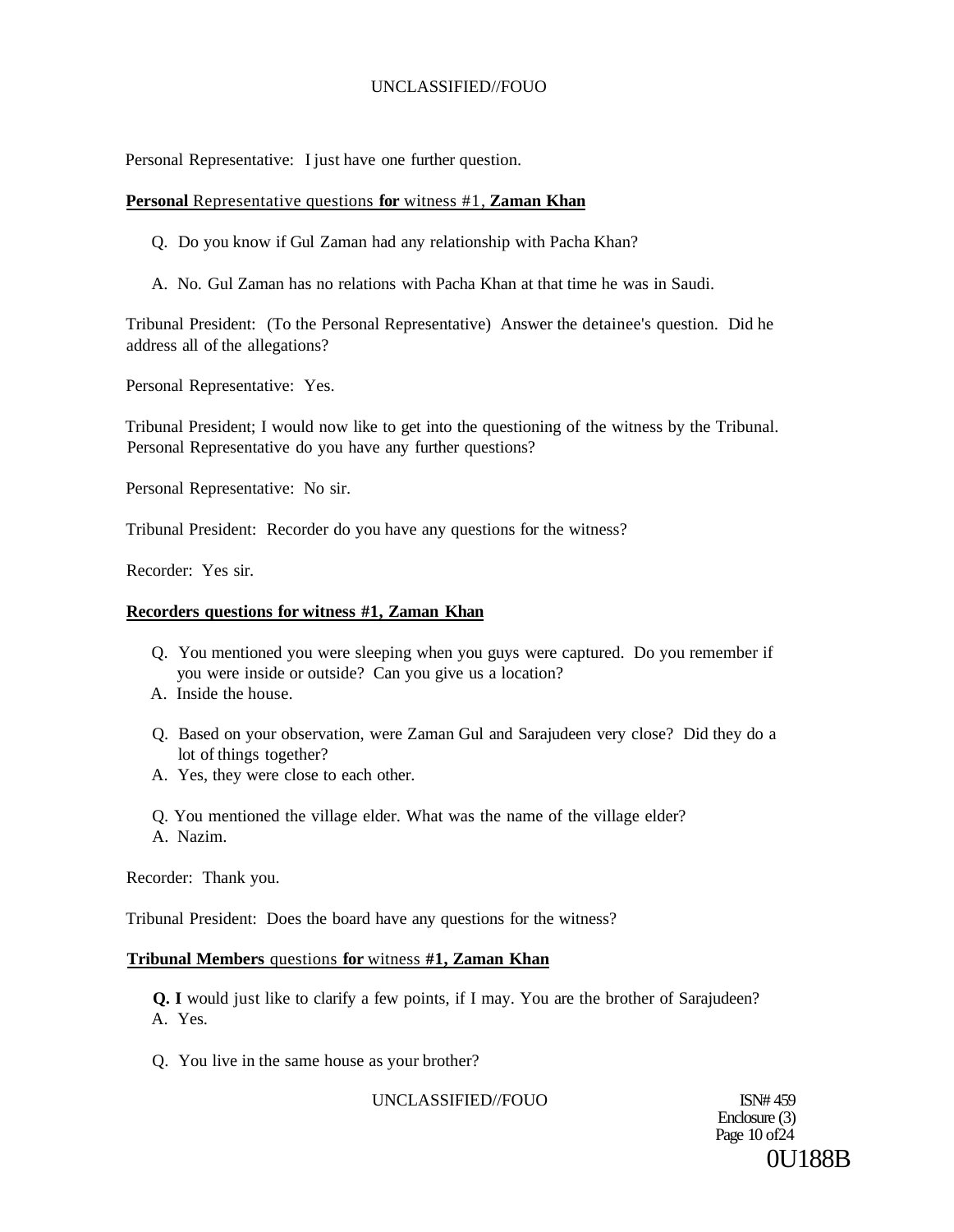- A. Yes, we all live in one house.
- Q. Zaman Gul did as well?
- A, Yes, we all live in the same house.
- Q. You've known him his whole life?
- A. Yes because of my relation to Sarajudeen.
- Q. Do you live in a place called Ani Khel?
- A. It's Zani Khel
- Q. Is that best characterized as the village?
- A. It's a tribe name.
- Q. What is the name of the village in which your house is?
- A. The house is between two villages. Sometimes when we send a letter with the address of one village or sometimes the other village.
- Q. Can you give me the names of the villages?
- A. One is Shamawat village and the other is Khojari village. It is between those two villages. The tribe name in Zani Khel.
- Q. It is correct that you were apprehended sometime around November of 2001?
- A. Since I am uneducated and I don't know the dates in our country all I know is that I have almost three years and maybe a month more than that. So now you can look back three years from today or maybe a month more than that.
- Q. Are you familiar with the name Wazir Khan Zadran?
- A. No I don't know this person.
- Q. How about the name Zakim Khan?
- A. I don't know that name either.
- Q. Do you know if your village elder had a relationship with Pacha Khan?
- A. I don't know how much of a relationship they had but they both were commanders for another person together before the Americans came. That persons name was Pir.
- Q. Pir was a commander for the Taliban or against the Taliban?
- A. Against the Taliban.
- Q. You mentioned before that your nephew went to Saudi Arabia the proper way. Could you describe what the proper way is for a person to travel from Afghanistan to Saudi Arabia?
- A. In the time of war, Pakistan let Afghans come to their country as refugees. They were keeping all the Afghanis as refugees for a long time. Another thing they did for those refugees is they allowed them to fly from their country and they would make legal

#### UNCLASSIFIED//FOUO ISN# 459

Enclosure (3) Page 11 of 24 001887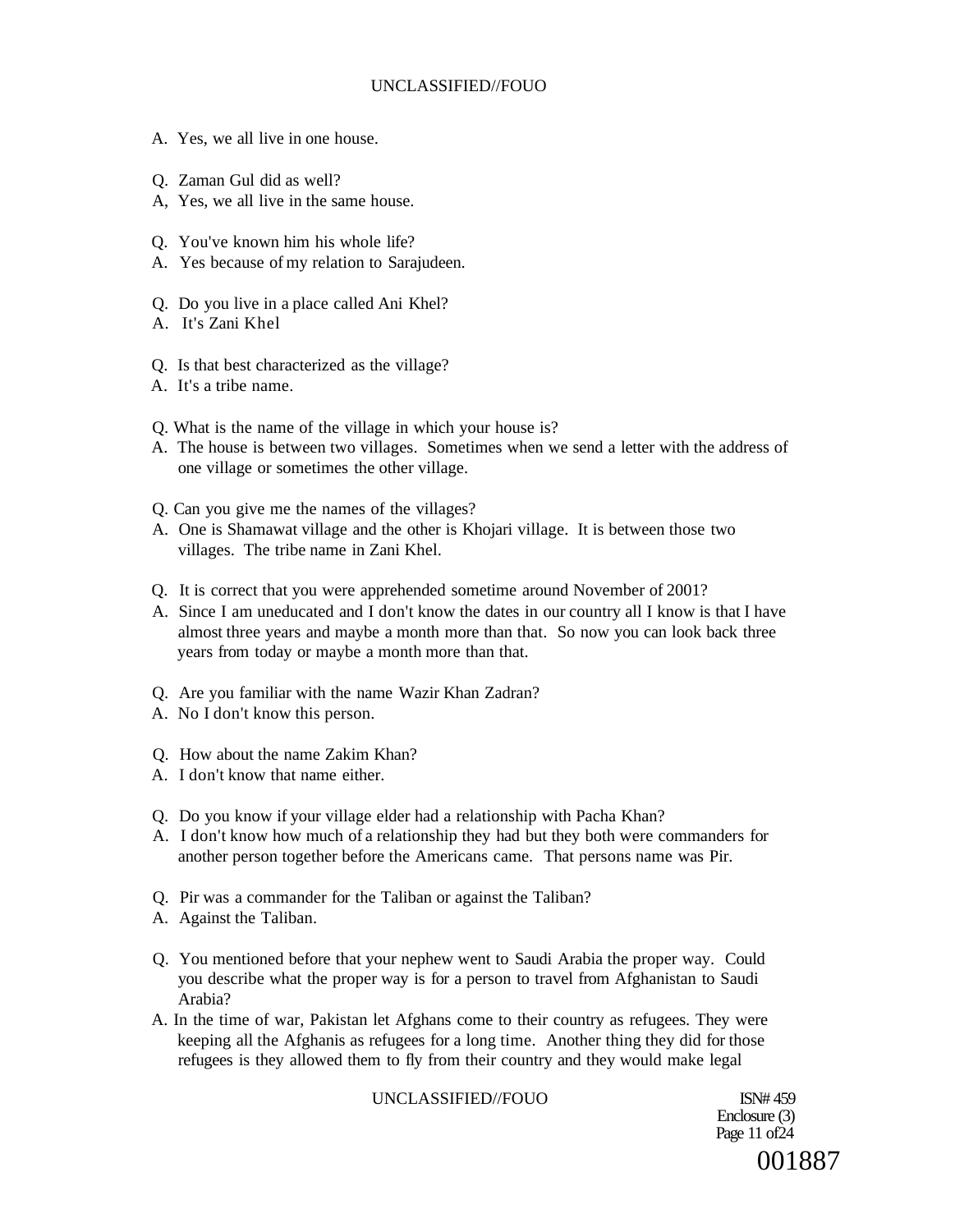documents for them to go to other countries to work and to support their families. Arab countries, especially Saudi Arabia, did that for Afghanis. They will accept either documents from them, or if they have documents from Afghanistan before, or if they have documents from Pakistan. They know that they are Afghanis, but they will accept them with Pakistani documents because they know that they are refugees there. That was the legal way for refugees to go through the proper channels and get documents from the Pakistani government and then go to Saudi. Saudi allowed it. They allowed them to work in their country and support their family.

- Q. What kind of transportation did the American forces have? How did they get to your compound?
- A. It was nighttime and I don't know how they got there. They woke us up and they tied our hands and captured us. Then a chopper came and they put us on the chopper. We heard the chopper but I don't how they got to our compound.
- Q. The helicopter came after they captured you?
- A. Yes. It was nighttime and they captured us and took us out of our house and the chopper landed and they put us on the chopper.

Detainee; I would like to ask something of my Personal Representative.

Tribunal President: When we're complete with our questions, please.

Detainee: I have something to clarify, that's why I need to.

Tribunal President: If you would please wait until we finish our questions then I will give you the opportunity to clarify.

Detainee: I need my PR to ask something for me.

Tribunal President: Again, please wait and if we need to review earlier testimony to help you with that question, we will later. I would like to finish these questions first.

Detainee: He answered all of my allegations and he should ask him things concerning my allegations. Why are they actually asking more questions?

Tribunal President: These are questions relating to the evidence that we have that your witness may be able to answer.

Detainee: He answered and if you have more information or details you can ask me and I can answer them.

Tribunal President: Right now this is now regarding the witness testimony so I need you to refrain for a little while longer.

Detainee: He answered all of my allegations.

UNCLASSIFIED//FOUO ISN# 459

Enclosure (3) Page 12 of 24 OOlSSi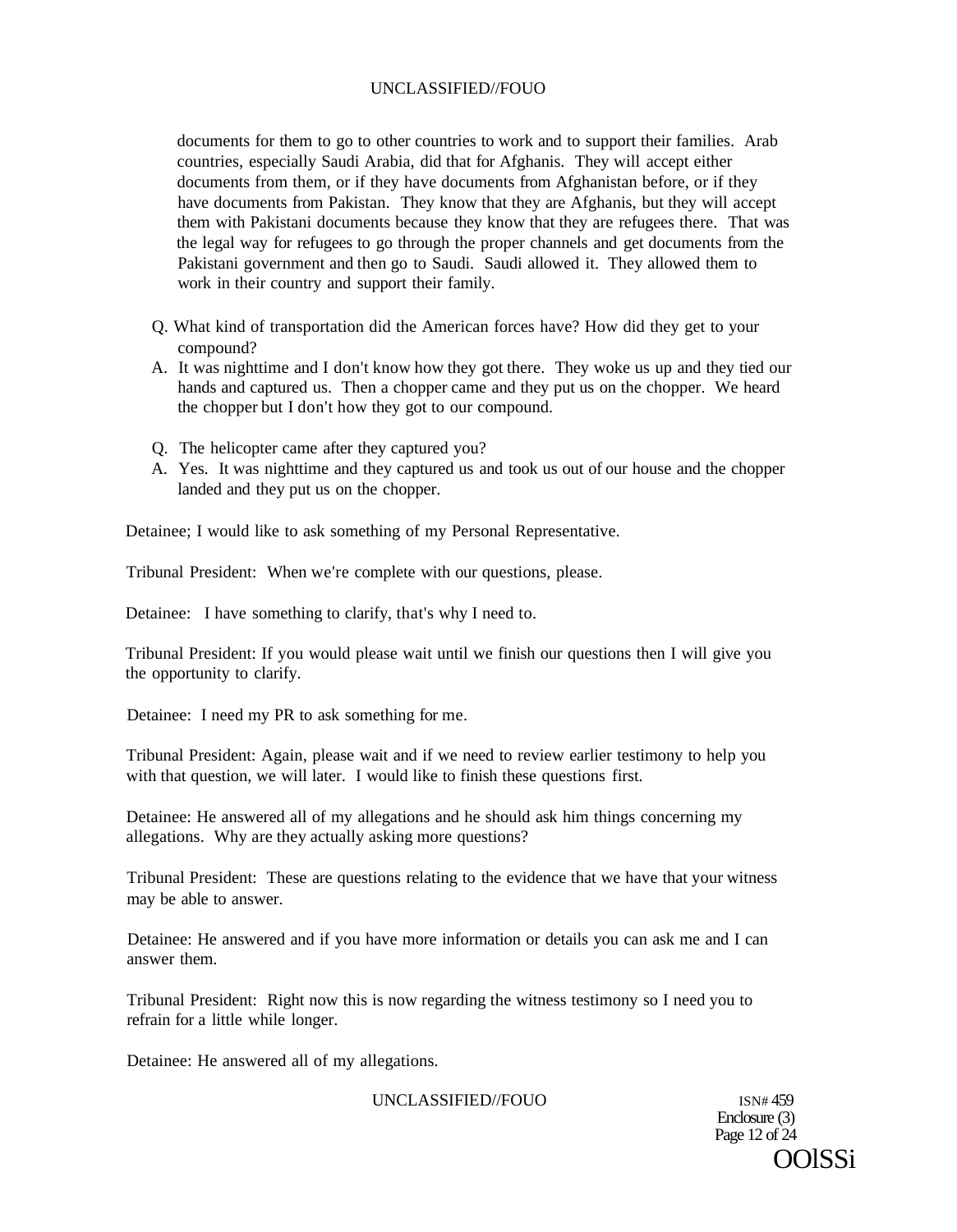Tribunal President: I understand. I have a few questions.

## **Tribunal Presidents questions for witness #1, Zaman Khan**

- Q. You provided testimony regarding the attack or the bomb on your brother's home. Where were you on that day?
- A. I was not there. I was in Gardez.
- Q. Do you know where Zaman Gul was at that time?
- A. He was in Saudi.
- Q. How long after that event were you captured by U.S. forces?
- A. I really don't follow the dates. Usually we know the beginning of the month when we look at the moon. Approximately **a** month and a half to two, two and a half months.
- Q. That's very helpful, thank you. Both yourself and Zaman Gul were captured at the same time, the same night? Is that correct?
- A. Yes at the same time.
- Q. From the information here you also lived with your brother. All three of you were together at the same time? Was this the same home that was bombed previously?
- A. No; it is a different house.
- Q. Who's house were you staying at when you were captured?
- A. I was at a villager's house. He gave it to us to share.
- Q. How far away from your brothers previous house was this?
- A. I don't really remember how many meters it was from each but they are close to each other. I don't know exactly how much.

Tribunal President: Thank you. I have no further questions. Zaman Gul did you have any follow-up questions you would like to ask the witness?

Detainee: No I don't have any questions. I have one more question.

Tribunal President: Okay.

#### **Detainee's follow-up questions for witness #1, Zaman Khan**

**Q.** The last question I wanted to ask to the witness is what happened to us the whole time that we are here, and people bomb each other and the Americans. Things are different and not true. Maybe they are our enemies; maybe they have a personal dispute with some people. Do you have any idea of who did that? What kinds of people are doing this to us?

UNCLASSIFIED//FOUO ISN# 459

Enclosure (3) Page 13 of 24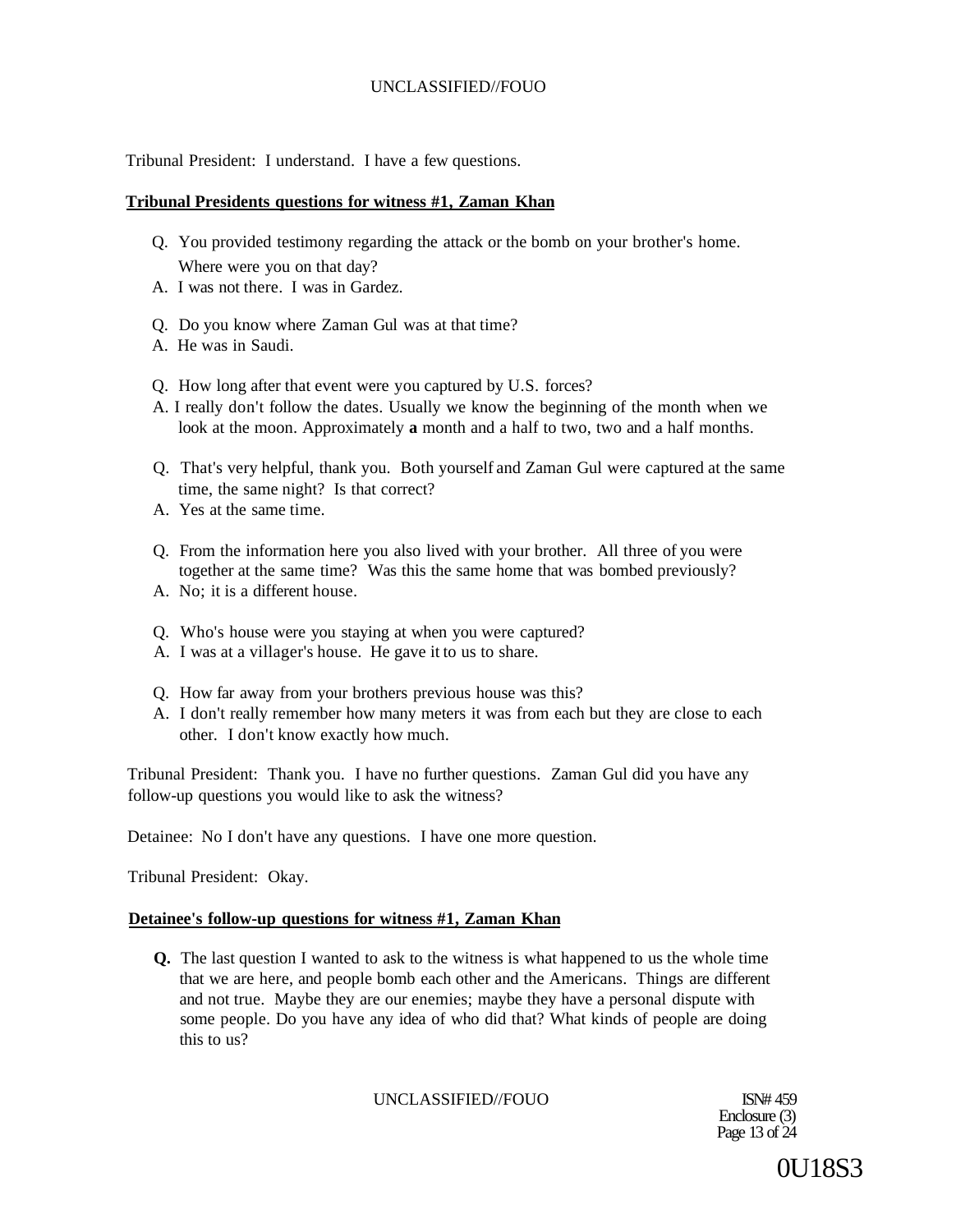## UNCLASSIF1ED//F0U0

A, It's true that there are a lot of Afghanis that are doing that to their people due to personal disputes or some problem with the family or maybe the tribe. They lied to other people or made false accusations against them, but whoever told the Americans or the media or the newspaper people, the Tribunal should only consider the people that come here and testify on anything. If the person says something and they don't have any witnesses for it or he cannot come and testily on those things then you should not consider it. Instead consider the people who give you a statement and they took the oath and testify on the questions or allegations. That's my opinion on how the Tribunal should consider this testimony instead of what other **people tell** them or to the country or to the media or to the forces.

Tribunal President: Zaman Gul does that complete your questions of the witness?

Detainee: Yes.

Tribunal President: Before we recess, if you would like to greet in any other fashion, your relative. I **still** request **that** you allow us to translate so that we are aware of your conversation please.

Detainee: There is no need for that.

Tribunal President: Okay.

Detainee: We usually ask each other how are you doing? How is your time going here?

#### *The Detainee and Witness #1 then had a short dialog.*

Translator: They asked each other how they are doing and if they are feeling good, are they sleeping well, how is your time going. Then they said God be with you and that was it.

**Tribunal** President: Okay thank you. Zaman Khan, thank you for coming this morning.

# *The Tribunal President called for a brief recess to remove witness* **# /** *and to bring in witness #2, Mohammed Gul The Tribunal was called to order.*

Tribunal President: Mohammed Gul, good morning.

Witness 1: Good morning to you too.

Tribunal President: Zaman Gul, is this the witness that you requested.

Detainee: Yes.

Tribunal President: Very well. Mohammed Gul you understand that we require you to take an oath to tell the truth.

## UNCLASSIFIED//FOUO ISN# 459

Enclosure (3) Page 14 of 24

UUI8JO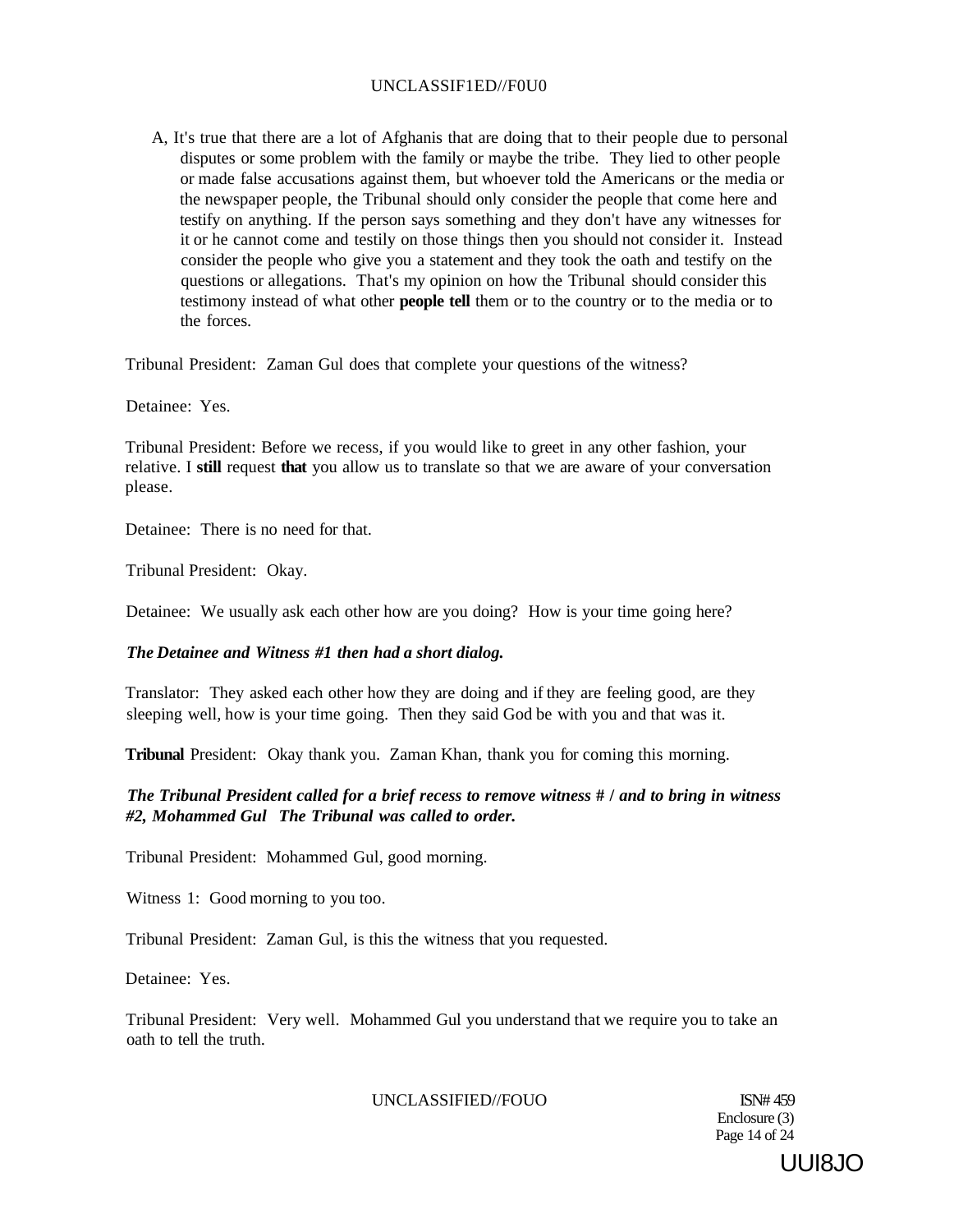Witness 1: Okay.

*The Recorder administered the Muslim oath to Witness #2, Mohammed GUL* 

Tribunal President: Thank you. Zaman Gul you may ask the witness your questions.

Detainee: Should I start asking them?

Tribunal President: Yes, please.

Detainee: Does he know the procedure that I ask a question and he has to wait for the translation?

Tribunal President: Thank you. (To the witness) It's very important that we understand what is being communicated, so please wait for the translation.

Witness 2: Okay.

#### **Detainee's questions for witness #2, Mohammed Gul**

- **Q.** The allegation on me is that I went to Saudi Arabia in 2001. I don't know the exact date or if that is the time but I did go to Saudi. The allegation is that I went there with false documents. Is that true?
- A. That's true that he went to Saudi. He went to Saudi with a Pakistani passport because there was no government in Afghanistan. There was no official passport issued to Afghanis so Pakistan allowed them to send those people to other countries on their passports. Saudi also knew that those people were Afghanis with Pakistani passport. It was the proper way; probably four and a half million people did that.
- Q. The other allegation that some guests came to my father's house. It was a Taliban commander of the name Jalaluddin. They have a news article saying that he was there. Is that true or not?
- A. I'm their villager and I have no knowledge of that person coming to their house or the village. Whoever said that, it is a lie.
- Q. The other allegation is that my father worked with Pacha Khan. I told them that he did not work for him directly. The village elder, Nazim Khan, told him they need people against the Taliban, maybe it was for Pacha Khan but he did not work with him directly. Is that true or not?
- A. That's true. Maybe his father worked for Pacha Khan indirectly but he was the governor of Khost and he was working with the Americans. Not his father but a lot of other people, at that time, helped him because he needed people against the Taliban. That is why people were helping him.
- Q. The other allegation is that they said we had a radio in our house. I told them that we did not have any radio in our house and I did not see any radio with anyone in the village.

UNCLASSIFIED//FOUO ISN# 459

Enclosure (3) Page 15 of24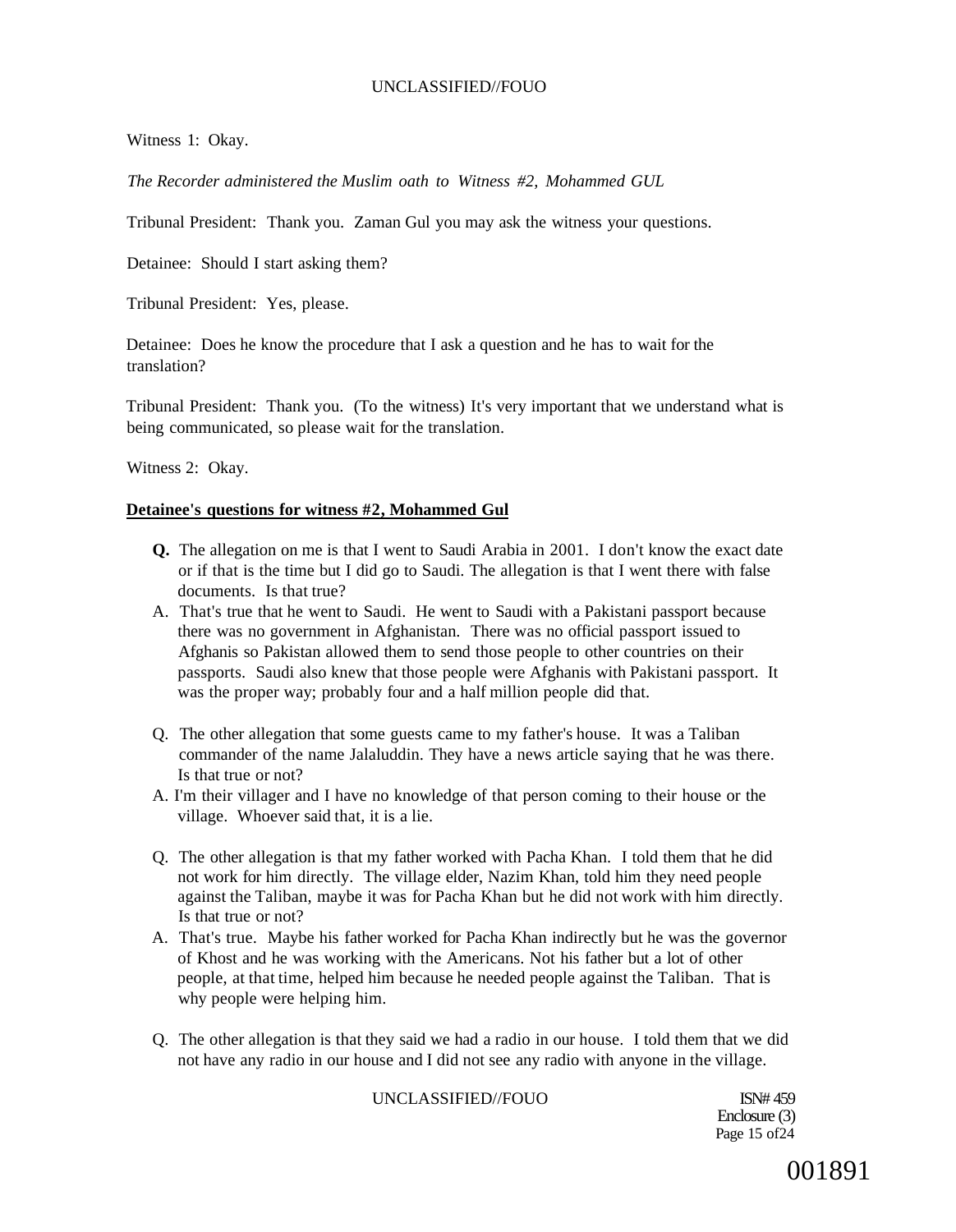Maybe during the Taliban time they were using the radio but that kind of radio I did not see in ray village or my house.

- A. That's true they did not find the radio with us. They showed me a picture here and I'm not sure that they are showing me a picture of any radio to see if I know this. They are saying that they found this when we got captured. Personally I never saw this radio in their home or in my village, with anyone. It was the first time that I saw it when they showed me the picture.
- Q. The allegation is also saying that when the soldiers came and captured us, somebody fired on them. Since you are our villager if somebody fired on them, you probably heard the firing. Did you hear any firing that night?
- A. Not true. There was no firing that night. They got captured while sleeping as well as I was. If somebody fired on them, there would have been crossfire as well. I did not hear any firing that night.
- Q. The other allegation is that they are saying that they found two or three Kalashnikovs in my house and I told them that since the time of King Zahir Shah we were allowed to have weapons in our house for personal safety not for fighting or to use against someone.
- A. That's true. Before Zahir Shah, his father. Nadir was there. He (Nadir) even said to the people of Paktia they don't have to join the military and they can keep a weapon in their house for personal safety due to it being a border area and it's in the mountains.
- Q. Another allegation is that they are saying I came back from Saudi during the time. I told them that I went to Saudi *to* make some money to support my family. Most people when they didn't like the area or couldn't find a job they go back to their home. That is what I did, that's why I came back to see my family not for the reason they put on me.
- A. It is true that he went to Saudi and most Afghanis go to Saudi for work because there is no work in Afghanistan. They have to support their family so they go there to find work. He went there and then he came back to his family for that and not for any other reason.

Detainee: He is my villager so if you ask him any personal questions about me he probably will know. But if you have a personal question about me you can ask me. Because he is my villager and he probably knows me well personally.

Tribunal President: I understand. Does that complete your questions?

Detainee: Yes.

Tribunal President: Personal Representative do you have any questions for the witness?

## Personal Representative questions **for** witness #2, Mohammed **Gul**

Q. Mohammed Gul do you know if Gul Zaman has any relationships or business relationships or did he work with Pacha Khan?

## UNCLASSIFIED//FOUO ISN# 459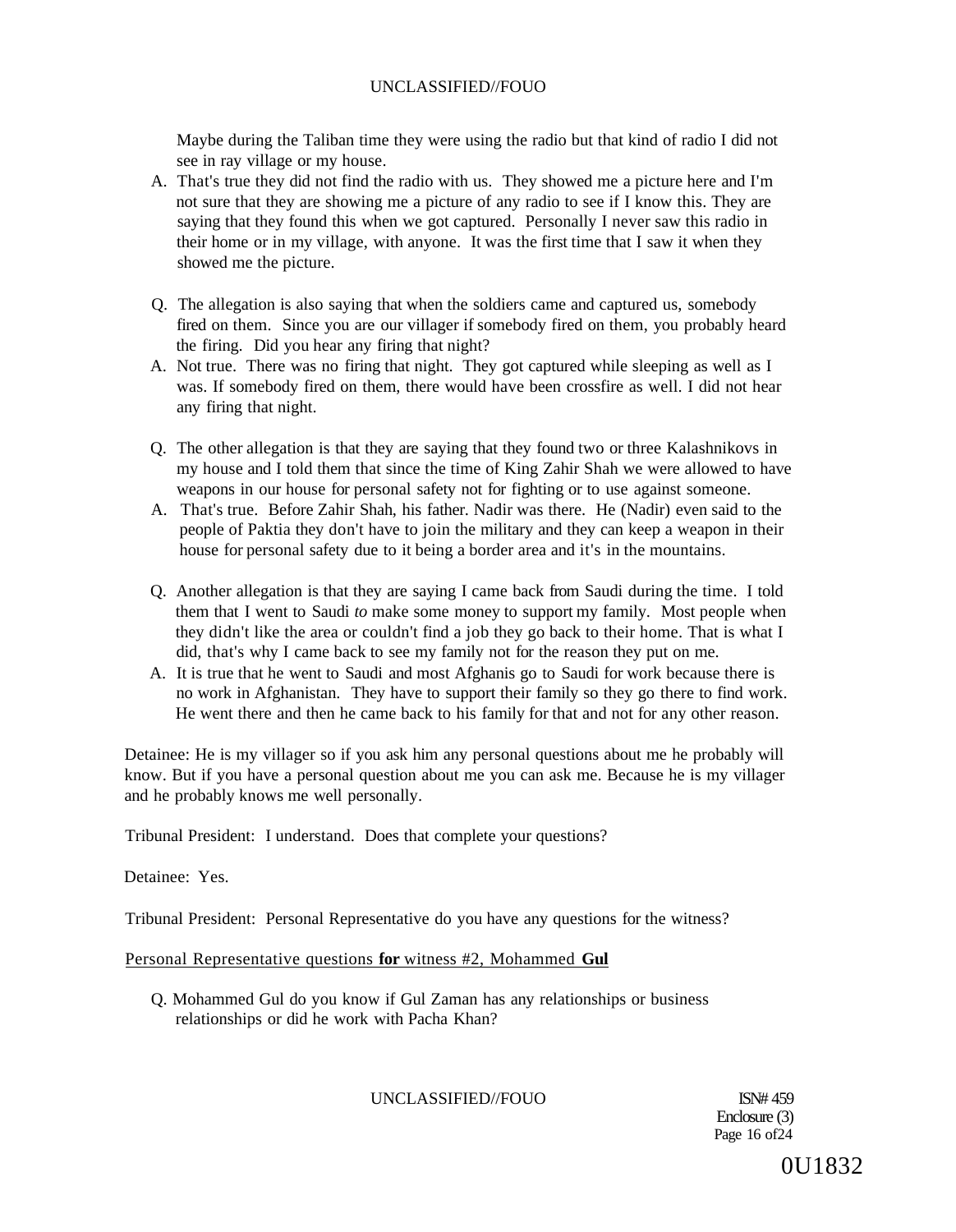- A. No Gul Zaman never had any relationship with Pacha Khan. He never worked for him, His father never worked for Pacha Khan directly but he probably did something for him through a village elder.
- Q. During our interview for the witness before, you mentioned you were captured before Gul Zaman. Can you explain to the Tribunal, you were not captured at the same time.
- A. Sir, I did not say that I got captured before them. I said that they got captured before me. They were sitting and the American forces they captured them. They were sitting in one place. Then they captured me and brought me to them. So we were all four sitting together.
- Q. You did not see a radio during the capture?
- A. No. They were captured before me they searched their house. Then the soldiers came and captured me and searched my house. At the time of the capture, they brought us together and nobody mentioned any radio. They did not show us that they found a radio in the search and I did not see any radio in my village.

Personal Representative: Okay. That's all the questions I have.

Tribunal President; Recorder, do you have any questions for the witness?

## Recorders questions for witness #2, Mohammed **Gul**

- Q. How far away do you live from Zaman Gul?
- A. Fin not exactly sure how far we are from each other. There is a space between our house and their house. It's close to each other.
- Q. Do you know of any reason why they picked you out of the whole village?
- A. They were searching the house and then they found an Afghani passport and an international driver's license so they thought that I was a big fish, a big person so that's why they brought me.
- Q. They searched everybody's house?
- A. I don't know about the whole village but they searched their house and they searched my neighbor's house and then after the neighbors they searched my house.

Recorder: I have no further questions.

Tribunal President: Does the board have any questions for the witness?

#### Tribunal Members questions for witness #2, Mohammed Gul

- Q, Before you were apprehended, had you heard the name Jalaluddin Haqqani?
- A. Yes I had heard the name.
- Q. Who is he?

## UNCLASSIFIED//FOUO ISN# 459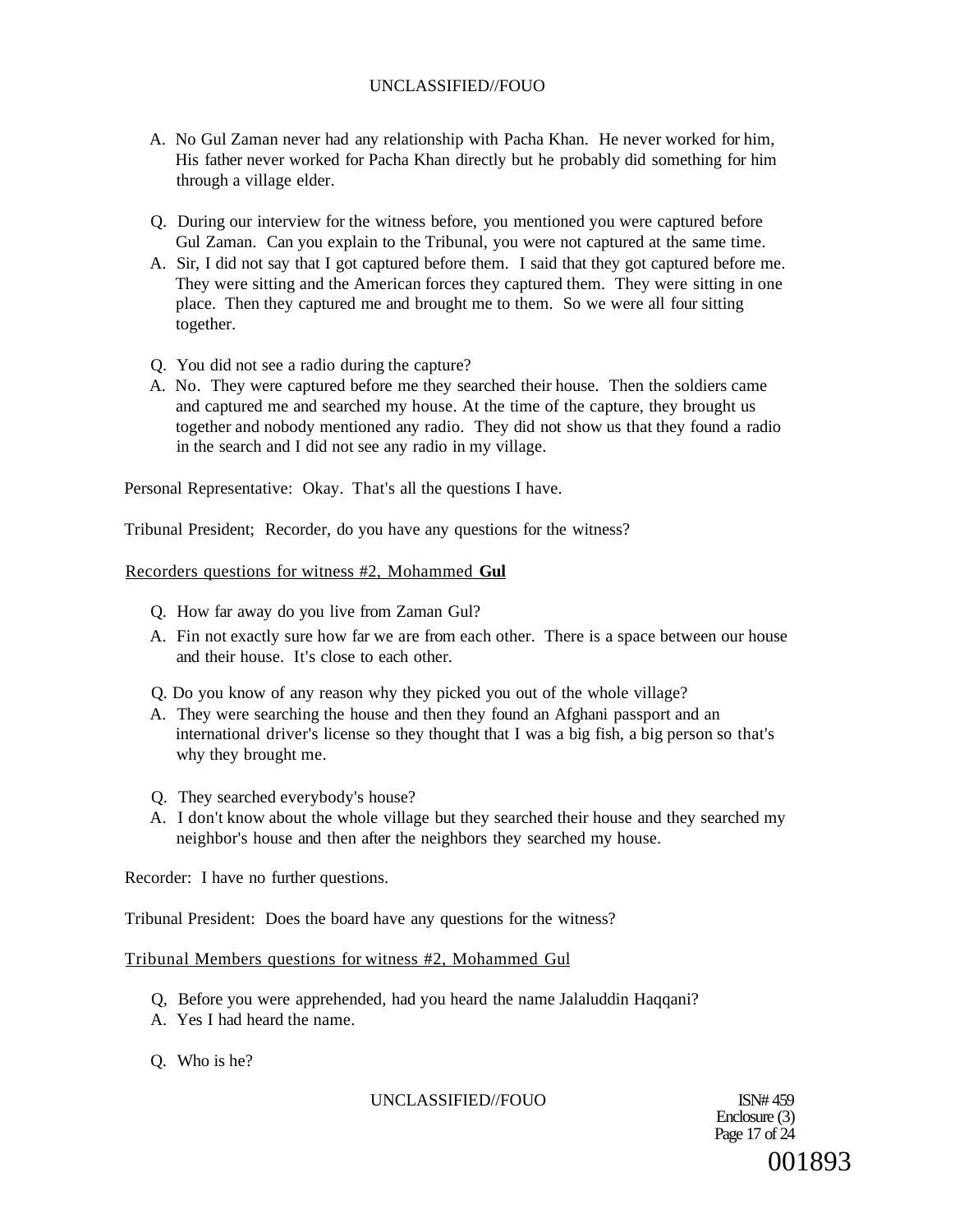- A. He is from Paktia, the same province.
- Q. What does he do? Why is he involved in this?
- A. They did not ask that question in Kandihar. They asked that when I came to Cuba. They asked if Jalaluddin Haqqani came to our village. I told them that I had heard the name but I never saw him and he was not there. If he was there then I should know because it is our same village.
- Q. Before you were captured, when you had heard the name, in what context? Why did you hear his name? Who is he?
- A. I heard his name ten years before that. He was a commander at that time. I heard his name on the radio all the time.
- Q. Is he a commander for the Taliban?
- A. I'm not sure about that during the time of the Taliban. He was a commander in jihad against the Russians.
- Q. Were you in the village the day Zaman Gul came home?
- A. Yes I was in the village.
- Q. Was that before or after Pacha Khan or his men asked for his father's help?
- A. It was before he came home.

#### Tribunal Presidents questions for witness #2, Mohammed **Gul**

- Q. Where were you when Zaman Gul's father's home was bombed?
- A. I was in the village at my house.
- Q. How are you related to Zaman Gul?
- A. No relation.
- Q. You're not from the same tribe?
- A. Yes.

Tribunal President: Very well. Zaman Gul do you have any follow-up questions for the witness?

Detainee: No. All the questions I asked him if it were true and he said yes.

Tribunal President: That concludes the witnesses' testimony. If you would like to have a simple greeting before we recess you may.

*The Detainee and Witness #2 had a short dialog.* 

Translator: He asked how are you doing, are you okay? He asked if he wanted some water and he said no. That's it.

UNCLASSIFIED//FOUO ISN# 459

Enclosure (3) Page 18 of 24 Q U I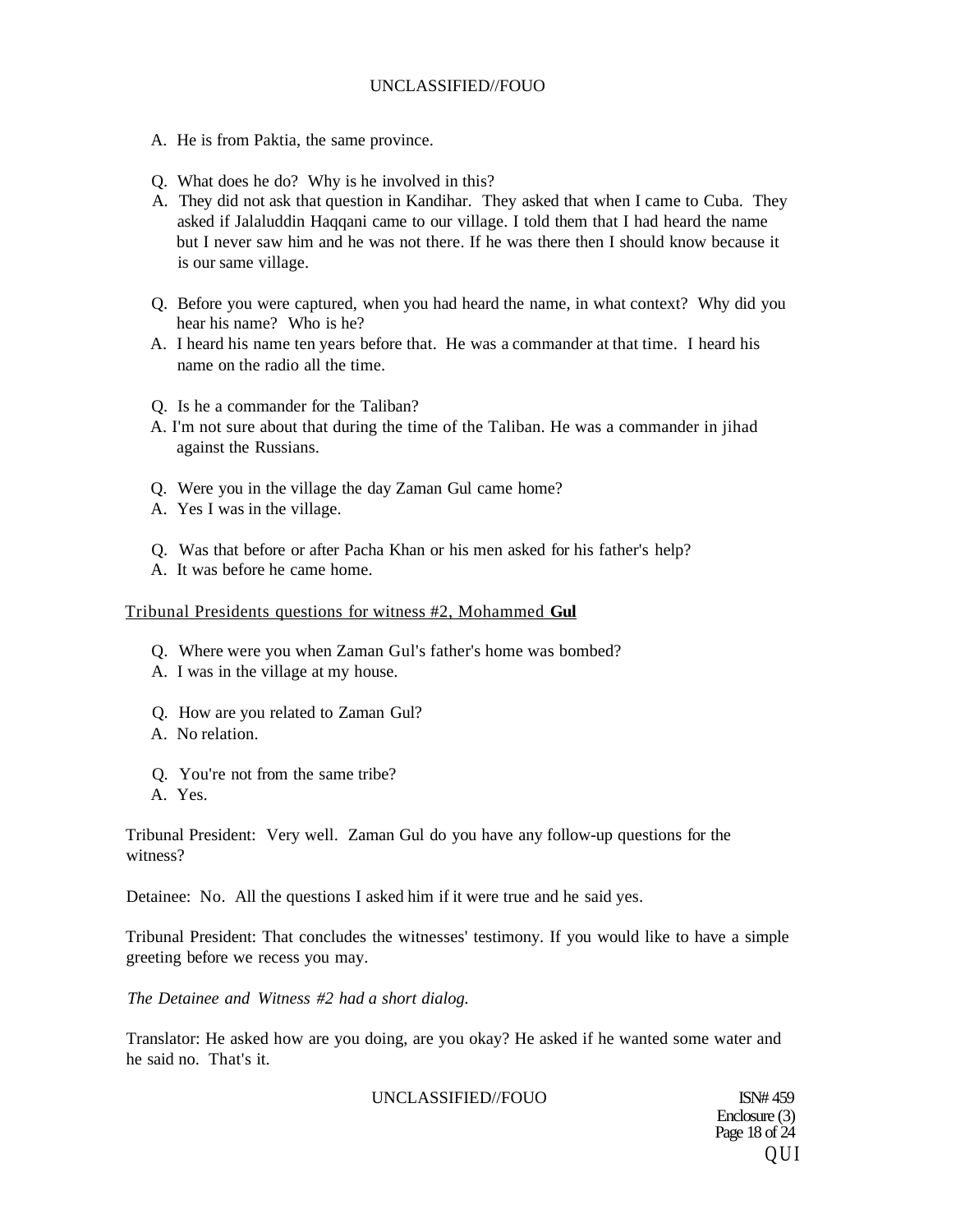Tribunal President: Mohammed Gul thank you for coming this morning and testifying at this hearing.

Witness 2: Thank you to all of you to give me a chance to speak.

# *The Tribunal President called for a brief recess to remove the witness. The Tribunal was then called to order.*

Tribunal President: Zaman Gul we are now to the questions we would like to ask you. Personal Representative do you have any questions for the detainee?

## Personal Representative's **questions**

- Q, Did you know if your father was ever involved with the Taliban?
- A. No.
- Q. Do you have any explanation for why the capture team would state that a communication device or a radio was found during your capture?
- A. No there was no equipment or radio captured with us and I'm sure there is no evidence showing that they captured a radio with us or in our house. They knew when they came to our house, they knew they were going to capture us. If they have that information they should evidence showing that yes there was some kind of device either at our house or captured with us.

Personal Representative: I have no further questions.

Tribunal President: Very well. Recorder do you have questions for the detainee?

Recorder: No sir.

Tribunal President: Does the board have any questions for the detainee?

## **Tribunal Team's questions**

- Q. Pm still trying to figure out who Jalaluddin Haqqani is. Is it true, as far as you know, that he was a commander of Taliban forces in the southern provinces of Afghanistan?
- A. Just like you, I don't have any information about him.
- Q. Here's the part that puzzles me. Why did the villagers who informed *on* your father come up with this name?
- A. Maybe it is a false report. Any personal differences, maybe it was that name. I don't know who did it and why they said that name. Maybe they confused my fathers name Sarajudeen with Jalaluddin. Maybe it was some miscomrnunication or misunderstanding.

UNCLASSIFIED//FOUO ISN# 459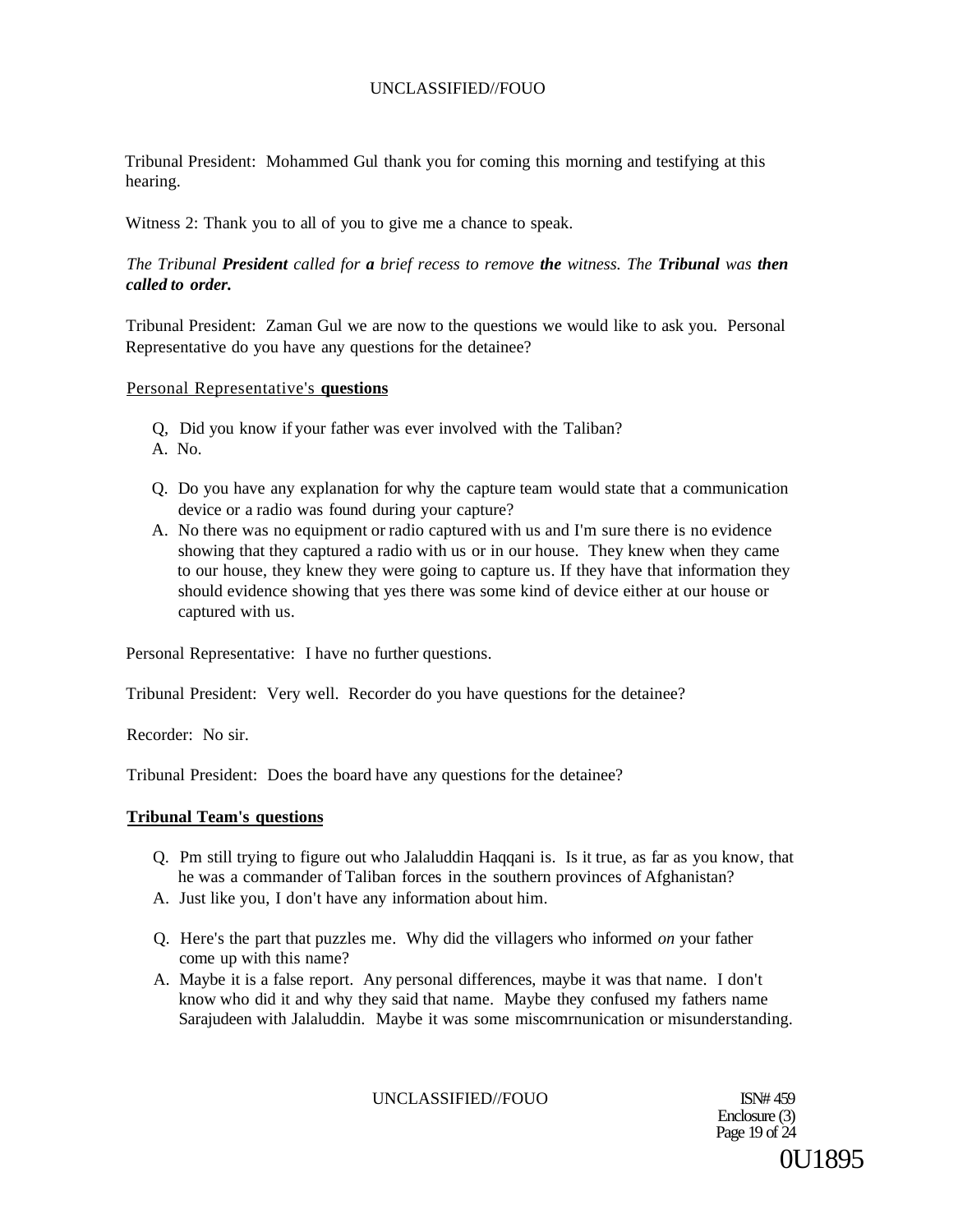- Q. Are you familiar with this article that was written in the New York Times? Have you seen this before or a translation of it?
- A. When?
- Q. This article (referring to the unclassified exhibit), it was written February 2, 2002.
- A. Yes, I heard about it If you have a question about the article you can ask me. Personally I wouldn't believe that without any evidence what is written in there. If you have **a**  question you can ask me and I **will** say it.
- Q. Understood, When did you arrive back from Saudi Arabia into your village? If you don't know the specific month or year was it before or after Ramadan of that year?
- A. It was the  $17<sup>th</sup>$  day after Ramadan.

Tribunal Member:  $17<sup>th</sup>$  day after Ramadan. Okay just give me a second please. (Referring to notes.)

- Q. This was right after your compound was bombed by the Americans?
- A. Yes.
- Q. How did you know who was staying or not staying in your family's compound?
- A. When I came, my family members told me. Guess what happened to us? Because of a mistake and miscommunication. My villager told me also that it was a mistake, what the U.S. did to our house. I told them that the mistake probably happened because it was Ramadan time and usually during Ramadan they wake up after midnight to get food ready to eat before the dawn. The women get up and they usually cook something like bread and they make fire. Somebody probably saw that somebody was moving in the house and thought something was going on inside the house. But it was for Ramadan, that they were preparing food for it. It was probably a mistake.
- Q. You were there when Pacha Khans representatives approached your village elder and your father about volunteers for military service?
- A. I wasn't there.

#### **Tribunal President's questions**

- Q. **I** would like to clarify a question that the other panel member just asked you; about the New York Time's article. When was the first time you learned of this article?
- A. What do mean, what happened?
- Q. Where were you first given or told about this article? Was it here at Guantanamo or in Kandihar or somewhere else?
- A. I did not know before about this. The question was not clear. The interrogator told me that they bombed our house.
- Q. Okay. I will try to clarify this. More specifically about this article saying that someone important was at your fathers house. I believe that comes from this article. I was just

#### UNCLASSIFIED//FOUO ISN# 459

Enclosure (3) Page 20 of 24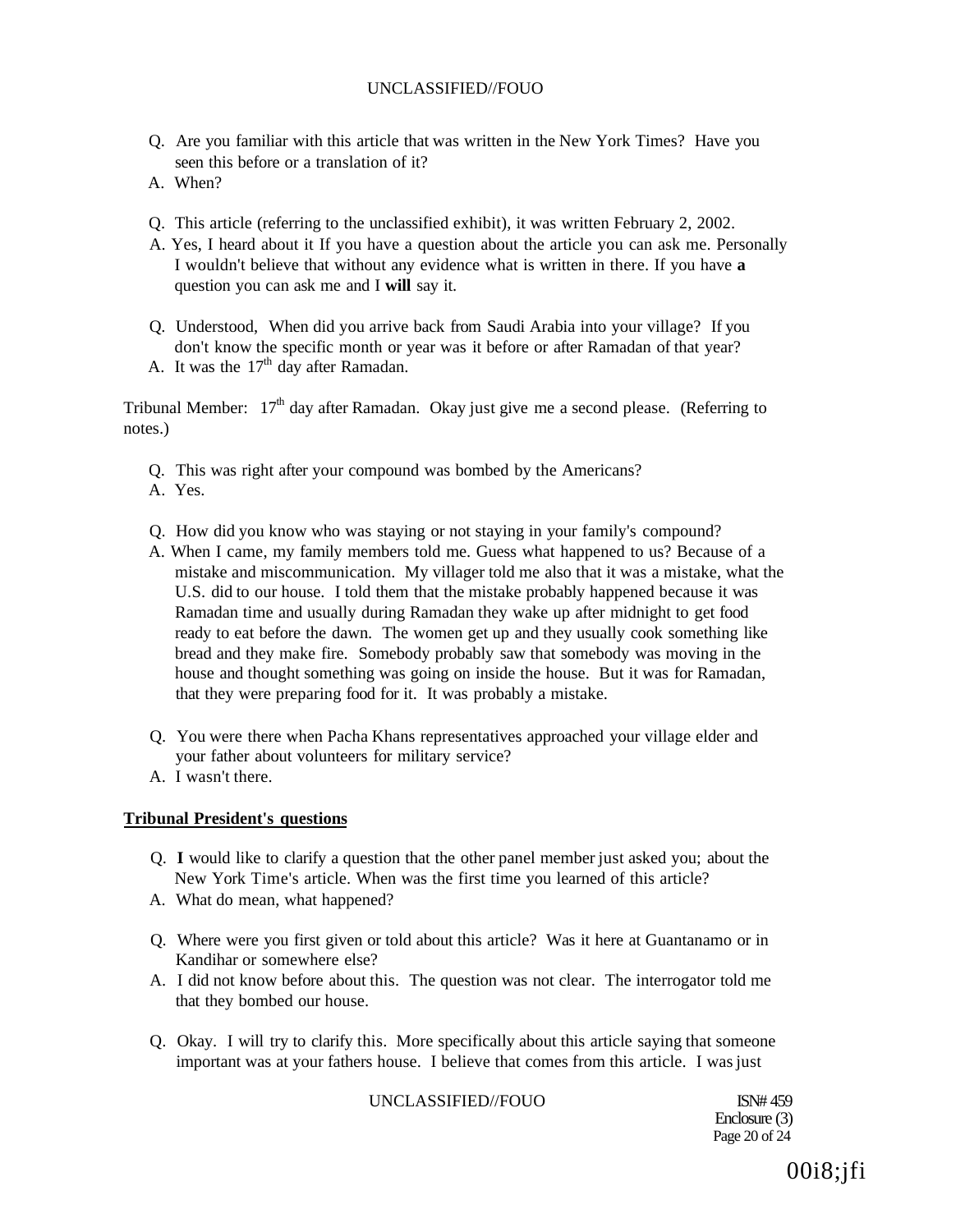wondering when you first heard about this article. Was it during the interview here in Guantanamo or was the first time you heard this when your Personal Representative informed you?

A. The interrogator has been telling us for the last three years that they bombed our house because somebody important was there, that my father hosted someone for the commander. We told them that it wasn't true.

Tribunal President: Very well. Just to clarify with the Personal Representative, did you provide a translated copy of this article to the detainee prior to this hearing?

Personal Representative: Yes sir, I did. We discussed it with him and gave him an opportunity to look at it, although he declined to read it.

Detainee: If you have a question, I will read it. I will say if it's true ornot. Ifit'struel willsay it is true, if it is wrong I will tell you.

Tribunal President: I understand. I think we've addressed it adequately during this hearing. I wanted to clarify that you...

Detainee: Yesterday in the newspaper it was also saying that what happened to us was a mistake and it was not right.

Tribunal President: We recognize that. I wanted to make sure that you had an opportunity to read this article before the hearing.

Detainee: Do the Americans know now that it was a mistake or did they know before?

Tribunal President: I'm not sure what America thinks of it, I just know it has been provided for us to consider. We understand your statements regarding it, very well.

Detainee: I don't know why they have kept us here for three years. They knew it was a mistake and that we are innocent.

Personal Representative: Sir, just one point. The detainee, I didn't explain (inaudible). This is a newspaper reporter's account of the activity. It is not an official document and it is not any U.S. official statement. It's weighing on that alone.

Detainee: The general in the area told the news conference that it was a mistake.

Tribunal President: Personal Representative is correct that this piece of evidence is not an official United States government position.

Detainee: He didn't mean the reporter, he thought the person he was actually talking about was the guest, Jalaluddin.

## UNCLASSIFIED//FOUO ISN# 459

Enclosure (3) Page 21 of 24

0U18U7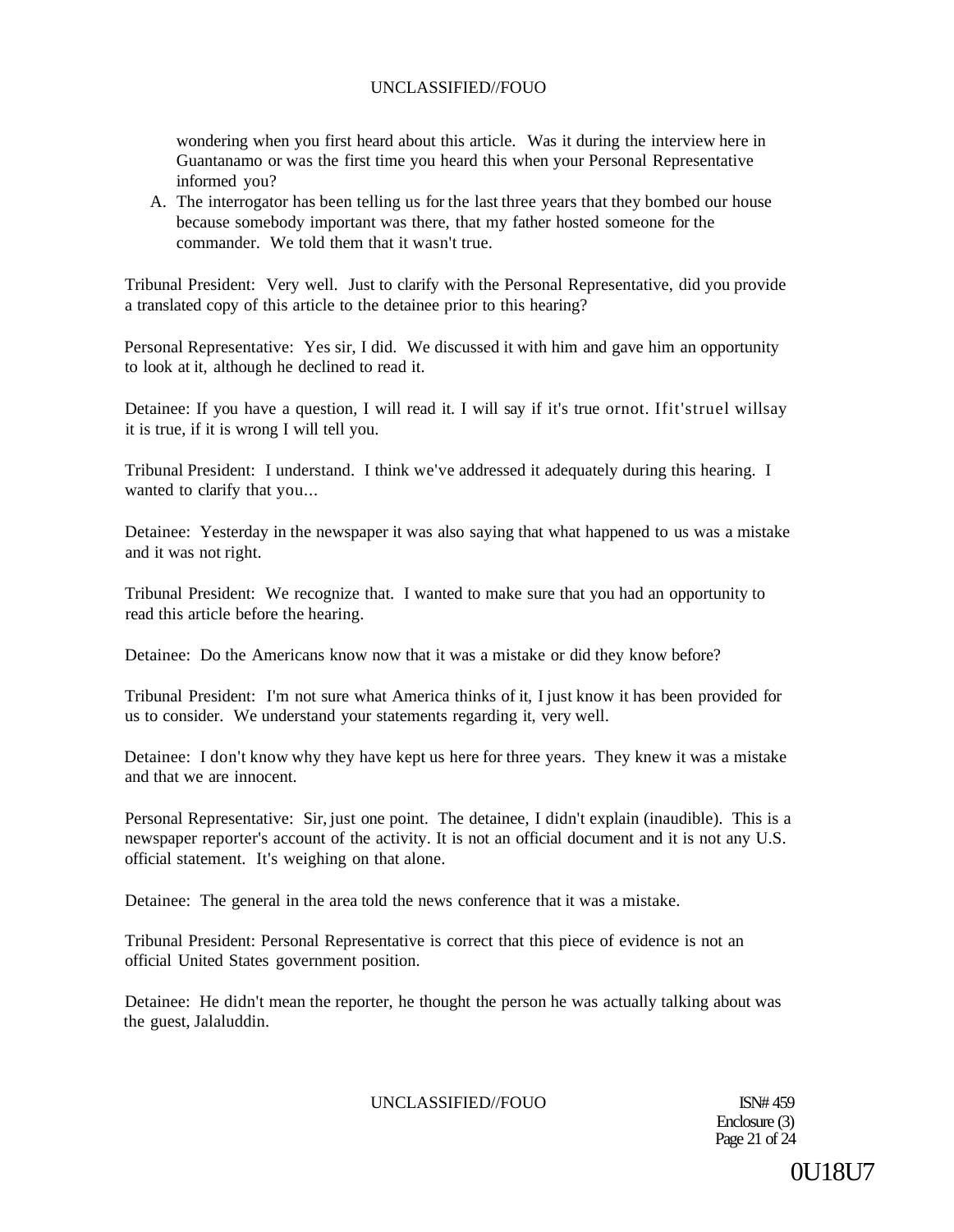Tribunal President: Understand. Some reporter is talking about certain things but as far as this Tribunal is concerned that is worth being talked about in that article is not necessarily the government's position.

- Q. I have one other question regarding your testimony. Can you tell us a little more detail about the night you were captured?
- A. You can ask me in short detail or do you want me to tell you the whole long story?
- Q. We heard little pieces here and there. I would like to hear from when you woke up to when you were taken away in the helicopter. Your account of what happened.
- A. Do you want to know specific times or how it happened? Because we have been telling the whole story for the last three years and it's in our file. If you have some specific question I can answer it.
- Q. As you know we have not seen your file. We may see it later and have an opportunity to read what you said before. This is an opportunity for you to tell us in any way you wish, not to read what others thought you said.
- A. I don't know if you know about our file or not. I will tell you again.
- Q. I would appreciate it, I really would.
- A. It was the nighttime, but I don't know the exact time. The Americans came to our house and they captured us. Then they brought us from there to Kandihar. It was my father, my uncle, a villager and me. Then from there they brought us to Cuba.
- Q. Were all three of you asleep?
- A. Yes.
- Q. Did you or anyone in the house resist?
- A. Nobody resisted.
- Q. Did they ask for identification and did you provide it?
- A. The person, the linguist and I did not really understand each other because he was not a Pashtu speaker. We did not understand each other well.

Q. The people capturing you did not have a translator in your language? Is that correct? A. No.

- Q. No, there wasn't a translator with your language?
- A. We speak Pashtu and they didn't have any. We don't understand other languages like Arabic, English or any other.
- Q. Did you know if they took your identification papers?
- A. What kind of papers. We do not have any ID cards in Afghanistan.
- Q. Did you still have your passport that you used to travel from Saudi Arabia?
- A. I had it in my house at that time. I don't know if it is still there or what happened to it.

# UNCLASSIFIED//FOUO ISN# 459

Enclosure (3) Page 22 of 24

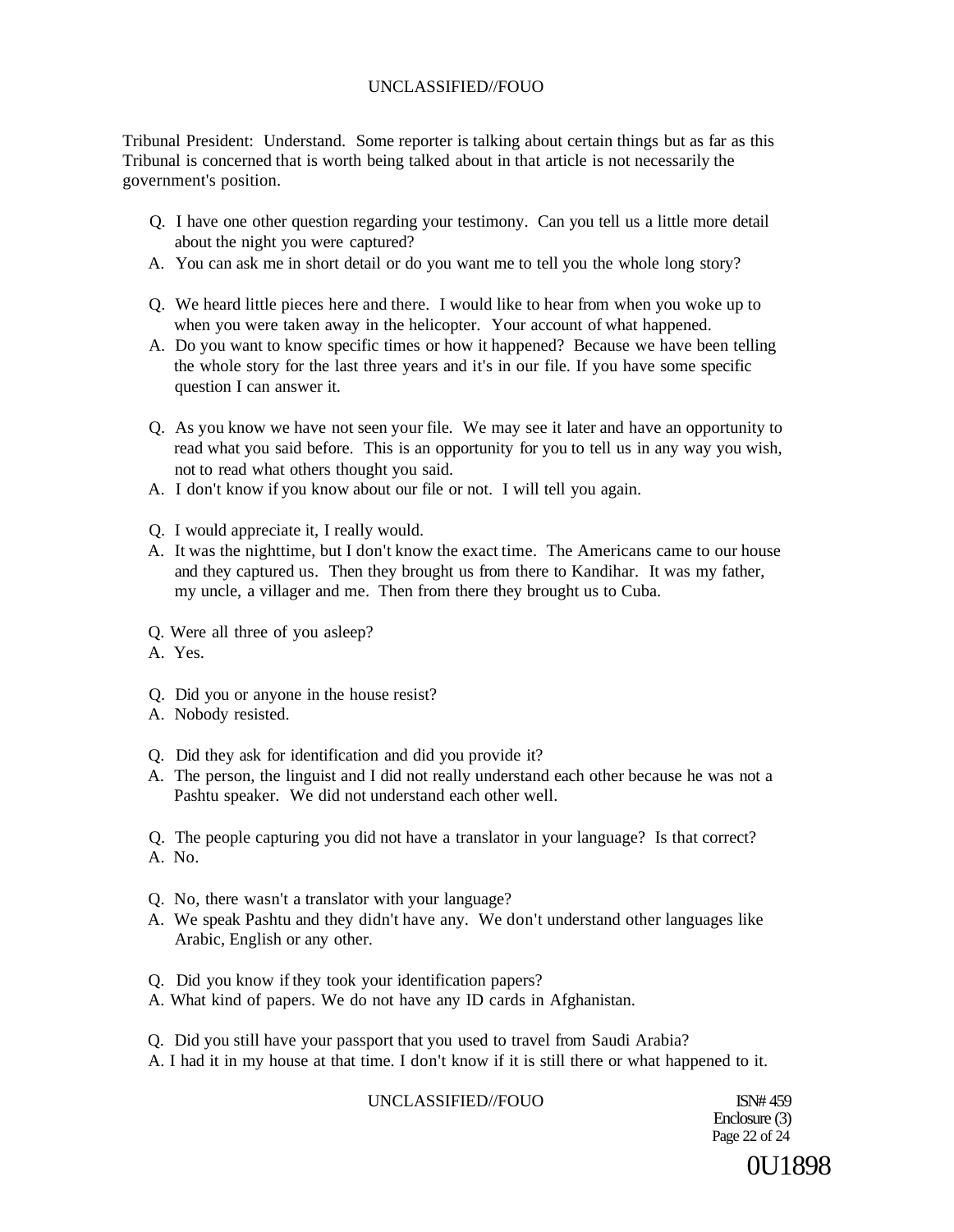- Q. Okay. To clarify, that passport was a Pakistani passport?
- A. Yes.
- Q. You had come from Saudi Arabia to home to visit, Did you have a return ticket to go back to Saudi Arabia to continue working?
- A. I went to Saudi and usually people go to work in Saudi. I went there and 1 had a passport with me when 1 came back and I had a valid Visa on it. I spent my time in Saudi, my daily work with someone helping them in a store. I could not find any good job for me. Plus, I could not speak the language; I had a language problem in Saudi. When I heard that there was no fighting in Afghanistan I thought that I should try if the country's good, because I was a shopkeeper before. Let me see if I can do a business in Afghanistan that way I can be with my family and that is why I came back. If I liked it I would stay, if not and if I could not find work then 1 would go back and try in Saudi again.

Tribunal President: Zaman Gul do you have any other evidence to present to this Tribunal?

Detainee: I don't think it is going to help me because the whole time it has not been helping me.

Tribunal President: Okay.

Detainee: The whole time they ask us questions and we tell them the truth about what happened to us. How it was a mistake what they did. They will not consider anything that will make them wrong. That is why 1 don't think they are accepting anything from us only if they have some other information they can give it *to* them. They will not consider anything that will prove our innocence and which will release us from here. So this whole time I figured it out that it is not going to help us. Like the allegations on me I can (inaudible) about my allegations. The first allegations on me that I went to Saudi, you know a million refugee Afghans went to Pakistan and other countries. There was no work in those countries so they had to go to other places to find a job to support their families. How come this is an allegation on me that I went somewhere to support my family; it wasn't illegal, it was legal. A lot of people are still there and they are still going through that channel. How can it be an accusation on me that I did something wrong? Pacha Khan, I did not help him, I had no association with him. He was working with the Americans at that time. If somebody helped him at that time, was it the wrong thing to do? About the allegation, I told them yes I had them in my house. It is not something you can hide because in Afghanistan every person has a weapon in their house for personal safety. It is a crime to have a weapon in your house for personal safety? About the radio, I told them and other people told them there was no radio with us at that time. I saw people using that radio before. Sometimes people were using it to talk to their friends, from one place to another place, just for chatting. That should not be a crime. Even for those people that are using some kind of device. About that person being the commander, twelve of my family members died in that attack and three of my family members have been in prison for three years and one of my villagers just because of that person. We told them that he was not there and there is no evidence showing that he was there. Why would we keep him secret after all of those losses we had? Consider if he was there, just for that one person, why are you killing twelve innocent people, children and female; and keep three people for this long time? Because of one person? My father is here also

# UNCLASSIFIED//FOUO TSN#459

Enclosure (3) Page 23 of 24